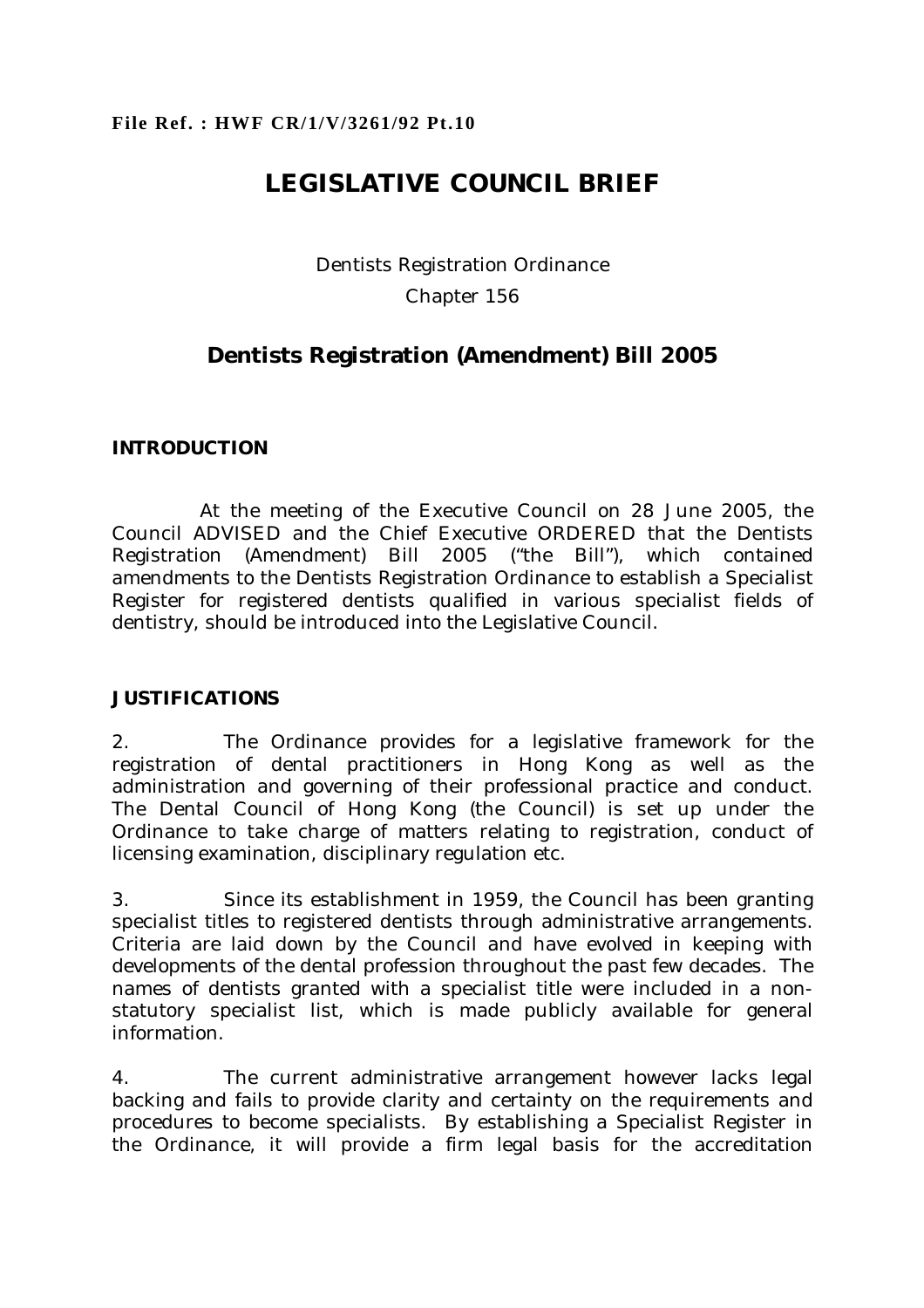arrangements. In parallel, registration of medical specialists has been provided for under the Medical Registration Ordinance (Cap. 161).

5. The proposed amendments will incorporate into the Ordinance the requirements and procedures for becoming specialists, including procedures for making and handling applications, criteria to approve or refuse applications, review mechanism, etc. A copy of the Bill is at **Annex A**. The existing provisions to be amended are attached at **Annex B**.

6. A statutory Education and Accreditation Committee (EAC) will also be set up to handle matters relating to the Specialist Register and specialists. The EAC will recommend to the Council the specialties to be included in the Specialist Register, vet applications and make recommendations to the Council in order that the Council may decide whether the applications should be approved or not.

7. At the moment, unauthorized use of specialist titles by registered dentists, according to the Code of Professional Discipline promulgated by the Council, may amount to unprofessional conduct and may lead to removal of the dentists' names from the current register of dentists. Since such unauthorized use of specialist titles is analogous to misleading the public, it may result in serious health consequences and call into question the integrity of the dentists, more stringent sanction, as in the case of medical practitioners, is warranted. We therefore propose to make the act a criminal offence.

8. The introduction of a statutory Specialist Register can provide useful information to the public and the dental profession to the effect that a dentist whose name has been included in the Register under a specialty means that he has completed his post-graduate dental training in a given field to the satisfaction of the Council, so that he would be fully competent to exercise independent judgment and responsibility in practising in that speciality. The criminal sanction associated with unauthorized use of specialist titles will give a deterrent effect and serve to better inform and protect the public. In sum, the proposed legislative amendments would help to facilitate development of specialist practice in the dental profession and enhance their professional standing.

## **OTHER OPTIONS**

9. Introducing legislative amendments is the only option to achieve the objective of providing the specialist dentists with a statutory status.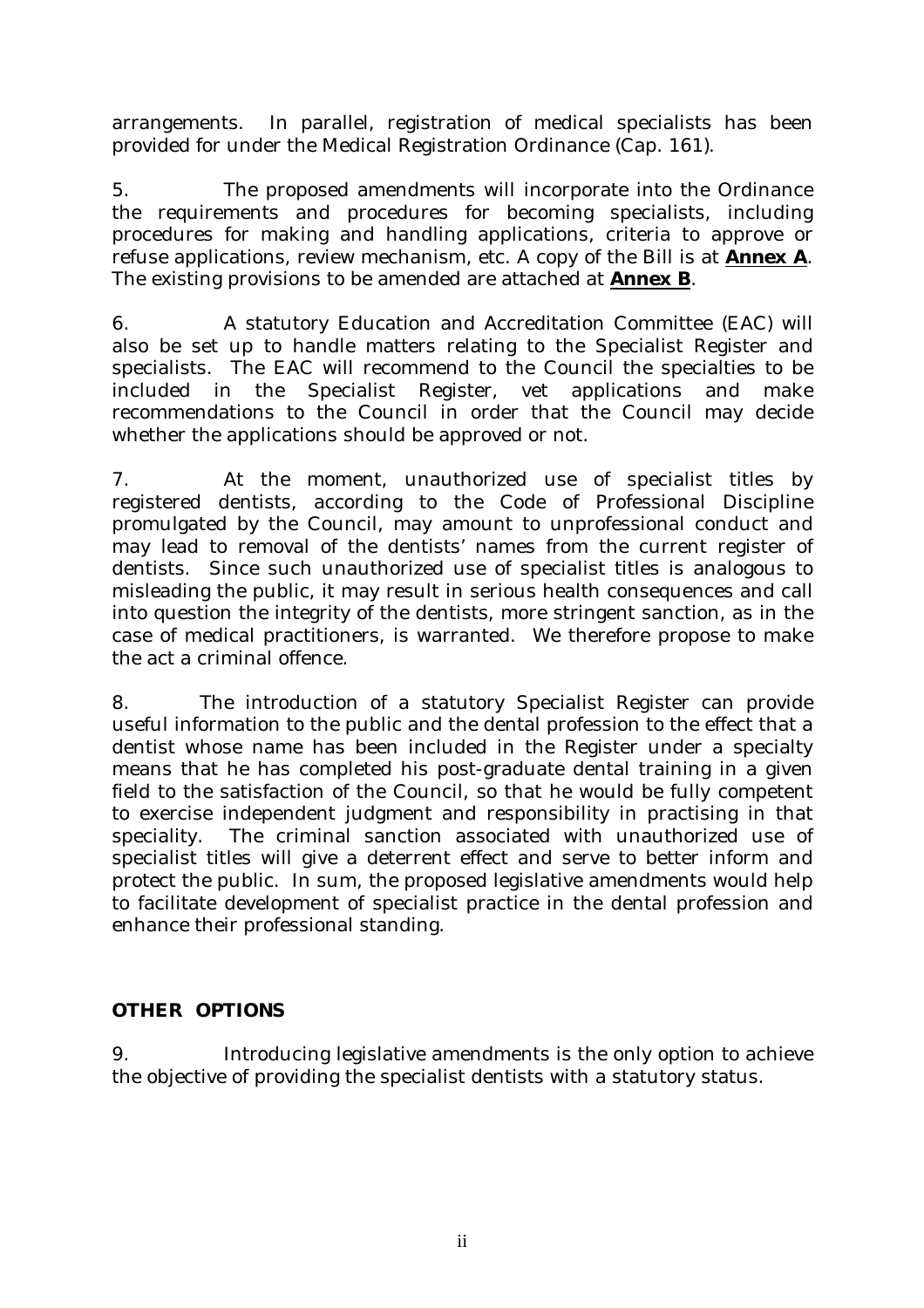## **THE BILL**

10. Clause 3 provides for the definitions of the General Register and Specialist Register and the related committees. Following the proposed establishment of a Specialist Register, the current "register" in the Ordinance is renamed the "General Register".

11. Clause 4 provides for the establishment, operation and conduct of the Education and Accreditation Committee.

12. Clauses 6, 12 and 14 of the Bill provide for the setting up, publication and correction of the Specialist Register.

13. Clauses 10 and 32 prescribe the requirements to become a specialist, the manner in which such application shall be made and approved, the review mechanism for the refusal decision as well as the procedures of handling complaint or information against specialists.

14. Clauses 15, 17 and 18 provide for the power of the Council to order for the removal of names of specialists from the Specialist Register and an appeal mechanism for aggrieved dentists.

15. Clauses 16, 19, 21 and 31 provide for disciplinary inquiries by the Council and criminal sanction against fraudulent act of procuring a person's name to be included in the Specialist Register and unauthorized use of specialist title.

16. Clause 23 empowers the Council to specify the form and manner of application for inclusion into the Specialist Register and the form of the relevant certificate for specialists.

17. Clause 24 provides for the inclusion of the names of registered dentists who have been granted specialist titles under the administrative system into the Specialist Register upon enactment of the relevant amendments.

18. Clause 35 prescribes the fees payable by specialist dentists for inclusion of their names in the Specialist Register and the issue of relevant certificates to those dentists.

## **LEGISLATIVE TIMETABLE**

19. Subject to the Members' approval of the introduction of the Bill into the Legislative Council, the legislative timetable will be –

Publication in the Gazette 30 June 2005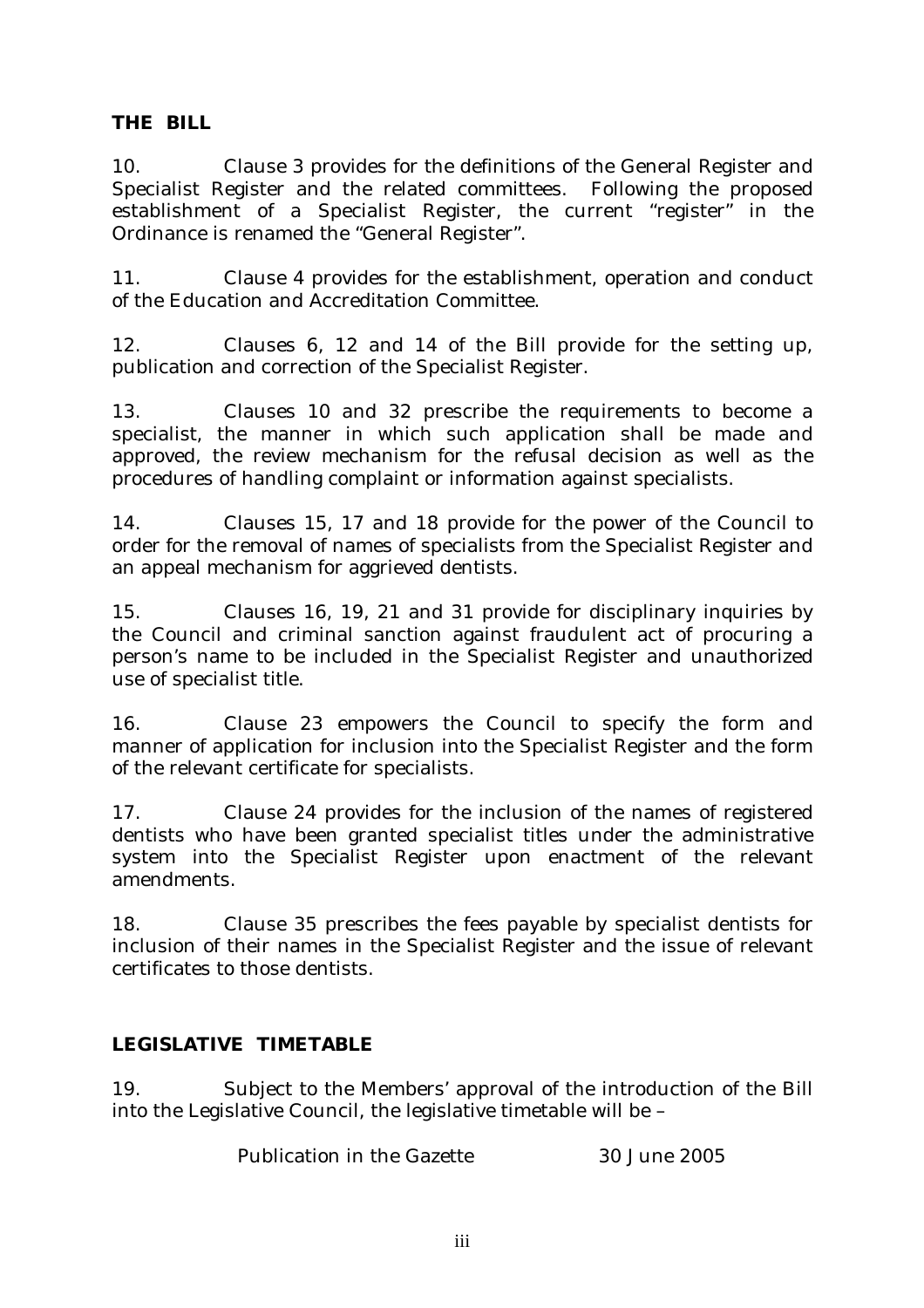| First Reading and commencement<br>of Second Reading debate                          | 6 July 2005    |
|-------------------------------------------------------------------------------------|----------------|
| <b>Resumption of Second Reading</b><br>debate, committee stage and<br>Third Reading | To be notified |

## **IMPLICATIONS OF THE PROPOSAL**

20. The proposal is in conformity with the Basic Law, including the provisions concerning human rights. It will enhance professional standing of dentists and have positive impact on public health. The proposal has no civil service, productivity or sustainability implications. The Bill does not affect the current binding effect of the Ordinance.

21. The Bill provides that newly qualified dental specialists would submit an application to the Council to have their names entered into the Specialist Register. A fee of \$1,890 is proposed on the basis of recovering the cost in respect of processing the application and for the issuing of relevant certificate. We are not able to estimate the amount of revenue to be generated at this stage. Registered dentists currently on the administrative list will be admitted into the Specialist Register upon the establishment of the Register. A fee of \$590 will be charged on these dentists for the issue of certificate for the inclusion of name in the Specialist Register. Assuming all these dentists will apply for the issue of certificate, a small government revenue of about \$68,000 will be generated. DH will absorb the resources for implementing the proposal.

## **PUBLIC CONSULTATION**

22. The proposed amendments were put forward by the Dental Council of Hong Kong, which the Health, Welfare and Food Bureau has worked very closely with in putting together the Bill. The Hong Kong Dental Association and the Dental Committee of Government Doctors Association have indicated support for the proposed amendments. The Hong Kong Academy of Medicine and the College of Dental Surgeons of Hong Kong also strongly support the introduction of the Specialist Register in the Ordinance.

23. The Bureau also met with representatives of the dentistry profession in January 2005 to exchange views on the proposed amendments. They were supportive of the Administration's approach to put forward amendments to the Ordinance in relation to Specialist Register in 2005 as a focus exercise. As regards requests for revamping other provisions in the Ordinance, they would need more detailed examination and the Bureau agreed to follow up at a later stage.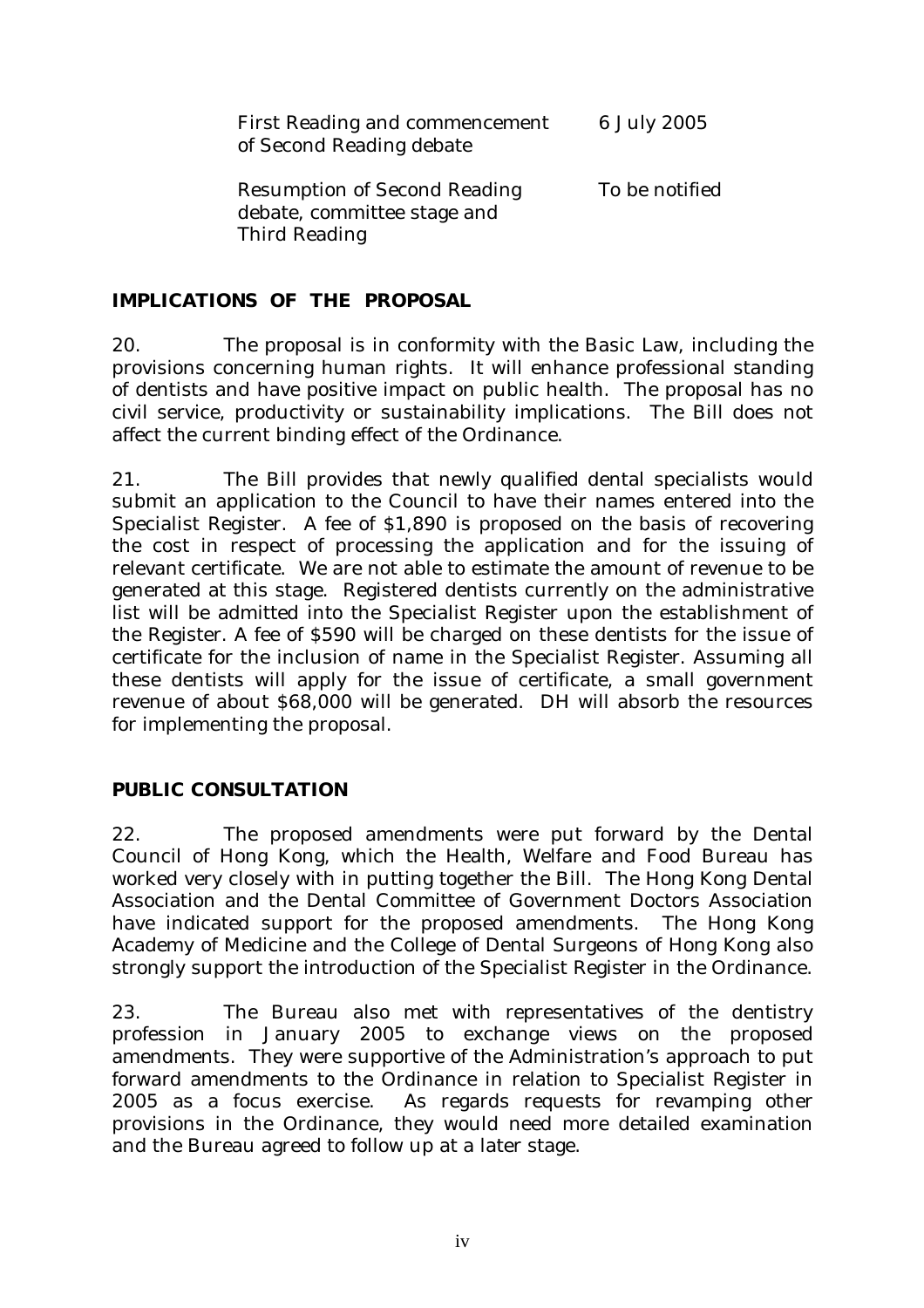24. The LegCo Panel on Health Services was consulted in March 2005 on the main features of the Bill and members indicated support for the proposed amendments.

## **PUBLICITY**

25. A press release will be issued on 30 June 2005. A spokesman from the Health, Welfare and Food Bureau will be available to handle press enquiries.

## **BACKGROUND**

26. Since its establishment, the Dental Council of Hong Kong has been granting specialist status to qualified registered dentists through administrative means. At the moment, dentists who have been awarded a Fellowship in dental surgery by the Hong Kong Academy of Medicine (HKAM) or of equivalent status and have complied with the continuing education requirement set by the HKAM may be accredited as specialists and be authorized to use a specialist title.

27. There are at present 116 registered dentists being accredited with specialist titles by the Council. They belong to seven specialties in dentistry, namely Orthodontics, Oral and Maxillofacial Surgery, Periodontology, Endodontics, Paediatric Dentistry, Prosthodontics and Family Dentistry.

## **ENQUIRIES**

28 Enquires on this brief should be addressed to Mr Jeff Leung, Principal Assistant Secretary (Health) 1 for Health, Welfare and Food, at 29738103 or Dr Fung Ying, Assistant Secretary (Health)2, at 29738118.

**Health, Welfare and Food Bureau** 

**29 June 2005**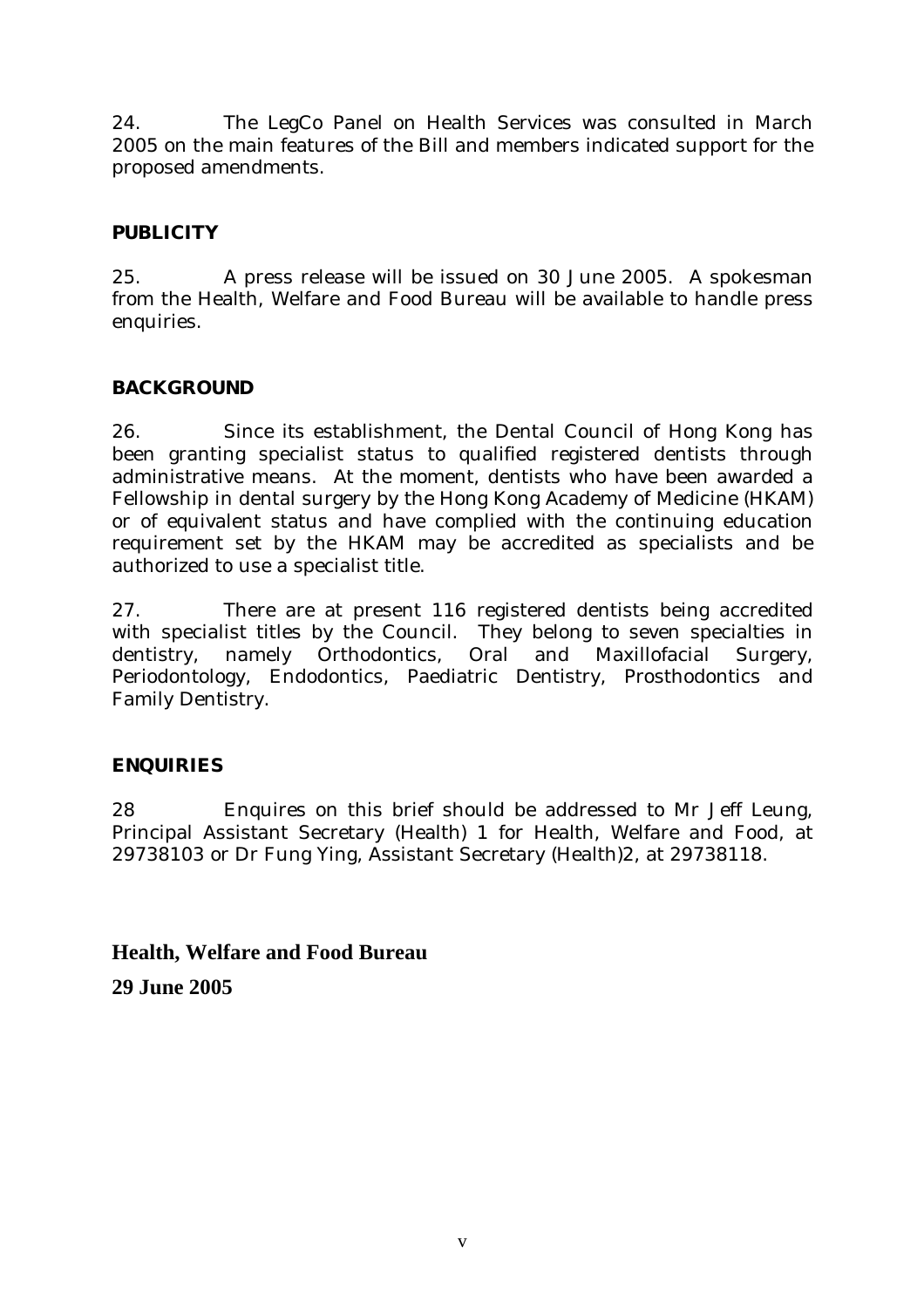**Annex A**

**DENTISTS REGISTRATION (AMENDMENT) BILL 2005** 

## **CONTENTS**

| Clause |                                                                                                     | Page |
|--------|-----------------------------------------------------------------------------------------------------|------|
|        | PART 1                                                                                              |      |
|        | PRELIMINARY                                                                                         |      |
| $1$ .  | Short title                                                                                         | 1    |
| 2.     | Commencement                                                                                        | 1    |
|        | PART <sub>2</sub>                                                                                   |      |
|        | AMENDMENTS TO THE DENTISTS REGISTRATION ORDINANCE                                                   |      |
| 3.     | Interpretation                                                                                      | 2    |
| 4.     | Sections added                                                                                      |      |
|        | 5B. Establishment and composition of<br>Education and Accreditation<br>Committee                    | 5    |
|        | 5C. Functions of Education and<br>Accreditation Committee                                           | 6    |
|        | 5D. Meetings of Education and<br>Accreditation Committee                                            | 7    |
|        | 5E. Transaction of business in Education<br>and Accreditation Committee by<br>circulation of papers | 8    |
|        | 5F. Proceedings of Education and<br>Accreditation Committee                                         | 8    |
|        | 5G. Dissolution of Education and<br>Accreditation Committee                                         | 9    |
| 5.     | Registrar of Dentists                                                                               | 9    |
| б.     | Keeping of General Register and Specialist<br>Register                                              | 10   |
| 7.     | Application for registration                                                                        | 10   |
| 8.     | Person not to practise without practising<br>certificate                                            | 11   |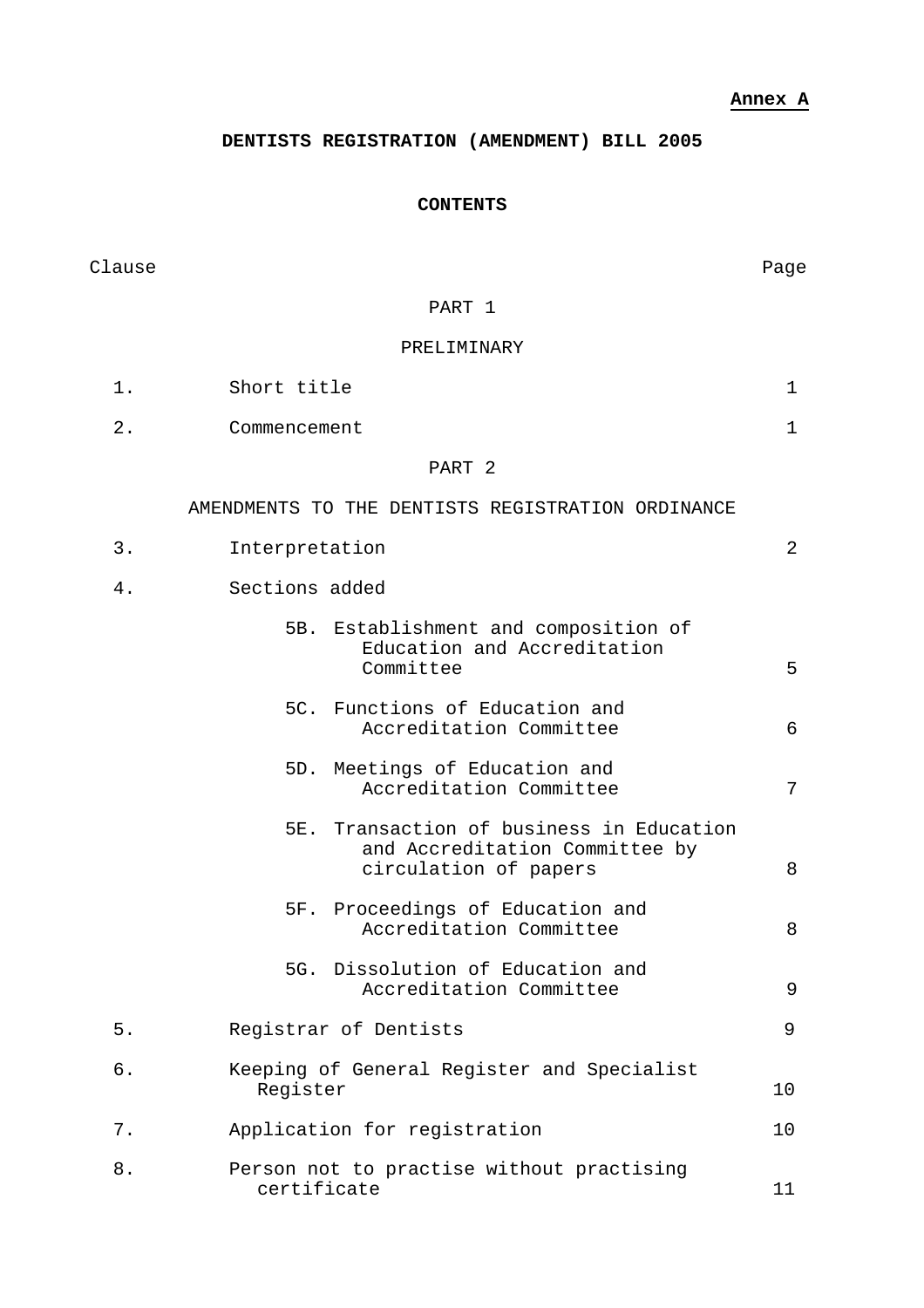- 9. Recovery of practising fees 11
- 10. Sections added

|     | 12A.<br>Qualification for inclusion in<br>Specialist Register                             | 11 |
|-----|-------------------------------------------------------------------------------------------|----|
|     | 12B.<br>Application for inclusion in<br>Specialist Register                               | 12 |
|     | 12C.<br>Title of specialist, etc.                                                         | 15 |
|     | 12D.<br>Continuing education for dentists<br>included in Specialist Register              | 16 |
|     | 12E.<br>Receipt of complaint or information<br>on suitability issue                       | 16 |
|     | 12F.<br>Complaints or information referred<br>to Education and Accreditation<br>Committee | 17 |
| 11. | Publication of General Register and evidence<br>of registration                           | 19 |
| 12. | Section added                                                                             |    |
|     | 13A.<br>Publication of Specialist Register<br>and evidence of inclusion                   | 19 |
| 13. | Exhibition of certificate of registration                                                 | 20 |
| 14. | Correction of General Register or Specialist<br>Register                                  | 20 |
| 15. | Section added                                                                             |    |
|     | 15A.<br>Removal of names from Specialist<br>Register                                      | 21 |
|     | Service of notice<br>15B.                                                                 | 22 |
| 16. | Disciplinary inquiries by the Council                                                     | 22 |
| 17. | Provisions relating to orders of the Council                                              | 23 |
| 18. | Appeals                                                                                   | 23 |
| 19. | Section substituted                                                                       |    |
|     | 24.<br>Penalty for fraudulent registration,<br>etc.                                       | 24 |

ii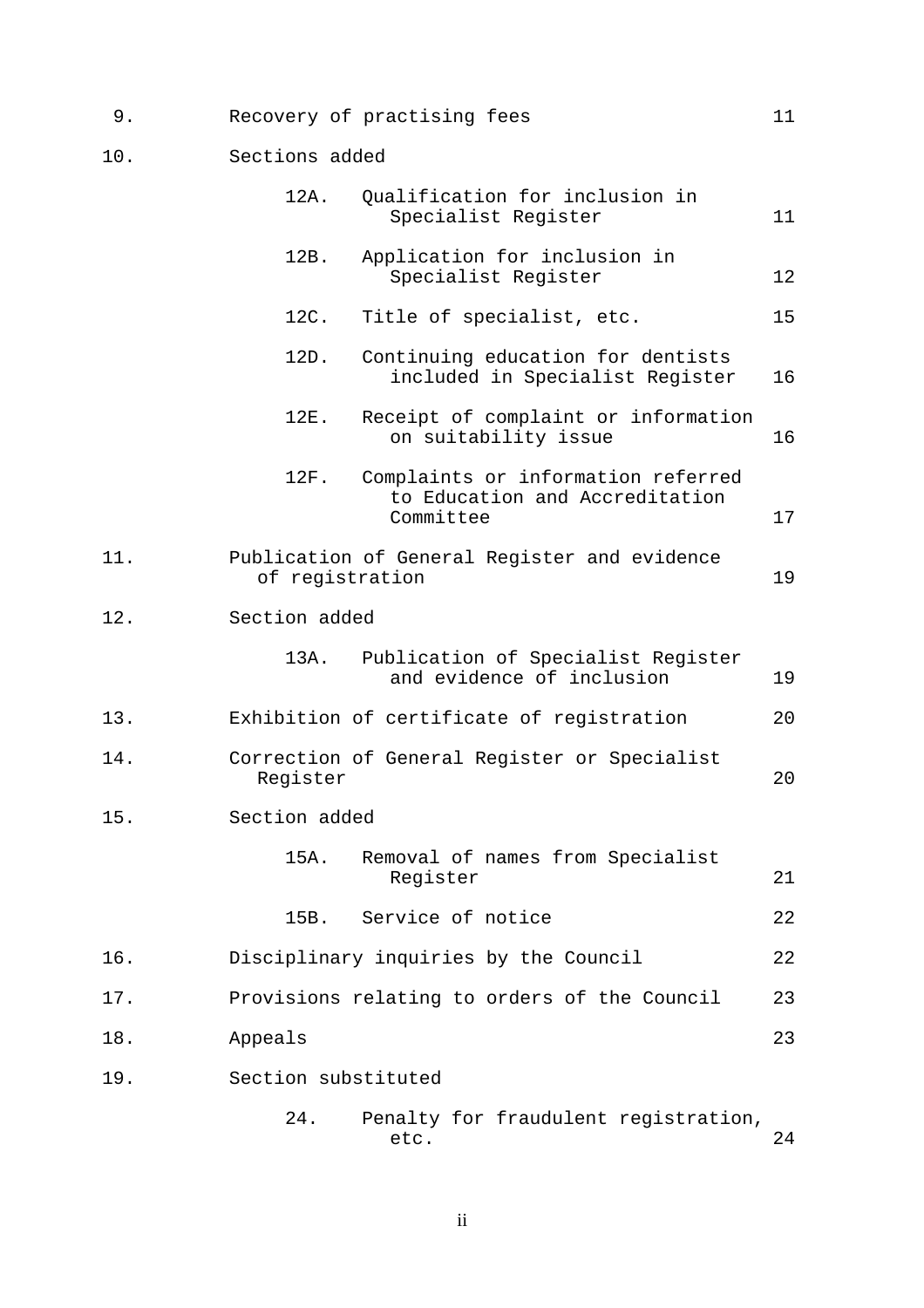| 20. | Section substituted                                                                                     |    |
|-----|---------------------------------------------------------------------------------------------------------|----|
|     | 25.<br>Penalty for falsely pretending to be<br>or taking or using the name or<br>title of a dentist     | 24 |
| 21. | Section added                                                                                           |    |
|     | 25A.<br>Penalty for falsely pretending to<br>be or taking or using the name<br>or title of a specialist | 26 |
| 22. | Regulations                                                                                             | 27 |
| 23. | Section added                                                                                           |    |
|     | 29A.<br>Power of Council to specify forms,<br>etc.                                                      | 27 |
| 24. | Section added                                                                                           |    |
|     | 32.<br>Transitional                                                                                     | 28 |
|     | PART 3                                                                                                  |    |
|     | CONSEQUENTIAL AMENDMENTS TO THE DENTISTS<br>(REGISTRATION AND DISCIPLINARY<br>PROCEDURE) REGULATIONS    |    |
| 25. | Part heading amended                                                                                    | 29 |
| 26. | Form of General Register                                                                                | 29 |
| 27. | Fees                                                                                                    | 29 |
| 28. | Copies of entries and certificates                                                                      | 29 |
| 29. | Alteration of General Register or<br>Specialist Register                                                | 30 |
| 30. | Qualifications                                                                                          | 30 |
| 31. | Submission or receipt of complaint or<br>information                                                    | 31 |
| 32. | Regulation added                                                                                        |    |
|     | 13A.<br>Reference of complaint or information<br>to Education and Accreditation<br>Committee            | 31 |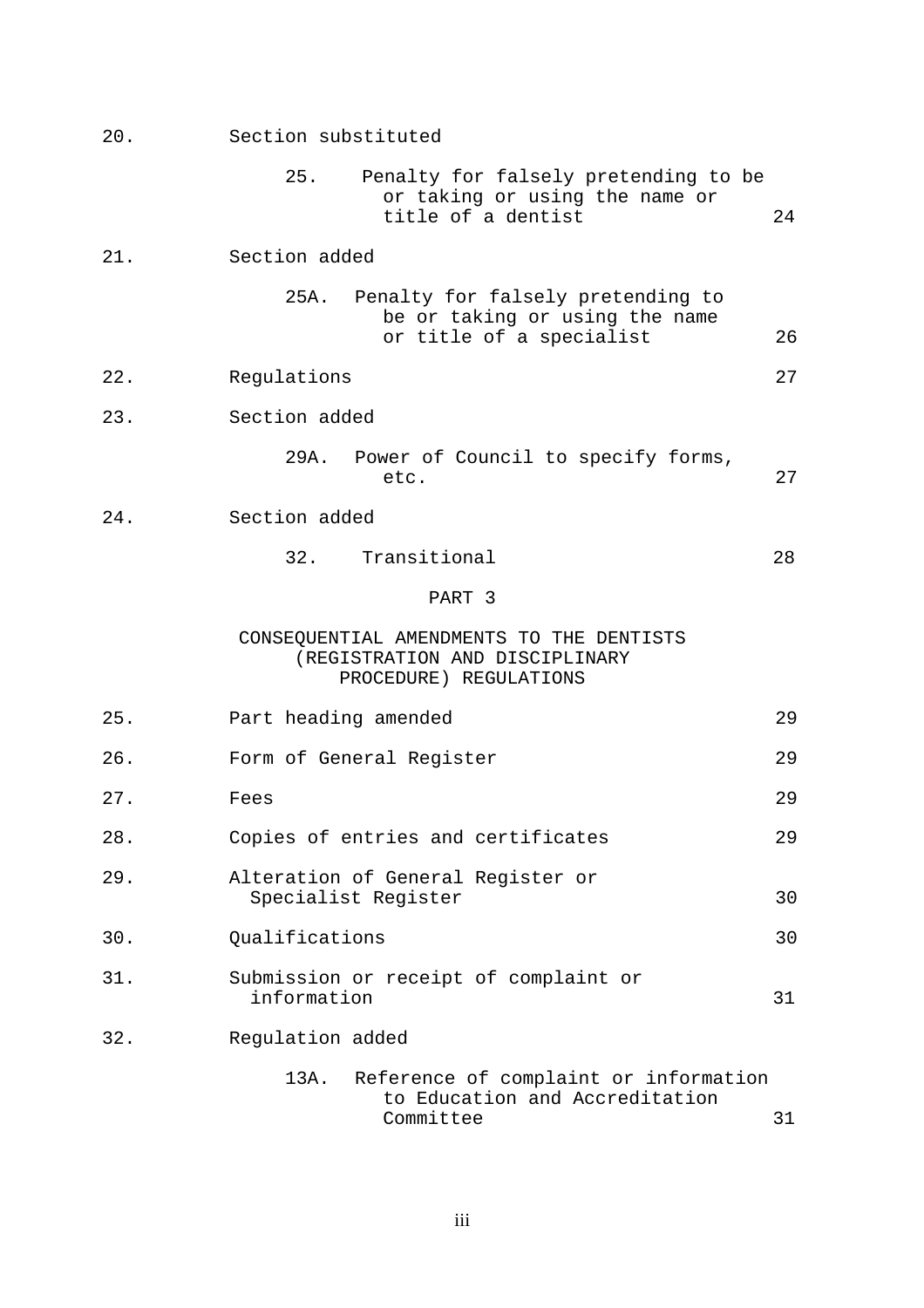| 33. | Determination of Committee that inquiry be<br>held | 32 |  |
|-----|----------------------------------------------------|----|--|
| 34. | Forms                                              | 32 |  |
| 35. | Fees                                               | っっ |  |

PART 4

CONSEQUENTIAL AMENDMENTS TO OTHER ORDINANCES

## **Antibiotics Ordinance**

| 36. | Interpretation                                                      | 34 |
|-----|---------------------------------------------------------------------|----|
|     | Public Health (Animals and Birds) (Chemical<br>Residues) Regulation |    |
| 37. | Interpretation                                                      | 34 |
|     | Employees' Compensation Ordinance                                   |    |
| 38. | Interpretation                                                      | 35 |
|     | Chiropractors (Registration and Disciplinary<br>Procedure) Rules    |    |
| 39. | Application for registration                                        | 35 |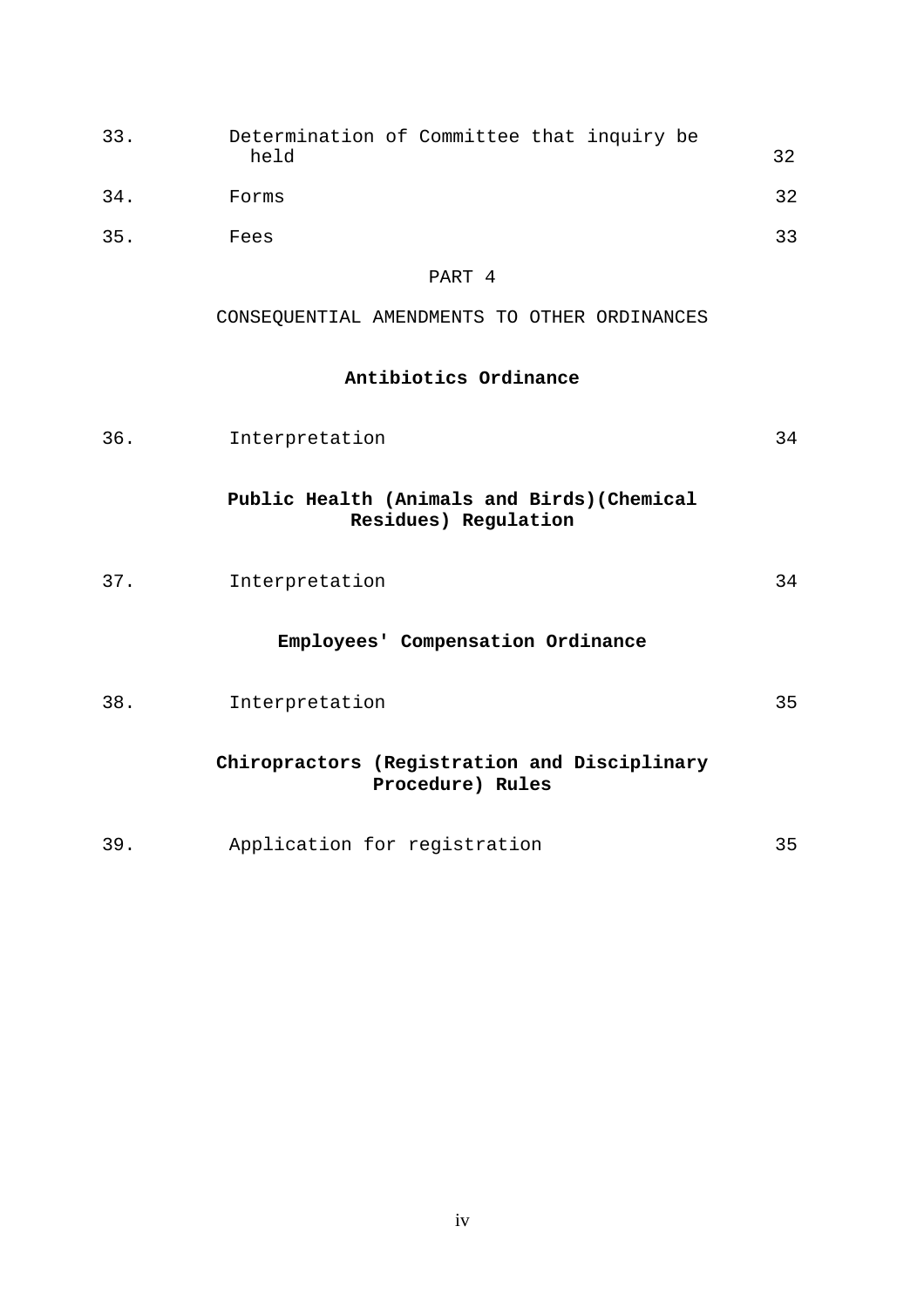#### A BILL

To

Amend the Dentists Registration Ordinance to provide for –

- (a) the establishment of a Specialist Register for registered dentists qualified in various specialist fields of dentistry;
- (b) the establishment, operation and conduct of the Education and Accreditation Committee; and
- (c) other consequential and related matters.

Enacted by the Legislative Council.

#### PART 1

### PRELIMINARY

## **1. Short title**

 This Ordinance may be cited as the Dentists Registration (Amendment) Ordinance 2005.

#### **2. Commencement**

 This Ordinance shall come into operation on a day to be appointed by the Secretary for Health, Welfare and Food by notice published in the Gazette.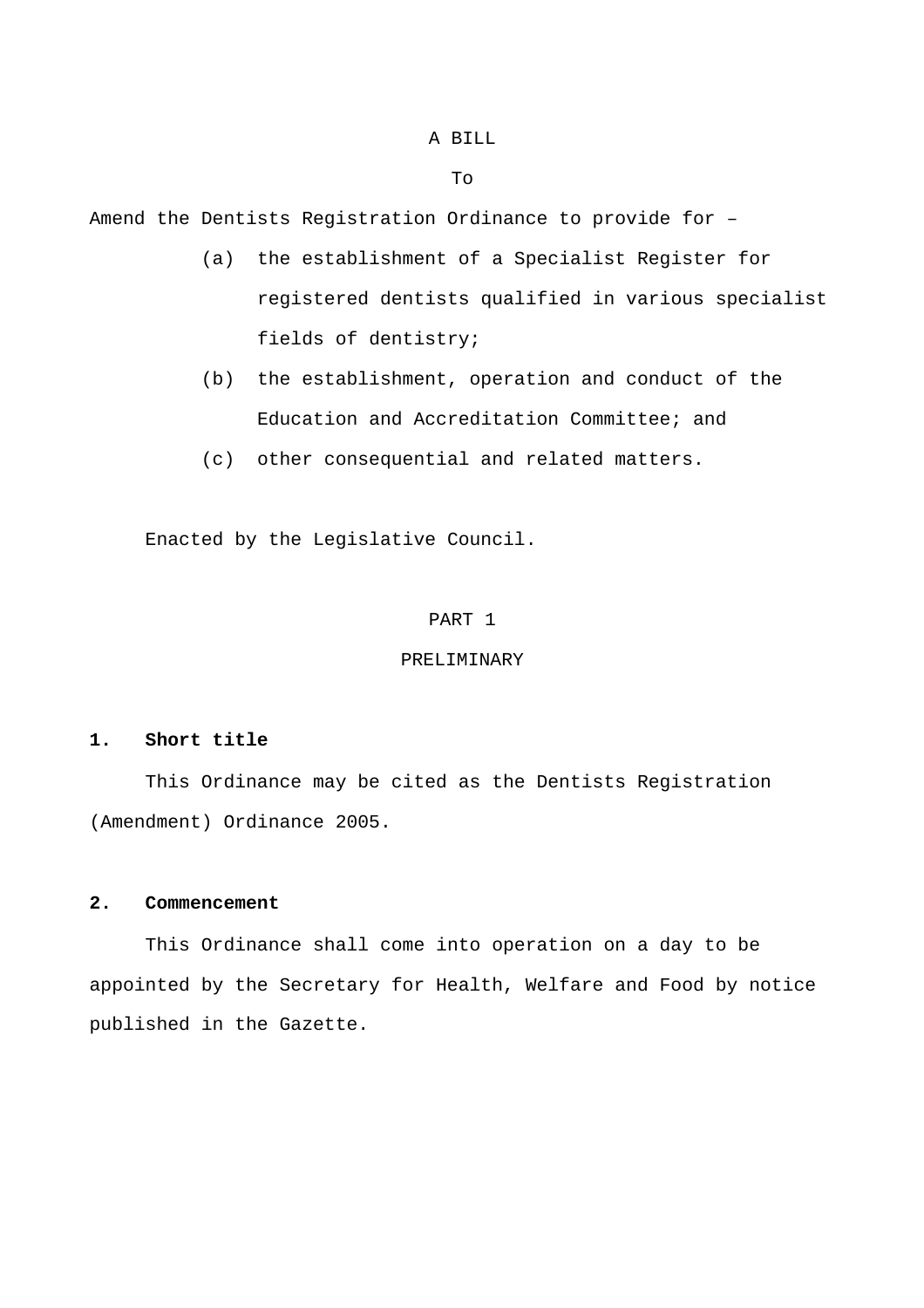#### PART 2

AMENDMENTS TO THE DENTISTS REGISTRATION ORDINANCE

### **3. Interpretation**

Section 2 of the Dentists Registration Ordinance (Cap. 156) is amended -

- $(a)$  in subsection  $(1)$  -
	- (i) by repealing the definition of "register";
	- (ii) by repealing the definition of "registered";
	- (iii) by repealing the definition of

"registered dentist" and substituting – ""registered dentist" (註冊牙醫) means

> a person whose name appears for the time being on the General Register, whether or not his name also appears on the Specialist Register;";

- (iv) in the definition of "Secretary", by repealing the full stop and substituting a semicolon;
	- (v) in the definition of "醫務委員會", by repealing the full stop and substituting a semicolon;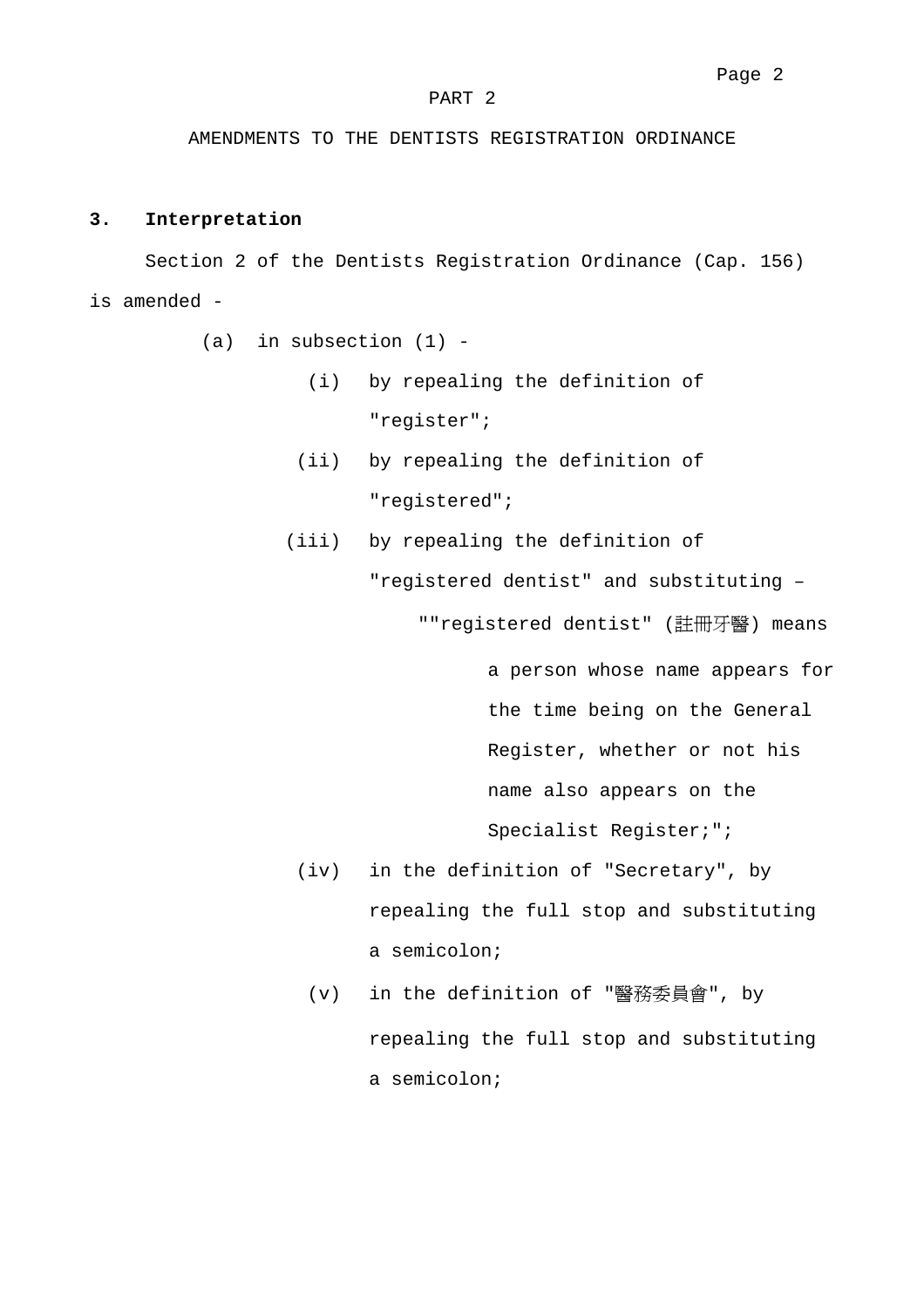""Academy of Medicine" (醫學專科學院) means the Hong Kong Academy of Medicine established under the Hong Kong Academy of Medicine Ordinance (Cap. 419); "Education and Accreditation Committee" (教育及評審小組) means the committee established under section 5B; "General Register" (普通科名冊) means the register of dentists kept under section 7(1); "Preliminary Investigation Committee" (初步調查小組) means the committee established under regulation 12 of the Dentists (Registration and Disciplinary Procedure) Regulations (Cap. 156 sub. leg. A); "Specialist Register" (專科名冊) means the register of specialist dentists kept under section 7(3).";

(vi) by adding –

(b) by adding –

"(3) For the purposes of this Ordinance, a person is registered if the name of that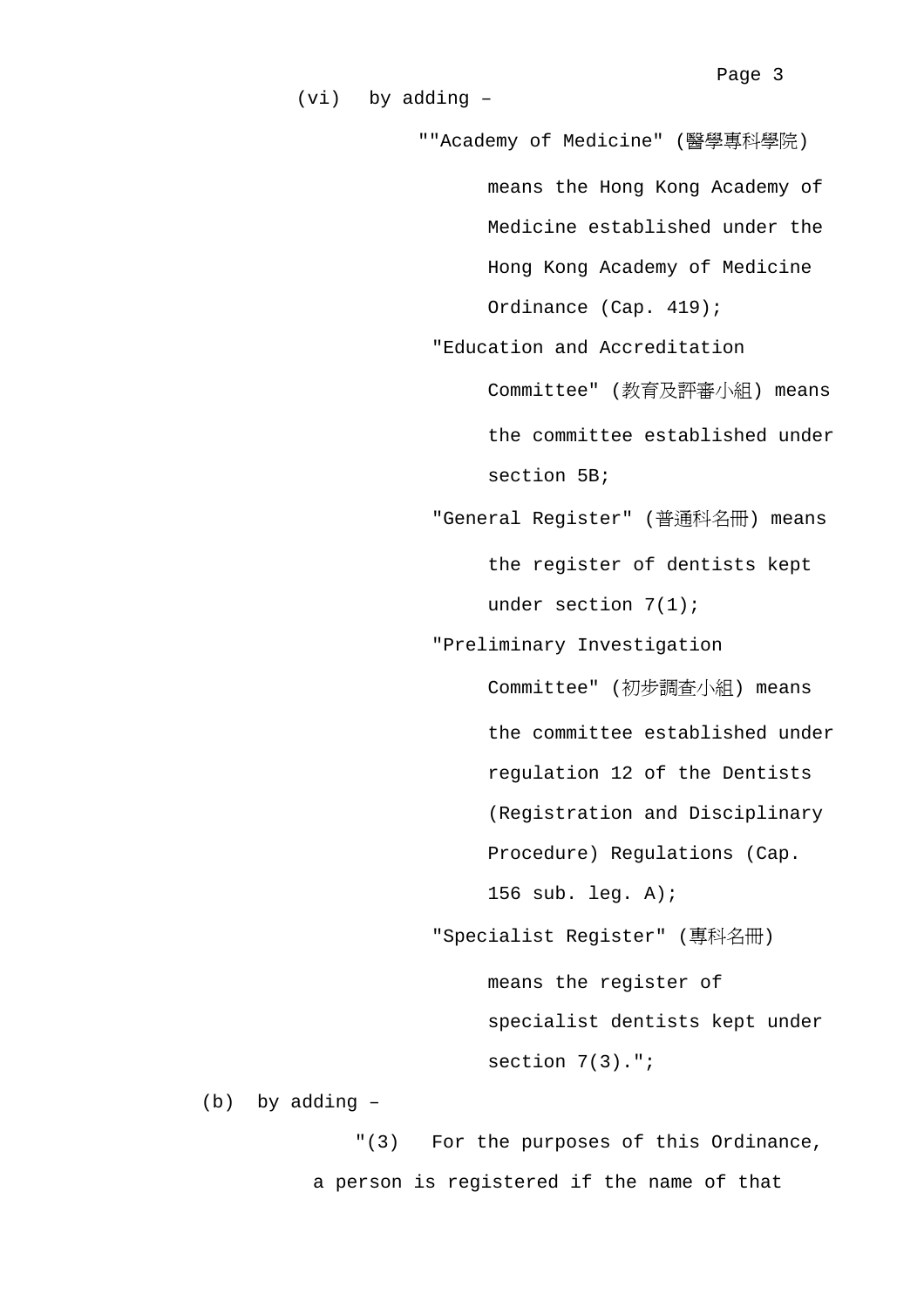Page 4 person is entered in the General Register in accordance with section 9, and registration shall be construed accordingly.

(4) For the purposes of this Ordinance, a complaint or information involves a suitability issue if the complaint or information concerns the question of whether the name of a registered dentist should be included in, or removed from, the Specialist Register, on any grounds including, but not limited to –

- (a) the dentist's qualification or experience;
- (b) the dentist's failure to comply with the continuing education requirement under section 12D; or
- (c) the dentist's act which would be reasonably regarded by registered dentists of good repute and competency as affecting the question of whether the name of the firstmentioned dentist should be included in, or removed from, the Specialist Register.".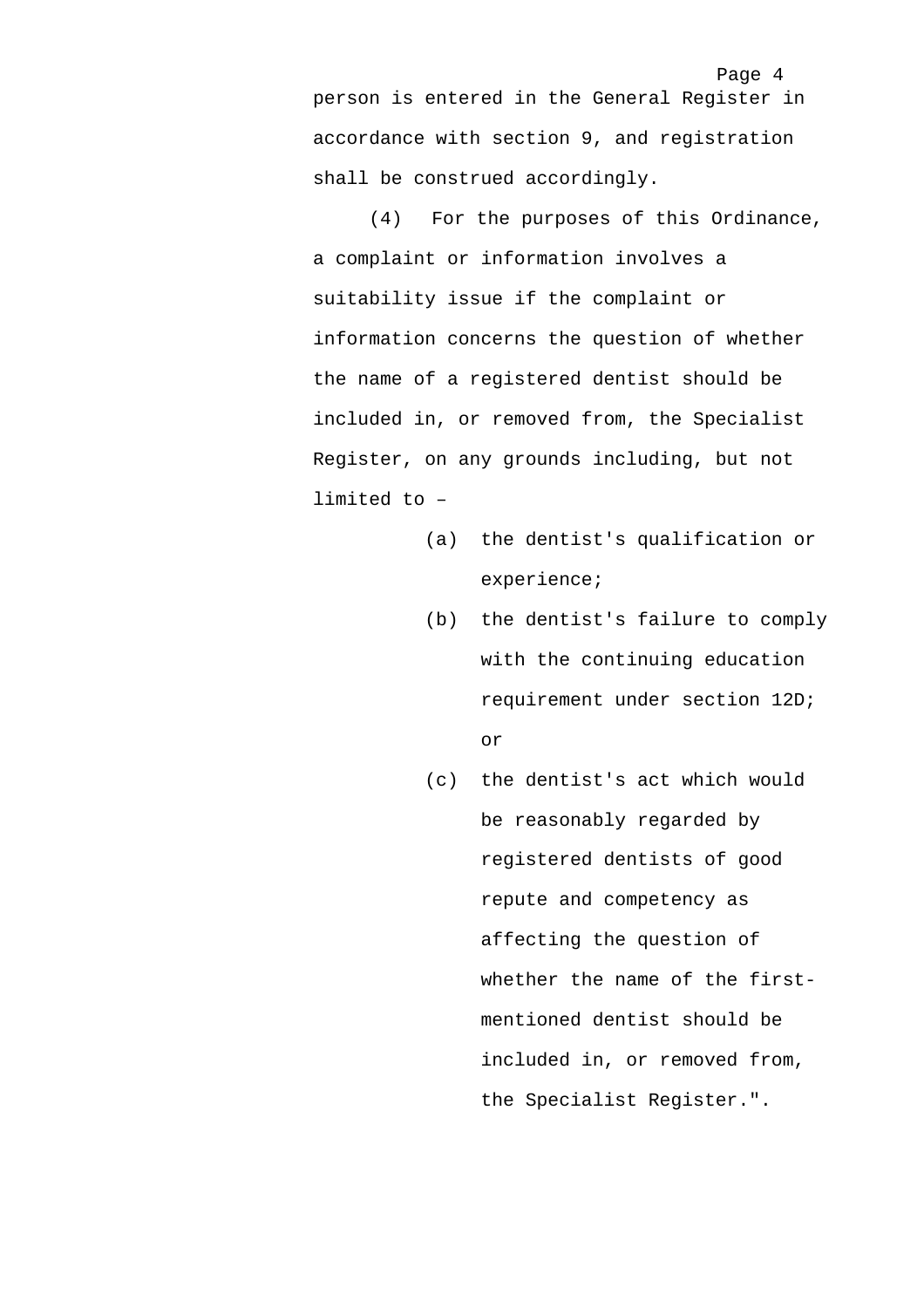#### **4. Sections added**

The following are added –

## "**5B. Establishment and composition of Education and Accreditation Committee**

(1) There shall be established a committee to be called the Education and Accreditation Committee.

(2) The Education and Accreditation Committee shall consist of the following members appointed by the Council –

- (a) a chairman who is a member of the Council;
- (b) 1 registered dentist, not being a member of the Council, nominated by the University of Hong Kong;
- (c) 1 registered dentist, not being a member of the Council, nominated by the Academy of Medicine;
- (d) 1 registered dentist, not being a member of the Council, nominated by the Director of Health;
- (e) 1 registered dentist, not being a member of the Council, nominated by the Hong Kong Dental Association;
- (f) 2 other members who are members of the Council.

(3) A registered dentist is not eligible for appointment under subsection (2) if the Council has made an order in respect of the dentist under section 18(1)(i), (ii), (iii) or (iv).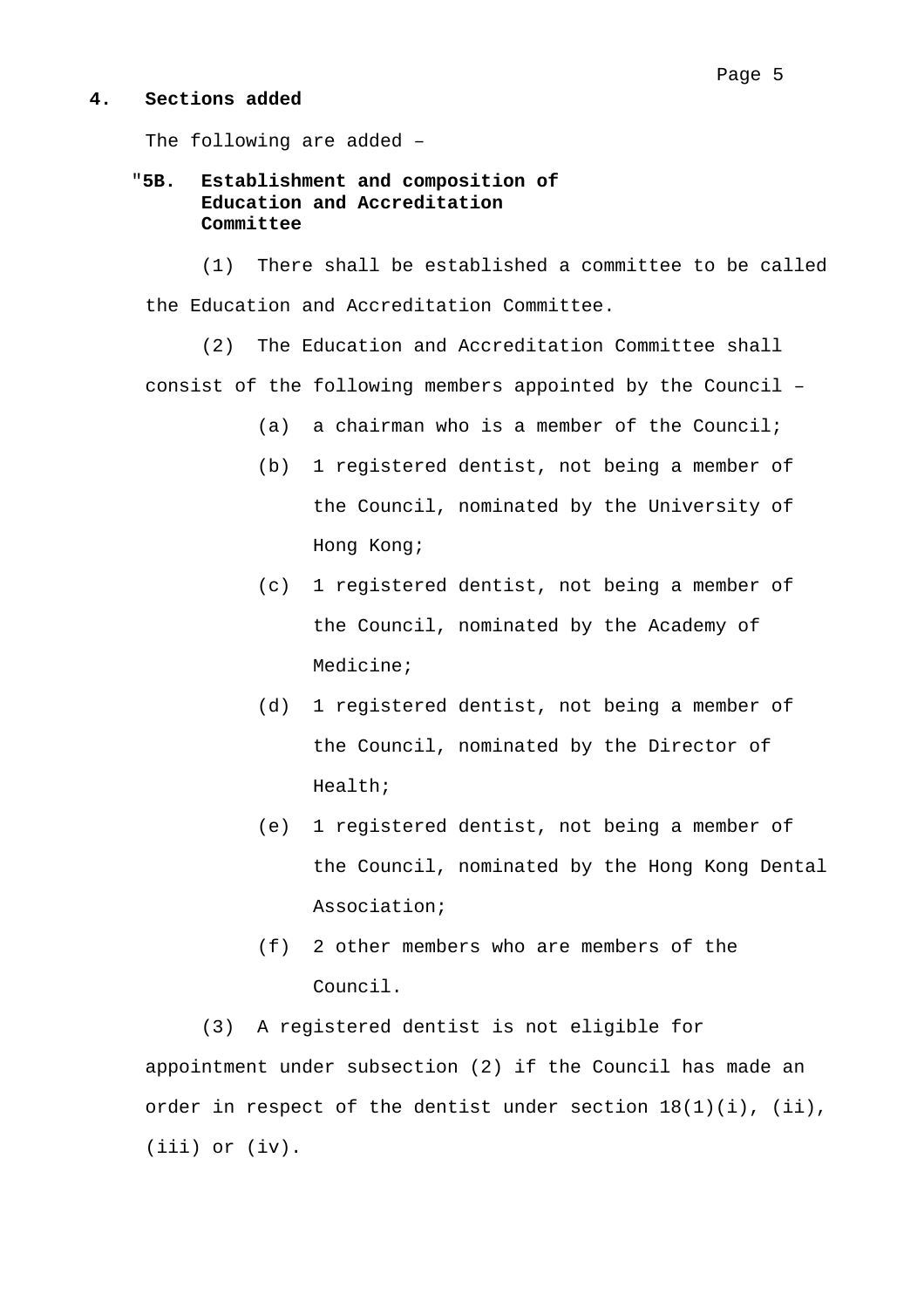(4) The term of a member appointed under subsection (2) is 3 years, and the member is eligible for reappointment on the expiry of the term.

- (5) If, during the period of his office
	- (a) a member of the Education and Accreditation Committee under subsection (2)(a) or (f) ceases to be a member of the Council;
	- (b) a member of the Education and Accreditation Committee under subsection (2)(b), (c), (d) or  $(e) -$ 
		- (i) ceases to be a registered dentist; or

Page 6

(ii) becomes a member of the Council; or

(c) the Council has made an order in respect of a member of the Education and Accreditation Committee under section  $18(1)(i)$ ,  $(ii)$ ,  $(iii)$ or (iv),

the member ceases to be a member of the Education and Accreditation Committee.

## **5C. Functions of Education and Accreditation Committee**

The Education and Accreditation Committee has the following functions –

> (a) to recommend to the Council the specialties under which the names of registered dentists may be included in the Specialist Register;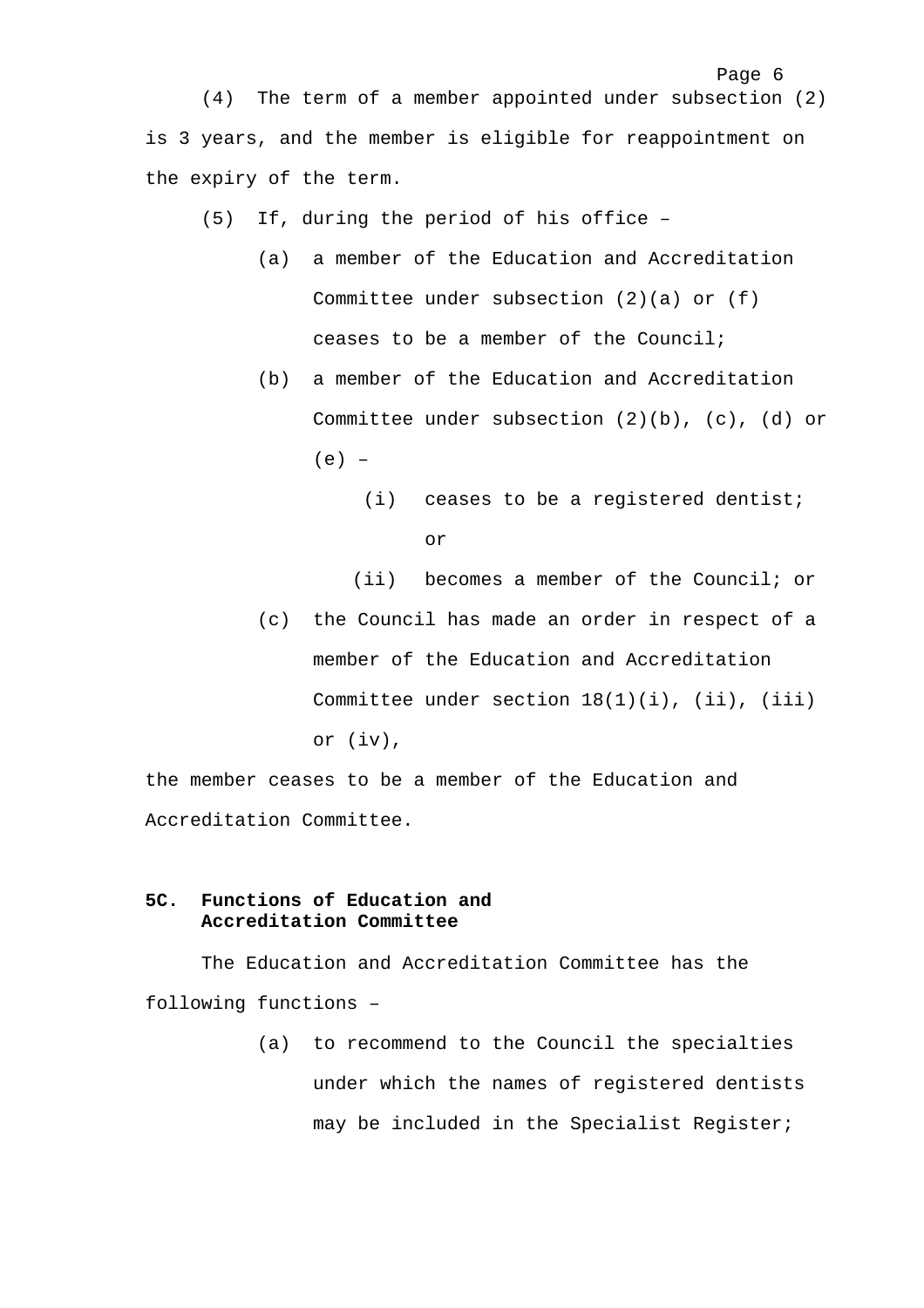- (b) to recommend to the Council the qualifications, experience and other attributes that qualify a registered dentist to have his name included in the Specialist Register under a specialty recommended by the Committee under paragraph (a);
- (c) to recommend to the Council the procedures and documentations for an application to include the name of a registered dentist in the Specialist Register;
- (d) to make recommendations to the Council so that it may decide whether the name of a registered dentist should be included in, or removed from, the Specialist Register;
- (e) to review and recommend to the Council the standard and structure of undergraduate dental education and training in dentistry required for a person to become a registered dentist;
- (f) such other functions as are imposed on it under this Ordinance.

### **5D. Meetings of Education and Accreditation Committee**

(1) At any meeting of the Education and Accreditation Committee, 4 members (including the chairman) shall form a quorum.

(2) At any meeting of the Education and Accreditation Committee, the chairman of the Committee shall preside or, if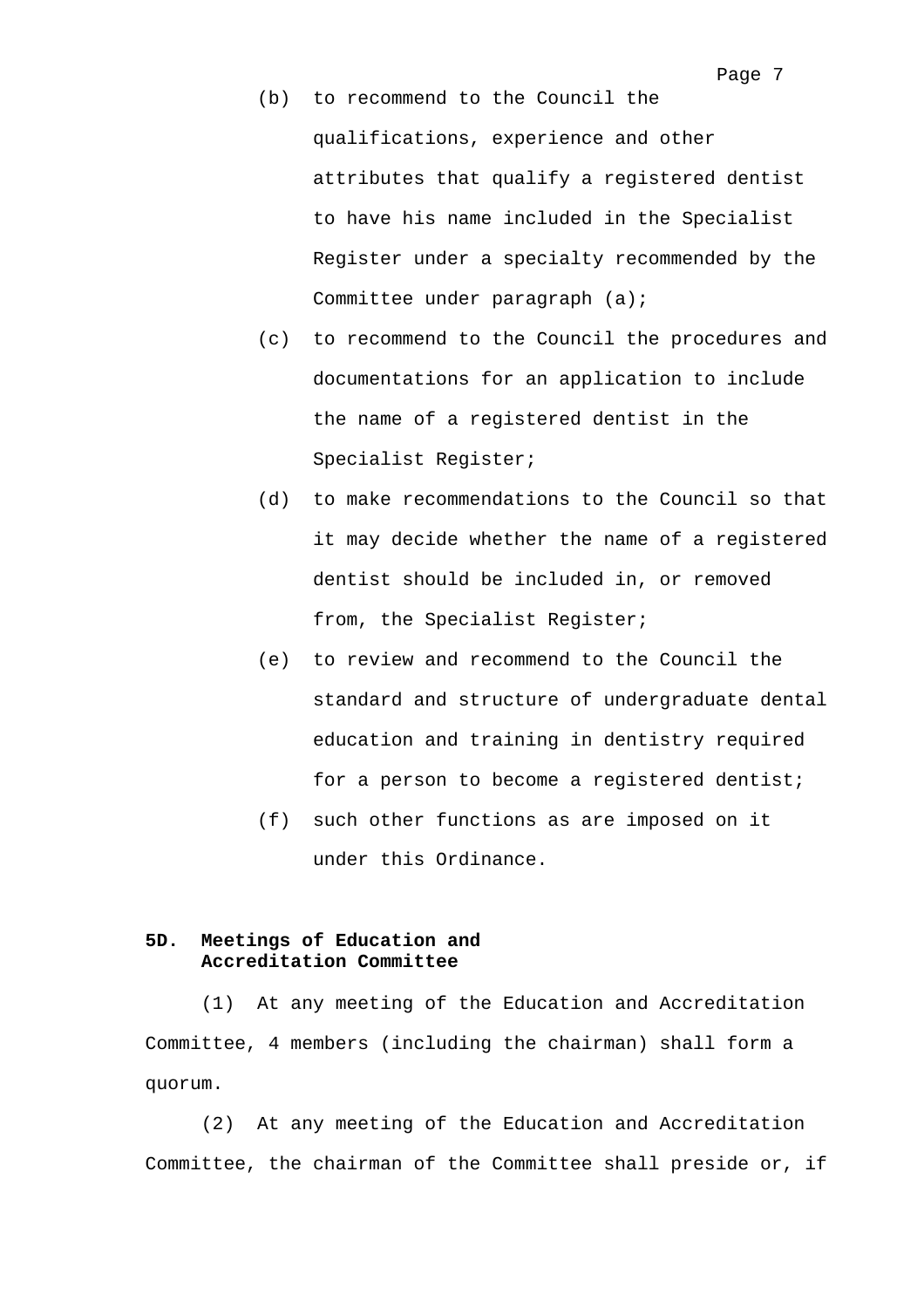he is absent, the members present shall elect one of them to preside.

(3) A question for determination at any meeting of the Education and Accreditation Committee shall be decided by a majority of votes of the members present and voting on the question.

(4) At any meeting of the Education and Accreditation Committee, the chairman of the Committee shall have an original vote and, if upon any question the votes are equally divided, a casting vote.

## **5E. Transaction of business in Education and Accreditation Committee by circulation of papers**

(1) The Education and Accreditation Committee may transact any of its business by circulation of papers.

(2) A resolution in writing which is signed by all the members of the Education and Accreditation Committee present in Hong Kong at the time the resolution was circulated is as valid and effectual as if it had been passed at a meeting of the Committee by the votes of the members so signing.

## **5F. Proceedings of Education and Accreditation Committee**

If a member of the Education and Accreditation Committee under section  $5B(2)(a)$  or (f) has taken part in dealing with any complaint or information involving a suitability issue, the member shall not, as a member of the Council, take part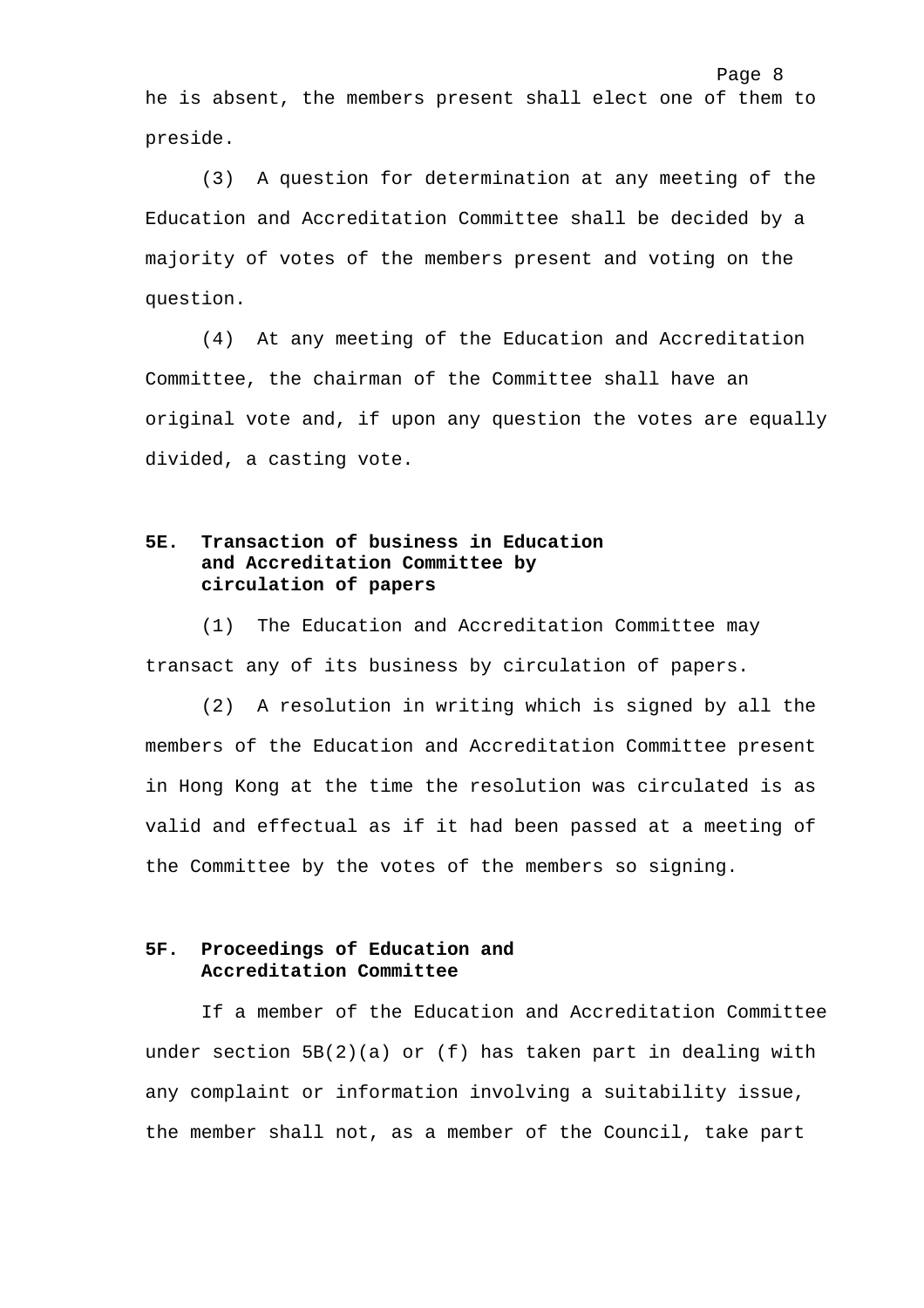in the determination of the complaint or information by the Council.

## **5G. Dissolution of Education and Accreditation Committee**

(1) If, in the opinion of the Council, the Education and Accreditation Committee has acted in a manner that is prejudicial to the interest of the public or dental profession, the Council may, by a resolution passed by the votes of not less than three quarters of the members of the Council, dissolve the Committee.

(2) Upon a dissolution of the Education and Accreditation Committee under subsection (1), the Council –

- (a) may perform the functions of the Committee; and
- (b) shall make such appointments as are necessary to re-establish the Committee with new membership within 3 months of the dissolution.".

### **5. Registrar of Dentists**

Section 6(1) is amended by repealing everything after "with the" and substituting "General Register as may be prescribed, and with the Specialist Register as may be provided for, under this Ordinance.".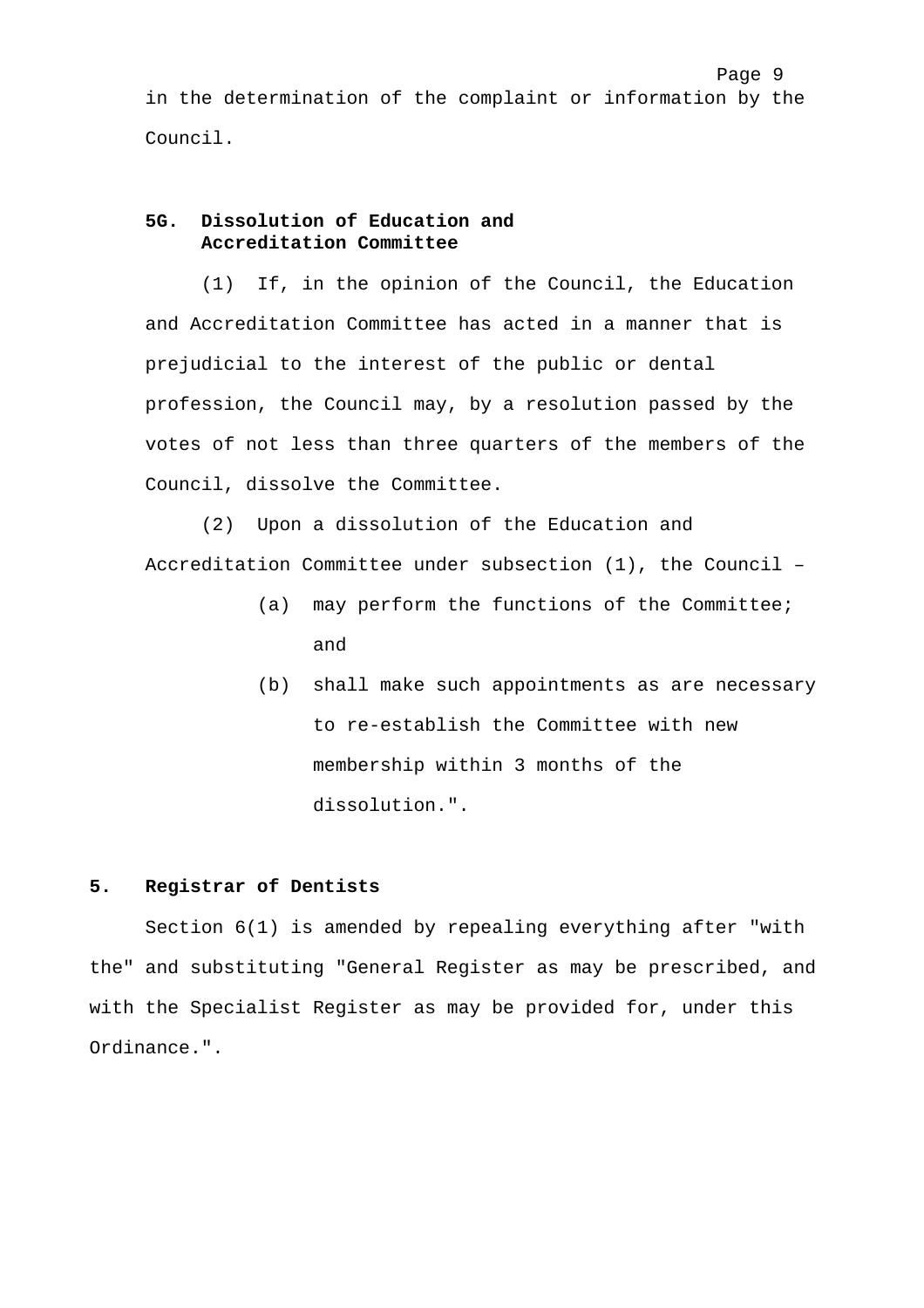## **6. Keeping of General Register and Specialist Register**

Section 7 is amended –

- (a) in subsection (1), by adding ", to be called the General Register," after "register of dentists";
- (b) in subsection (2), by repealing "register" and substituting "General Register";
- (c) by adding –

"(3) The Registrar shall cause a register of specialist dentists, to be called the Specialist Register, to be kept in such form as he thinks fit.

(4) The Specialist Register shall contain the names, addresses, qualifications, specialties and such other particulars as the Registrar thinks necessary of those registered dentists who have been approved by the Council to have their names included in the Register.

(5) The Registrar shall be responsible for the maintenance and custody of the Specialist Register.".

### **7. Application for registration**

Section 9 is amended –

(a) in subsection  $(2)$  -

 (i) by repealing "he" and substituting "the name of the person";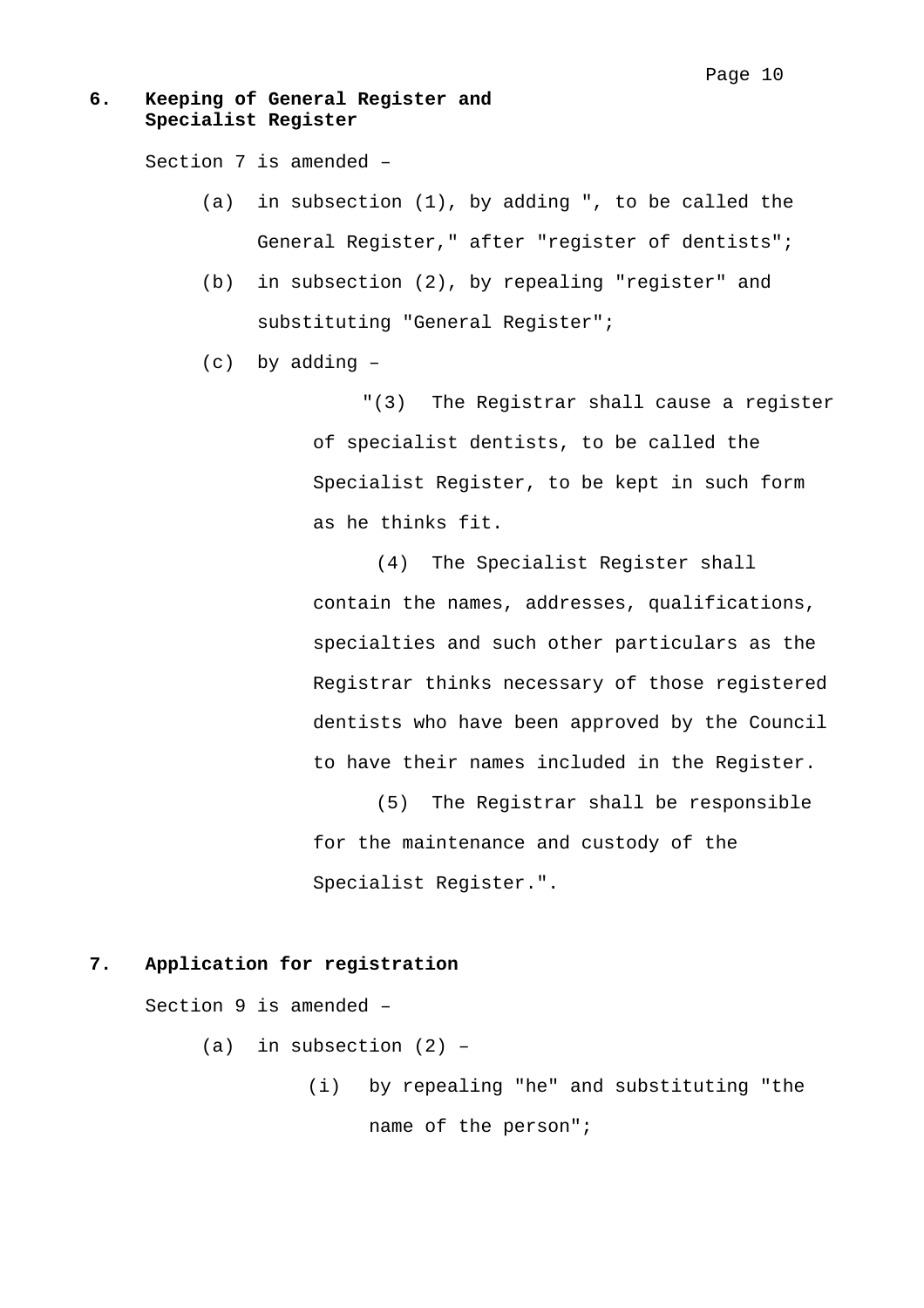- (ii) by repealing "register" and substituting "General Register";
- (b) in subsection (3), by repealing "upon the register" and substituting "in the General Register".

### **8. Person not to practise without practising certificate**

Section 11A is amended –

- (a) in subsection (2), by repealing the comma after "the certificate";
- (b) in subsection (8)(a), by repealing "register" and substituting "General Register".

### **9. Recovery of practising fees**

Section 11B(3) is amended by repealing "register" and substituting "General Register".

#### **10. Sections added**

The following are added –

## "**12A. Qualification for inclusion in Specialist Register**

The Council may approve the qualifications, experience and other attributes recommended by the Education and Accreditation Committee that qualify a registered dentist to have his name included in the Specialist Register under a specialty.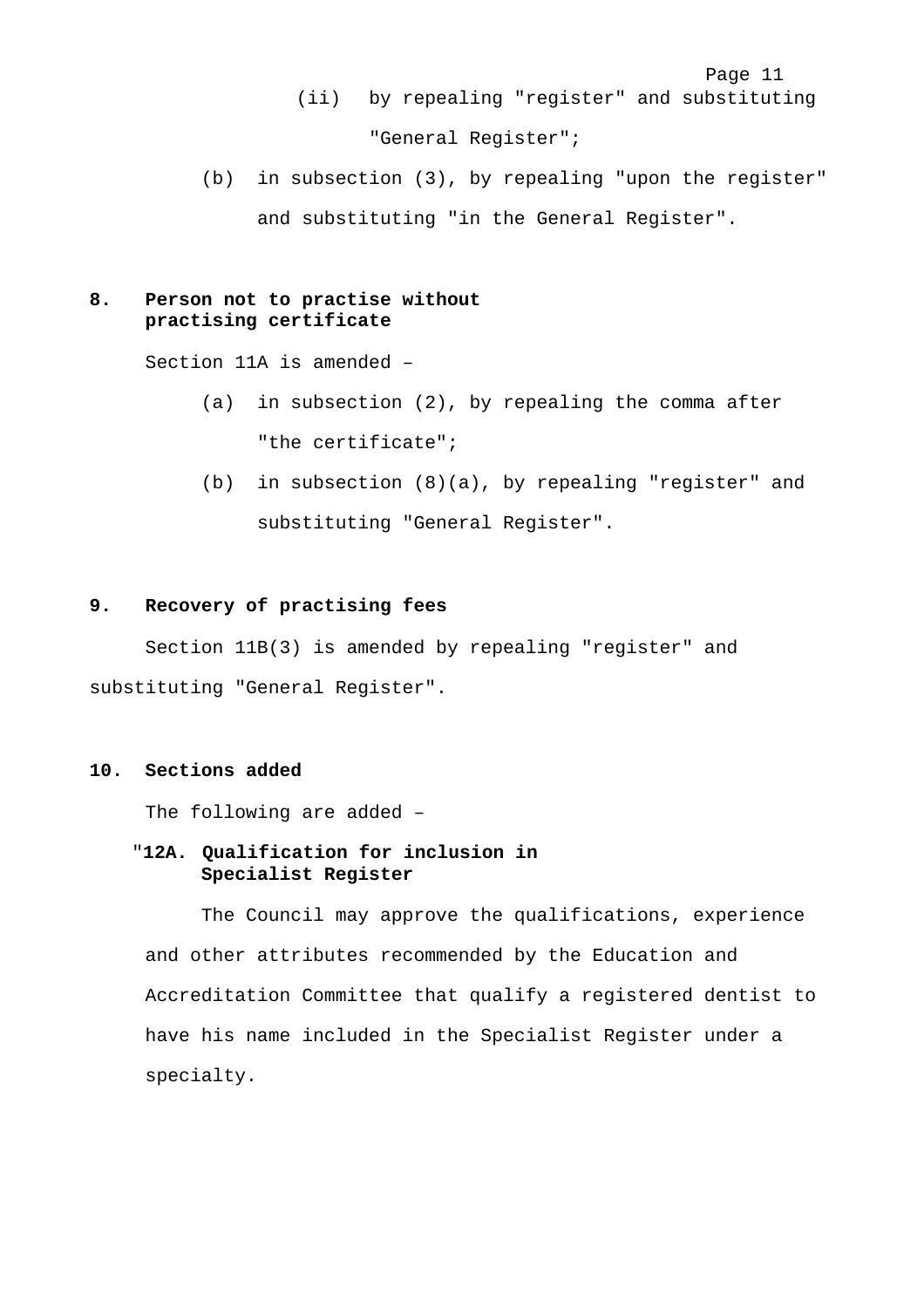## **12B. Application for inclusion in Specialist Register**

(1) A registered dentist who wishes to have his name included in the Specialist Register under a specialty may apply to the Council, in such form and manner as may be specified by the Council, for the inclusion.

(2) The Council shall not approve a registered dentist's application made under subsection (1) unless, in the Council's opinion, the dentist satisfies the conditions in subsection (3).

(3) Those conditions are -

(a) the dentist –

- (i) has been
	- (A) awarded a Fellowship of the Academy of Medicine; and
	- (B) certified by the Academy that he has completed the postgraduate dental training, and has satisfied the continuing education requirements, determined by the Academy for the specialty; or
- (ii) has been certified by the Academy of Medicine that –
	- (A) he has achieved a professional standard equivalent to that recognized by the Academy for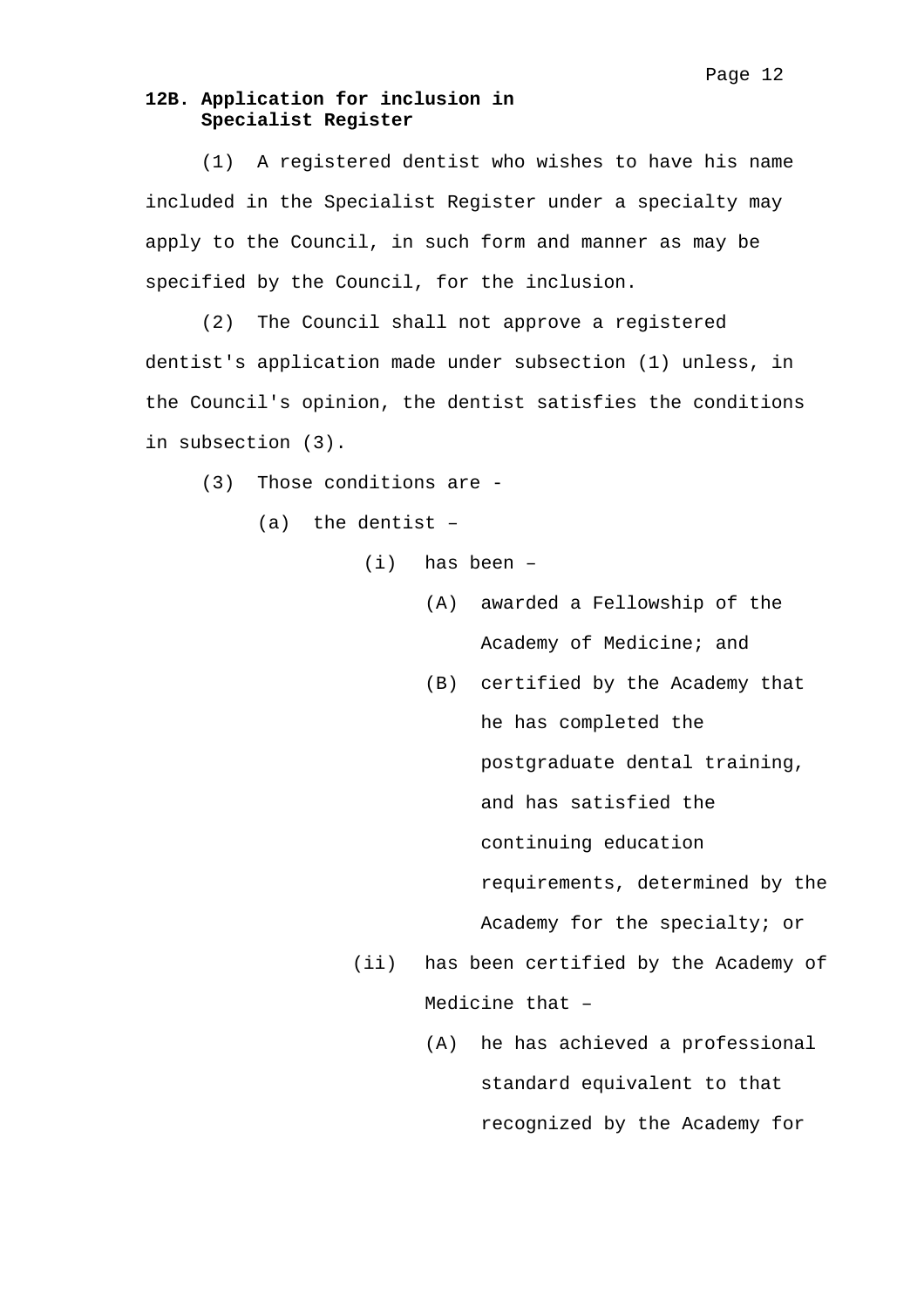Page 13 the award of its fellowship; and

- (B) he has completed the postgraduate dental training, and has satisfied the continuing education requirements, comparable to those determined by the Academy for the specialty; and
- (b) the dentist is of good character.

(4) On receiving a registered dentist's application made under subsection (1), the Council shall refer the application to the Education and Accreditation Committee for a recommendation as to whether the dentist satisfies the conditions in subsection (3).

(5) As soon as practicable after having received a referral under subsection (4), the Education and Accreditation Committee shall –

- (a) notify the Council of its recommendation and the reasons for it; and
- (b) in the case where the Committee recommends to the Council that the registered dentist does not satisfy the conditions in subsection (3), notify the dentist in writing of its recommendation and the reasons for it.

(6) In making the recommendation referred to in subsection (4), the Education and Accreditation Committee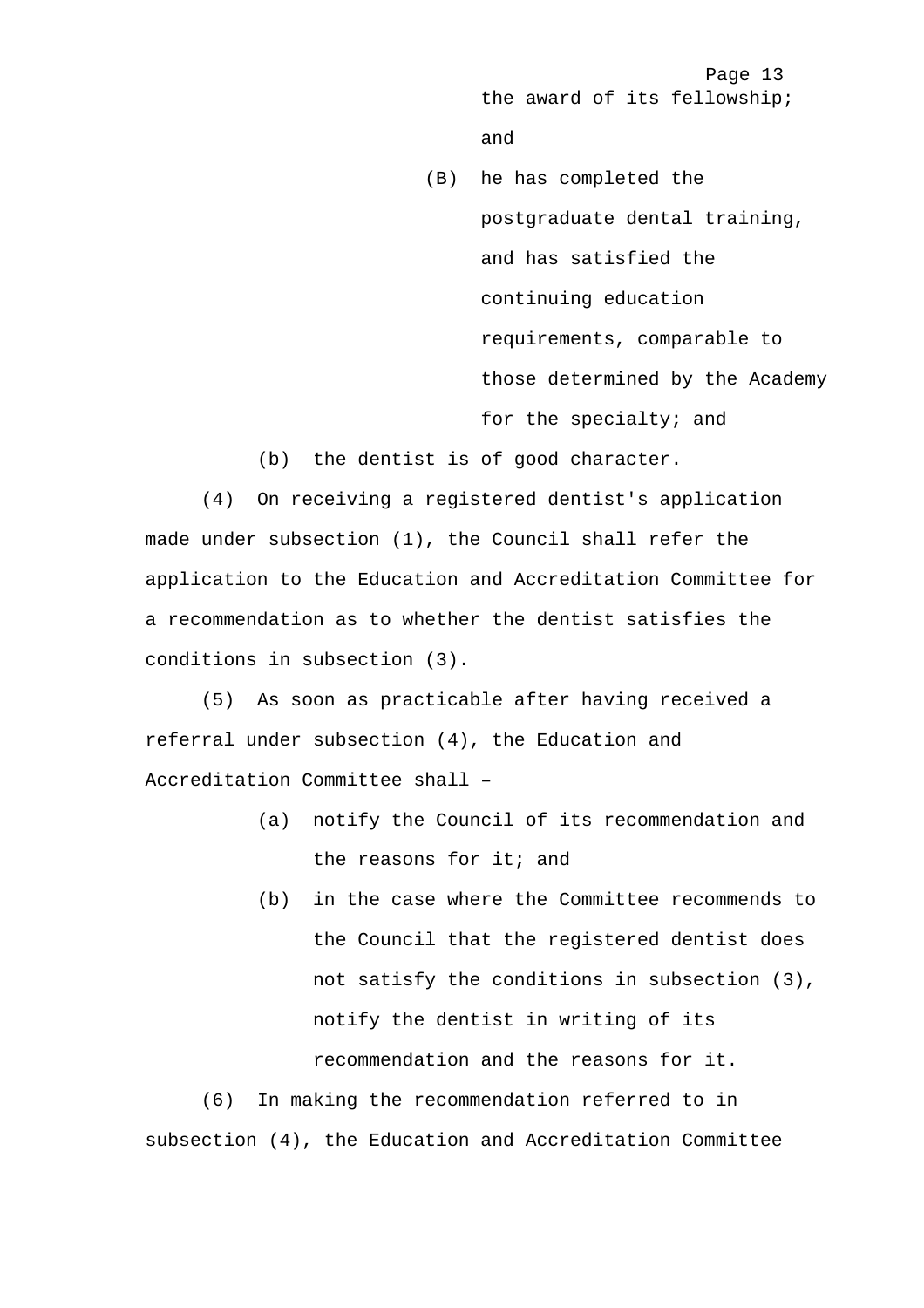shall take into account any recommendation made by the Committee under section 12F(1)(d).

(7) Within 14 days after having received a notice under subsection (5)(b), the registered dentist may submit to the Council representations in writing on the Education and Accreditation Committee's recommendation.

(8) If the Education and Accreditation Committee recommends to the Council that a registered dentist does not satisfy the conditions in subsection (3), the Council shall not decide whether or not to approve the application until the later of –

- (a) the expiry of the period within which the dentist may submit representations under subsection (7); or
- (b) the expiry of the period within which the dentist may request the Committee to review its recommendation under section 12F(5).

(9) In deciding whether or not to approve a registered dentist's application made under subsection (1), the Council shall have regard to –

- (a) the Education and Accreditation Committee's recommendation referred to in subsection (4) and the reasons for it;
- (b) if the dentist has submitted representations under subsection (7), those representations; and
- (c) if the dentist has requested the Committee to review its recommendation under section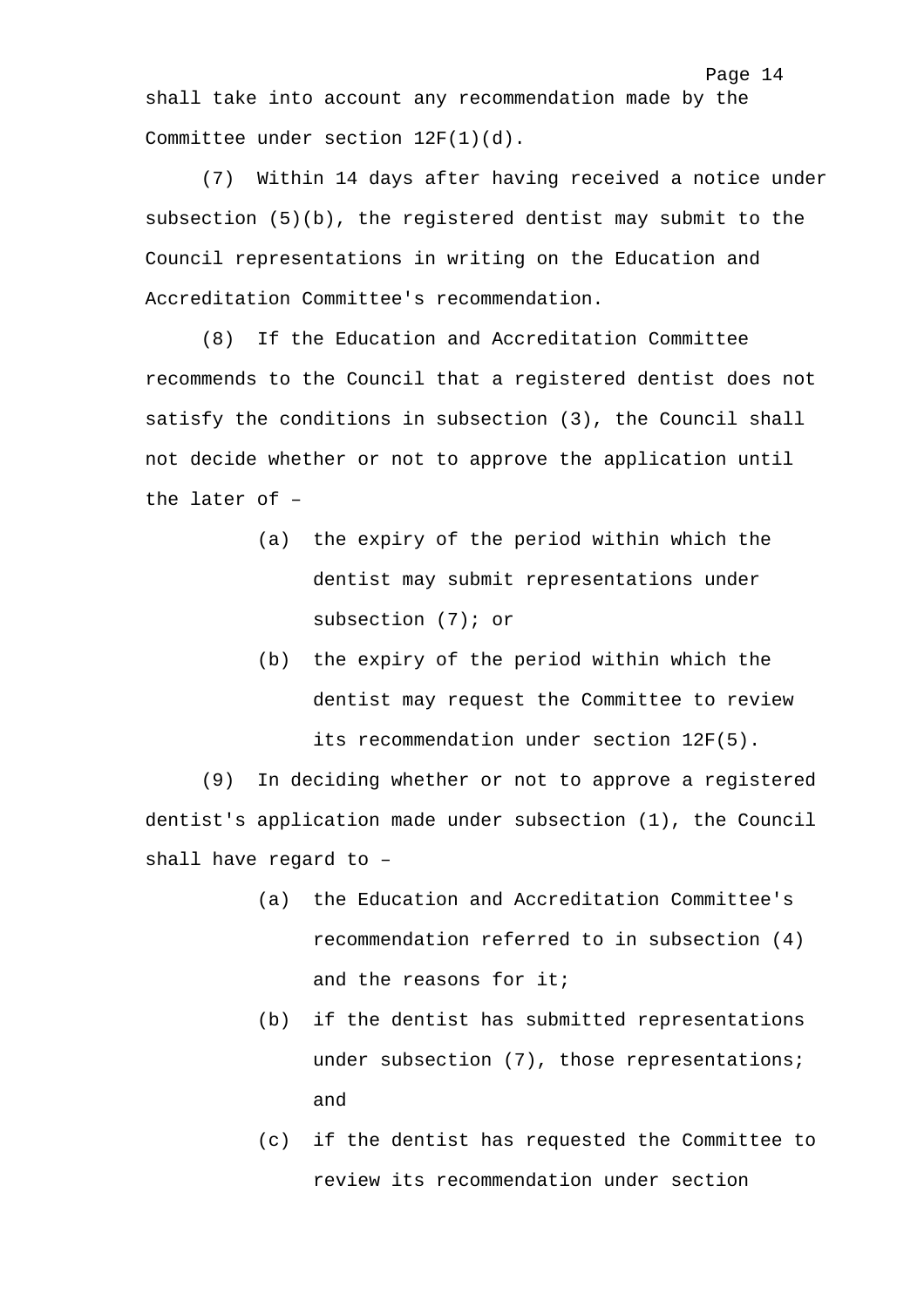12F(5), the result of the review and the reasons for it.

Page 15

(10) If the Council approves the application of a registered dentist made under subsection (1), the Council shall, on receiving from the dentist the fee prescribed for the purpose, direct the Registrar –

- (a) to include the dentist's name in the Specialist Register under the specialty; and
- (b) to issue a certificate, in the form specified by the Council, to the effect that the dentist's name has been included in the Specialist Register under the specialty.

(11) If the Council rejects the application of the registered dentist, the Council shall notify the dentist in writing of the rejection and the reasons for it.

#### **12C. Title of specialist, etc.**

A registered dentist whose name is included in the Specialist Register under a specialty is entitled –

- (a) to be known in such specialist title in both the English language and Chinese language as may be determined by the Council for that specialty; and
- (b) to such other entitlements as may be determined by the Council.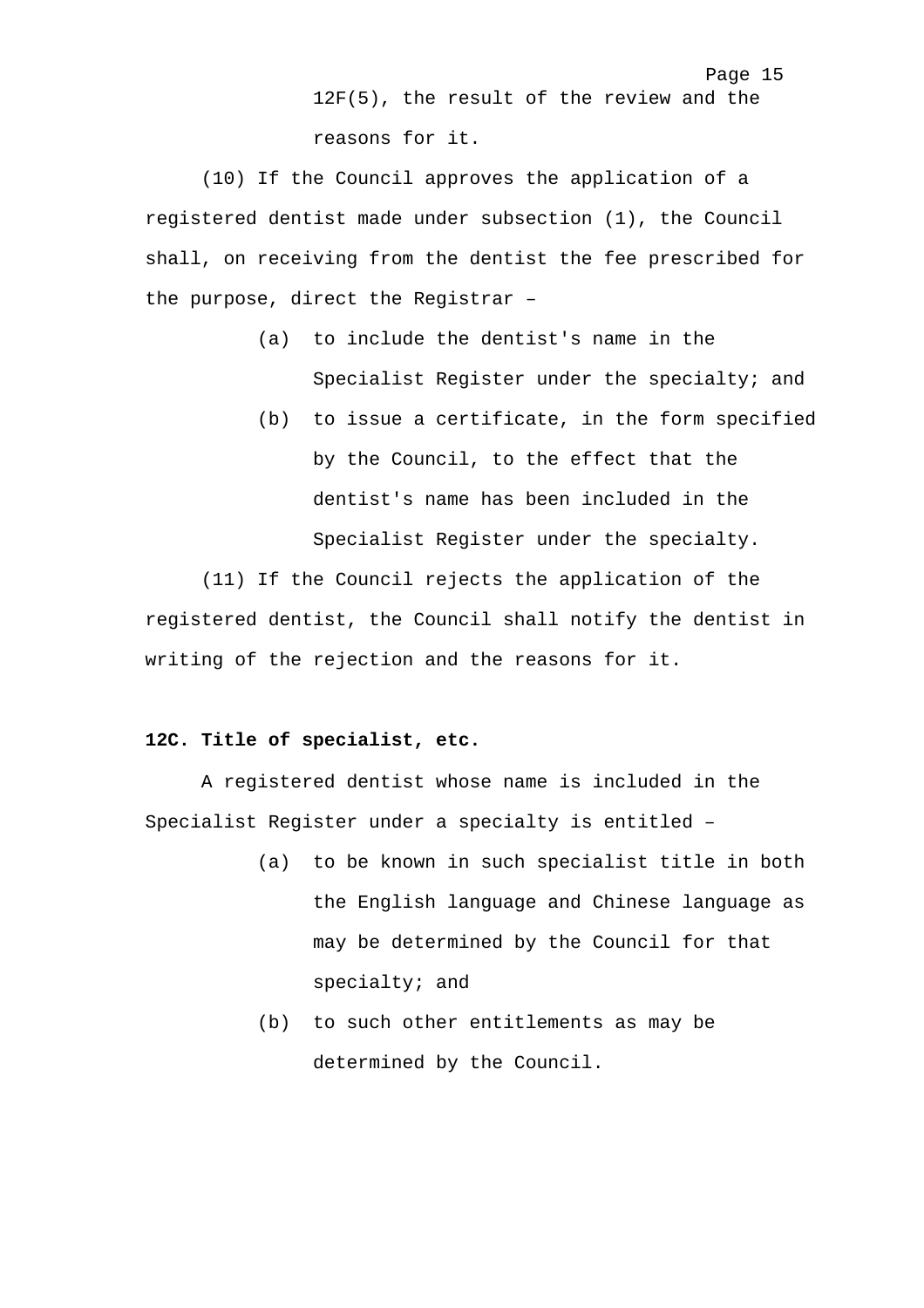### **12D. Continuing education for dentists included in Specialist Register**

A registered dentist whose name is included in the Specialist Register under a specialty shall undergo such continuing education as may be determined from time to time by the Academy of Medicine for the specialty.

## **12E. Receipt of complaint or information on suitability issue**

(1) Where the Secretary receives a complaint or information involving a suitability issue, he shall submit the complaint or information to the Preliminary Investigation Committee.

(2) As soon as practicable after a complaint or information has been submitted to the Preliminary Investigation Committee under subsection (1), the chairman of that Committee shall ascertain whether it also falls within regulation 13 of the Dentists (Registration and Disciplinary Procedure) Regulations (Cap. 156 sub. leg. A).

(3) If the chairman of the Preliminary Investigation Committee is of the opinion that the complaint or information also falls within regulation 13 of the Dentists (Registration and Disciplinary Procedure) Regulations (Cap. 156 sub. leg. A), the complaint or information shall –

- (a) be referred to the Secretary to be dealt with in accordance with those regulations; and
- (b) as soon as practicable after having been dealt with under those regulations, be referred to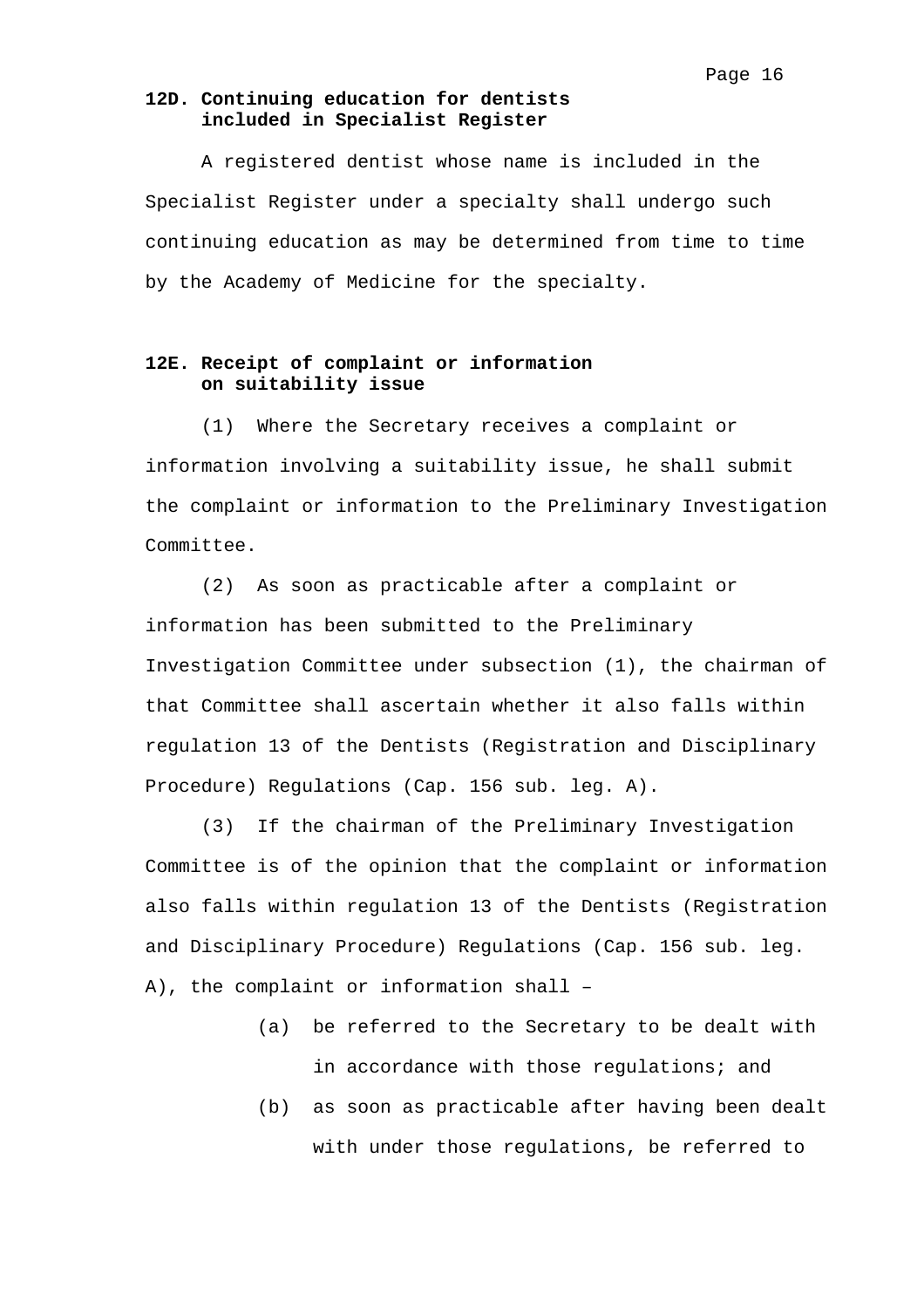the Education and Accreditation Committee to be dealt with in accordance with section 12F. (4) Subject to subsection (3), the complaint or information shall be referred to the Education and Accreditation Committee to be dealt with in accordance with section 12F.

Page 17

## **12F. Complaints or information referred to Education and Accreditation Committee**

(1) Where a complaint or information in respect of a registered dentist is referred to the Education and Accreditation Committee, the Committee, after considering all the circumstances of the case, may, with or without inviting the dentist to make representations under subsection (3) –

- (a) dismiss the matter;
- (b) where the complaint or information also falls within regulation 13 of the Dentists (Registration and Disciplinary Procedure) Regulations (Cap. 156 sub. leg. A), refer it to the Secretary to be dealt with in accordance with those regulations;
- (c) where the dentist's name is included in the Specialist Register, recommend to the Council that the name be removed from the Specialist Register, or be removed from the Register for such period or until the occurrence of such event as the Committee recommends; or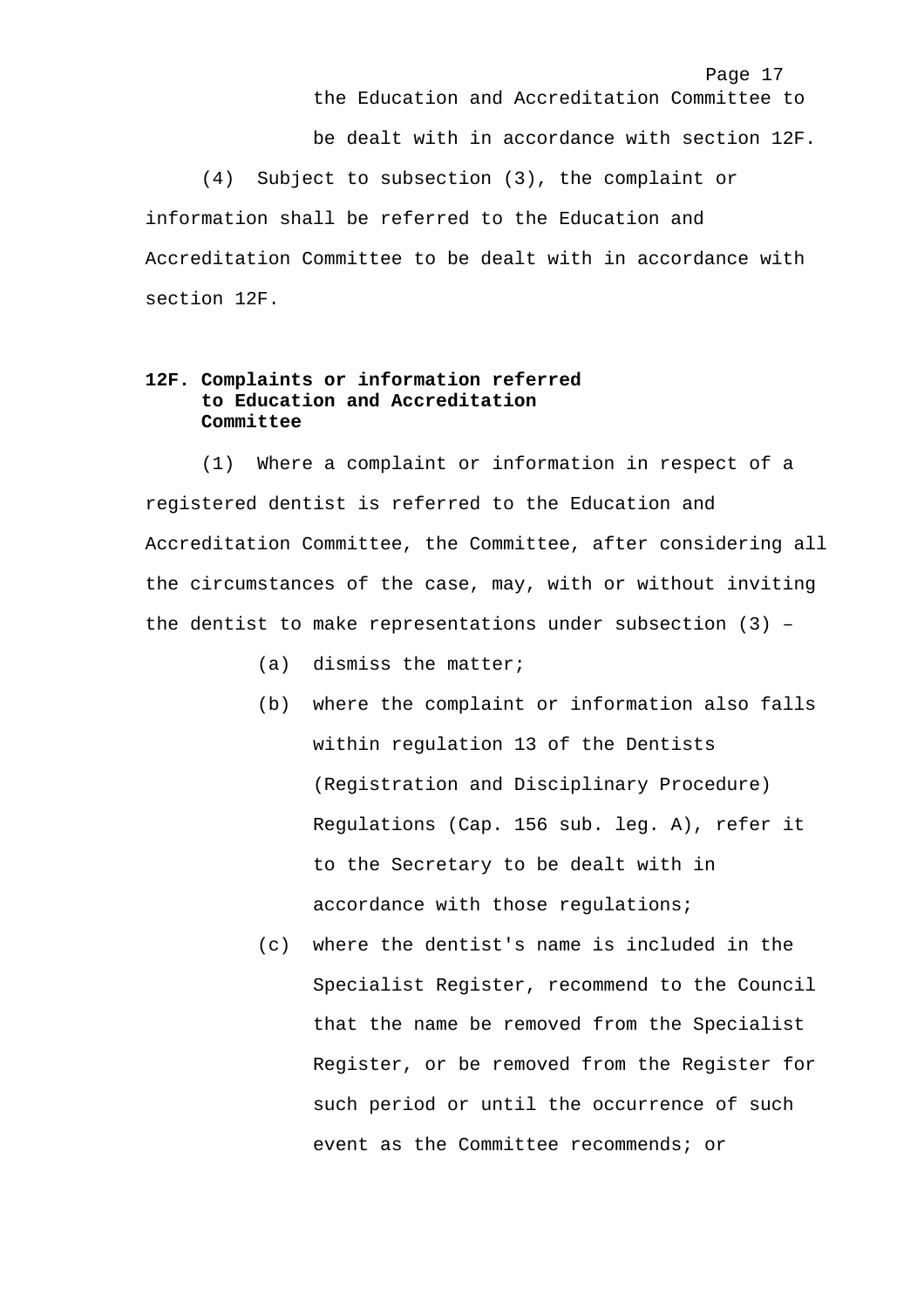(d) where the dentist is applying for the inclusion of his name in the Specialist Register, recommend to the Council that the dentist does not satisfy the conditions in section 12B(3).

(2) The Education and Accreditation Committee shall not deal with a complaint or information referred to it if the chairman of the Committee is of the opinion that the complaint or information is frivolous or groundless and should not proceed further.

(3) In dealing with such a complaint or information in respect of a registered dentist, the Education and Accreditation Committee may invite the dentist to make representations in person before the Committee or submit to the Committee representations in writing.

(4) If the Education and Accreditation Committee makes a recommendation under subsection  $(1)(c)$  or  $(d)$ , the Committee shall notify the registered dentist concerned in writing of the recommendation and the reasons for it.

(5) Within 14 days after having received a notice under subsection (4), the registered dentist may request, in writing and setting out the reasons relied upon, the Education and Accreditation Committee to review its recommendation.

(6) As soon as practicable after having received a request under subsection (5), the Education and Accreditation Committee shall notify the registered dentist in writing of the result of the review and the reasons for it.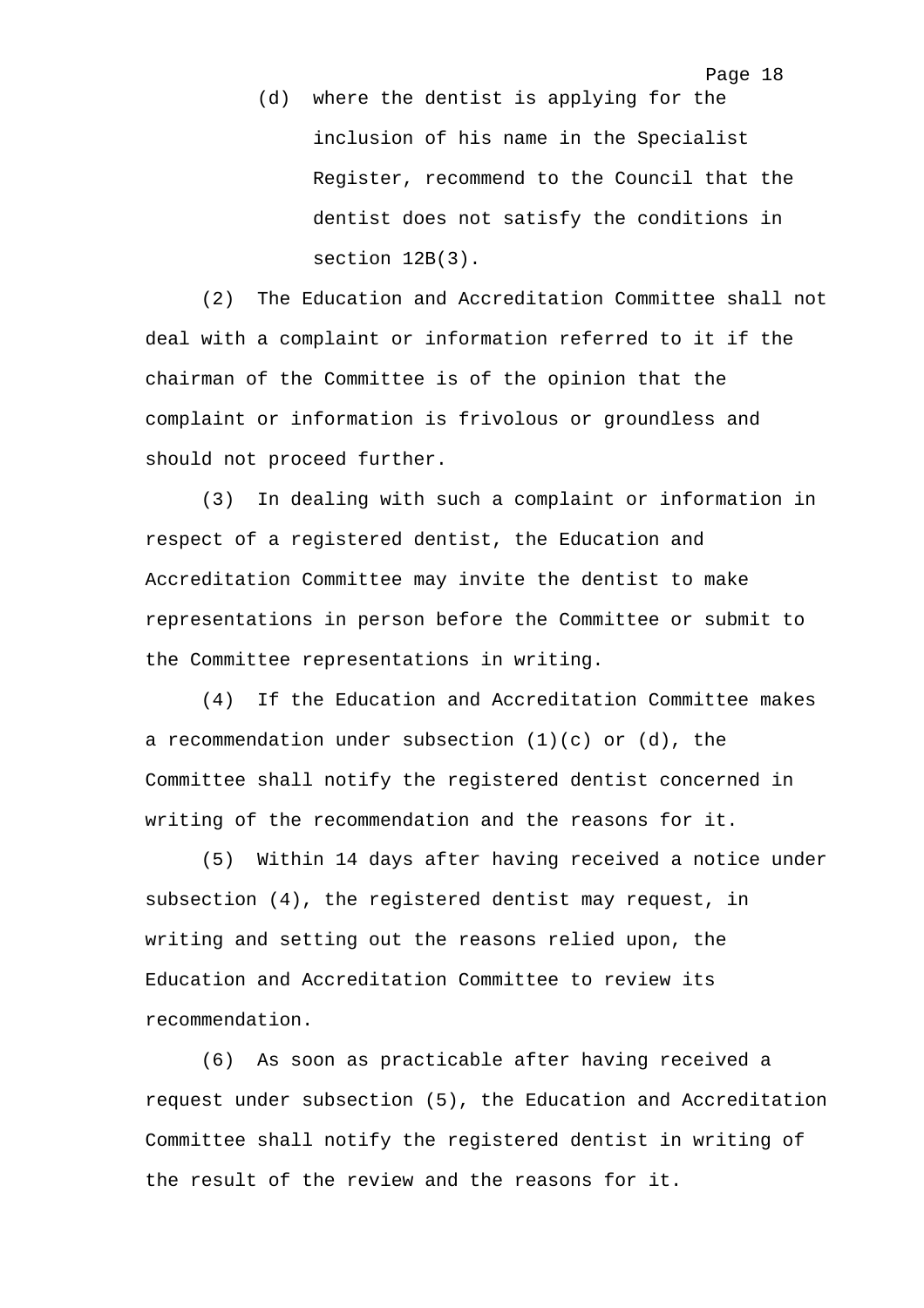(7) If a registered dentist has requested the Education and Accreditation Committee to review its recommendation under subsection  $(1)(c)$ , the dentist may, within 14 days after having received a notice under subsection (6), submit to the Council representations in writing on the result of the review.".

Page 19

## **11. Publication of General Register and evidence of registration**

Section 13(1), (2) and (5) is amended by repealing "register" and substituting "General Register".

### **12. Section added**

The following is added –

## "**13A. Publication of Specialist Register and evidence of inclusion**

(1) As soon as may be after 1 January of every year, the Registrar shall prepare and publish in the Gazette a list of the names, addresses, qualifications and dates of the qualifications of all registered dentists whose names appear on the Specialist Register on 1 January immediately preceding the publication of the list in the Gazette.

(2) As soon as may be after 1 July of every year, the Registrar shall prepare and publish in the Gazette a list of the names, addresses, qualifications and dates of the qualifications of all registered dentists whose names were added to the Specialist Register between 1 January and 1 July of such year.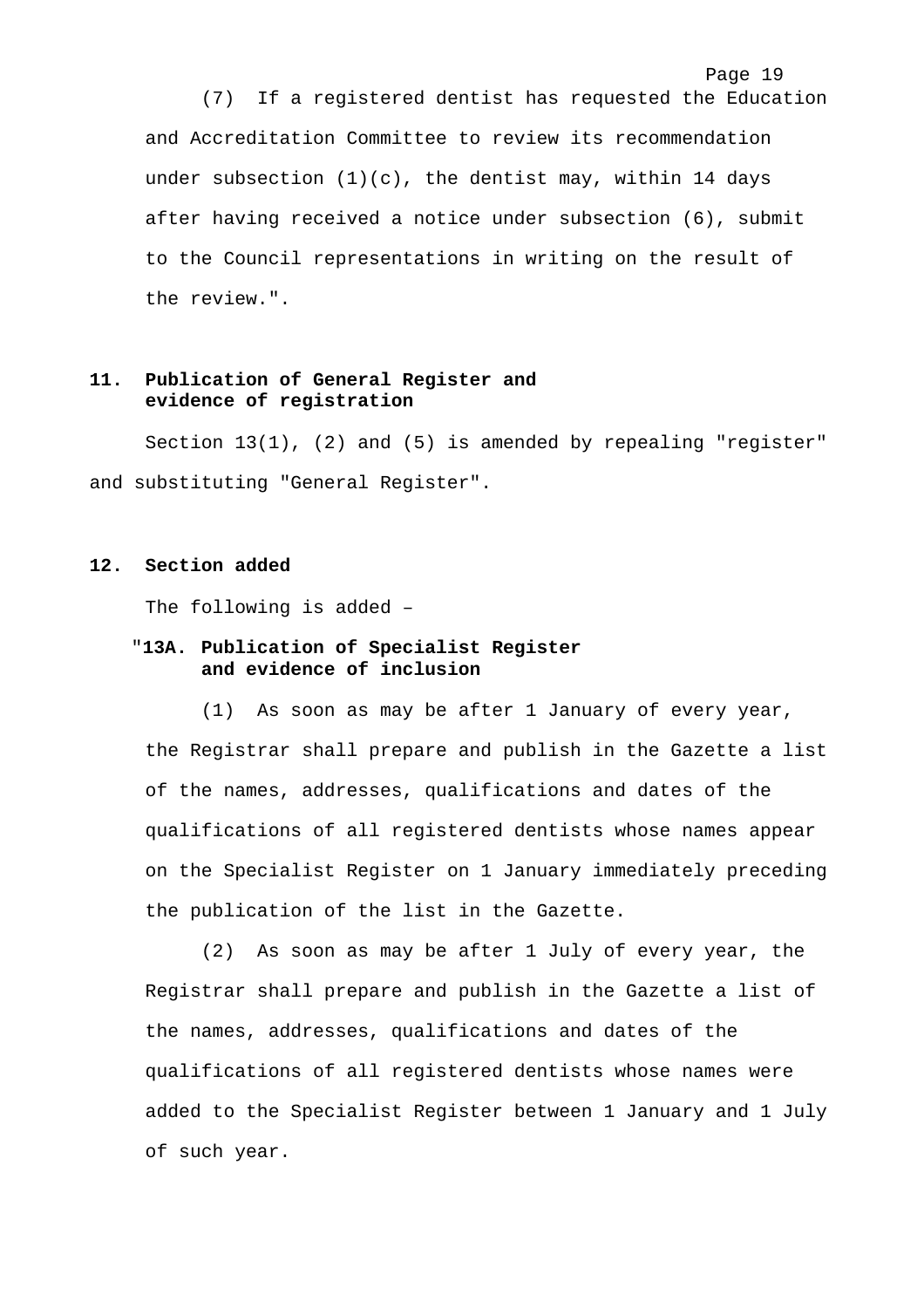(3) The publication of a list referred to in subsection (1) or (2) shall be prima facie evidence that the name of each registered dentist named in such list is included in the Specialist Register.

Page 20

(4) The absence of the name of any registered dentist from the list last published under subsection (1) and from any list subsequently published under subsection (2) shall be prima facie evidence that the name of the dentist has not been included in the Specialist Register.

(5) A certificate under the hand of the Registrar that the name of a registered dentist –

(a) has or has not been included in; or

(b) has been removed from,

the Specialist Register shall be conclusive evidence of that fact.".

## **13. Exhibition of certificate of registration**

Section 14(2) is amended by repealing "register" and substituting "General Register".

## **14. Correction of General Register or Specialist Register**

Section 15 is amended –

(a) in subsection (1), by repealing "register" and substituting "General Register";

(b) by adding –

"(1A) The Registrar shall from time to time insert in the Specialist Register any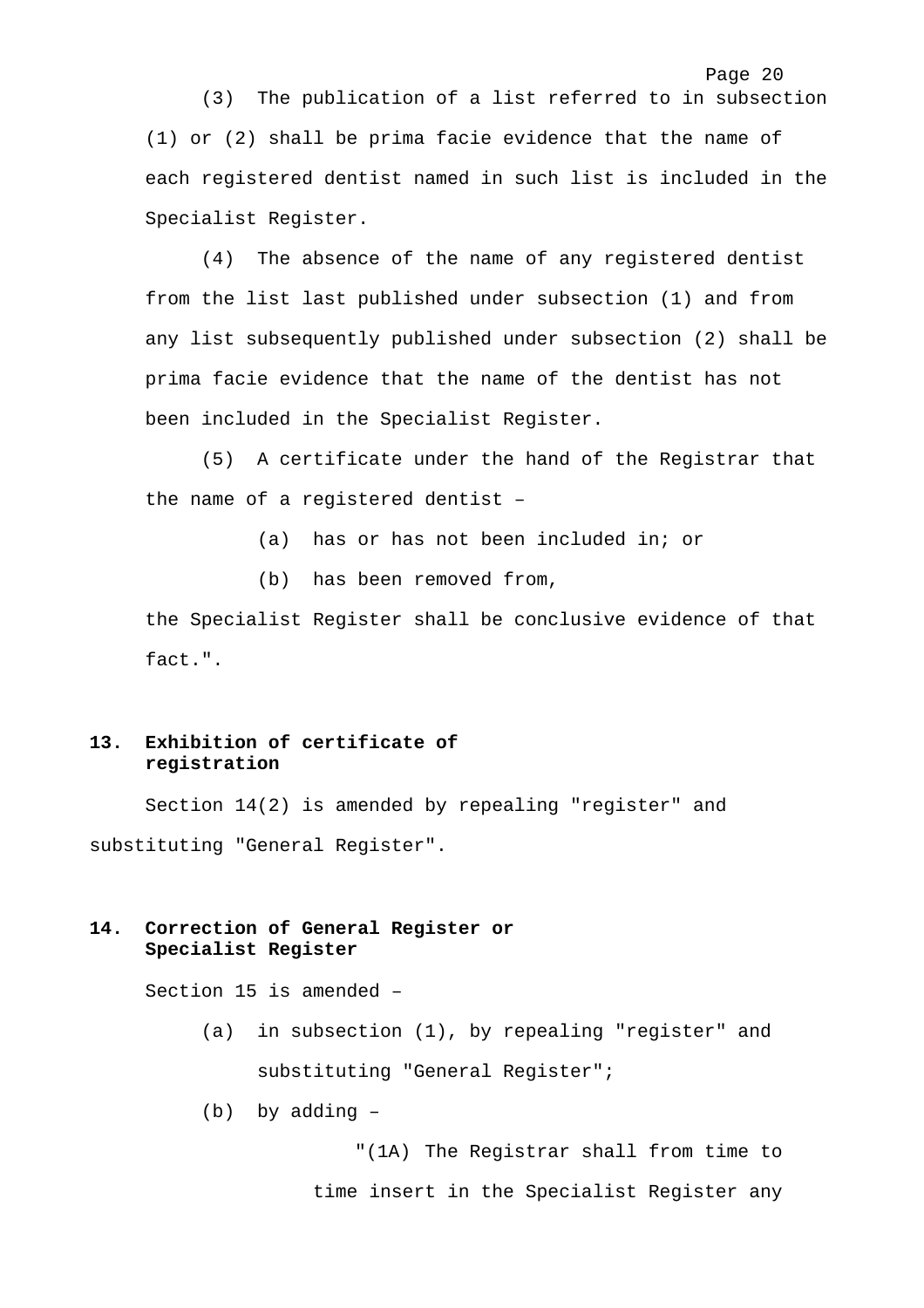Page 21 alteration or addition which may come to his knowledge in the name, addresses or qualifications of any registered dentist whose name is included in the Register.";

- (c) in subsection (2), by repealing "register" and substituting "General Register or Specialist Register";
- (d) in subsection (3), by repealing "register" and substituting "General Register".

### **15. Section added**

The following is added –

## "**15A. Removal of names from Specialist Register**

 $(1)$  If  $-$ 

- (a) the Council orders a removal of the name of a registered dentist from the General Register under section  $15(3)$  or  $18(1)$ ; and
- (b) the dentist's name is also included in the Specialist Register,

the Registrar shall, at the same time when he removes the dentist's name from the General Register, also remove the dentist's name from the Specialist Register.

(2) Subject to subsection (3), the Council may order that the name of a registered dentist be removed from the Specialist Register, or be removed from the Register for such period or until the occurrence of such event as the Council specifies.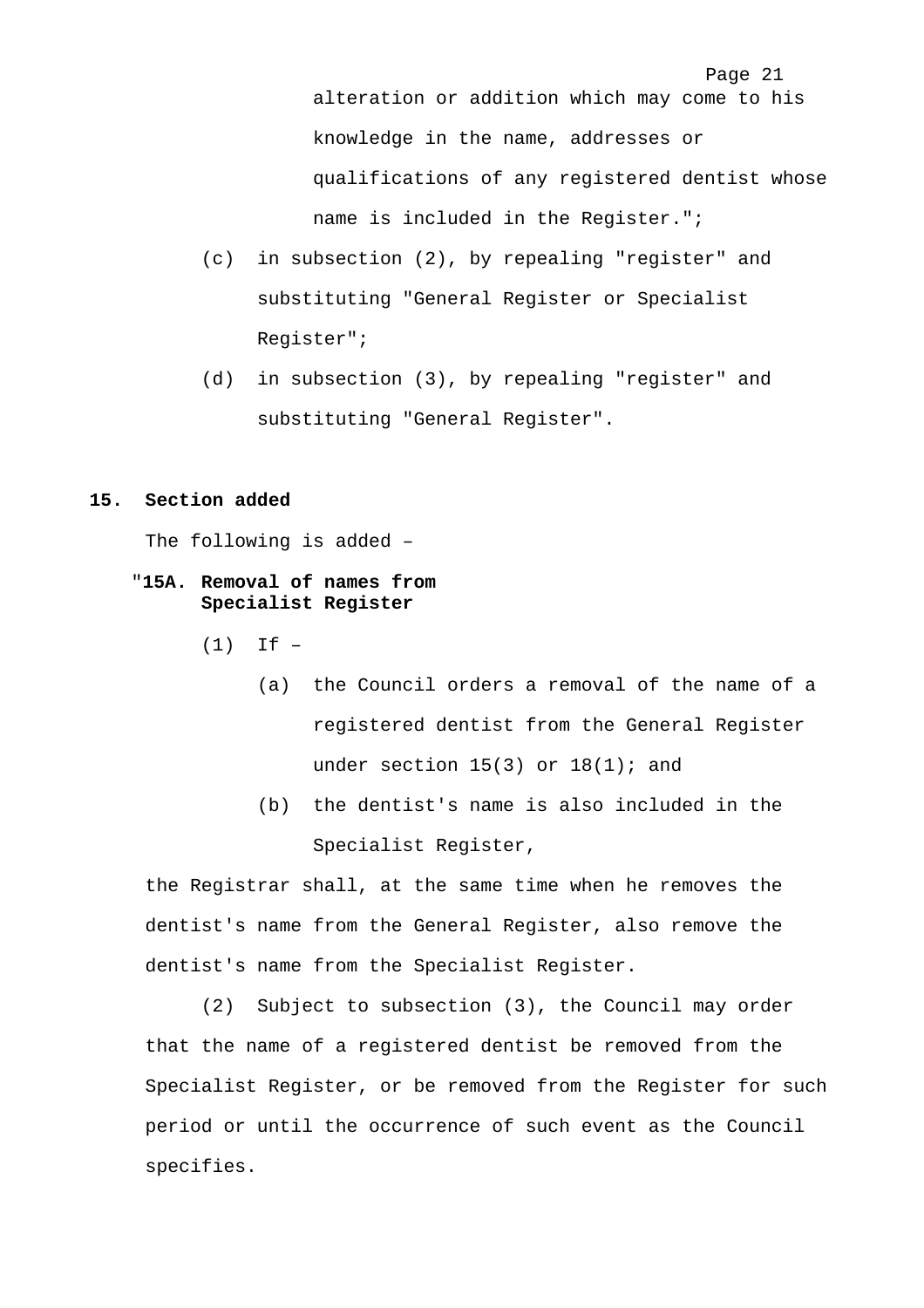(3) In deciding whether or not to order the removal of the registered dentist's name from the Specialist Register, the Council shall have regard to –

- (a) the Education and Accreditation Committee's recommendation under section 12F(1)(c) and the reasons for it;
- (b) if the dentist has requested the Committee to review that recommendation under section 12F(5), the result of the review and the reasons for it; and
- (c) if the dentist has submitted representations under section 12F(7), those representations.

### **15B. Service of notice**

A notice required to be given to a registered dentist under sections  $12B(5)(b)$  and  $(11)$  and  $12F(4)$  and  $(6)$  shall be given by sending it by registered post addressed to the dentist at his registered address.".

#### **16. Disciplinary inquiries by the Council**

Section 18(1) is amended –

- (a) by adding
	- "(ca) has procured his name to be included in the Specialist Register by fraud or misrepresentation; or";
- (b) in paragraphs (i) and (ii), by repealing "register" and substituting "General Register".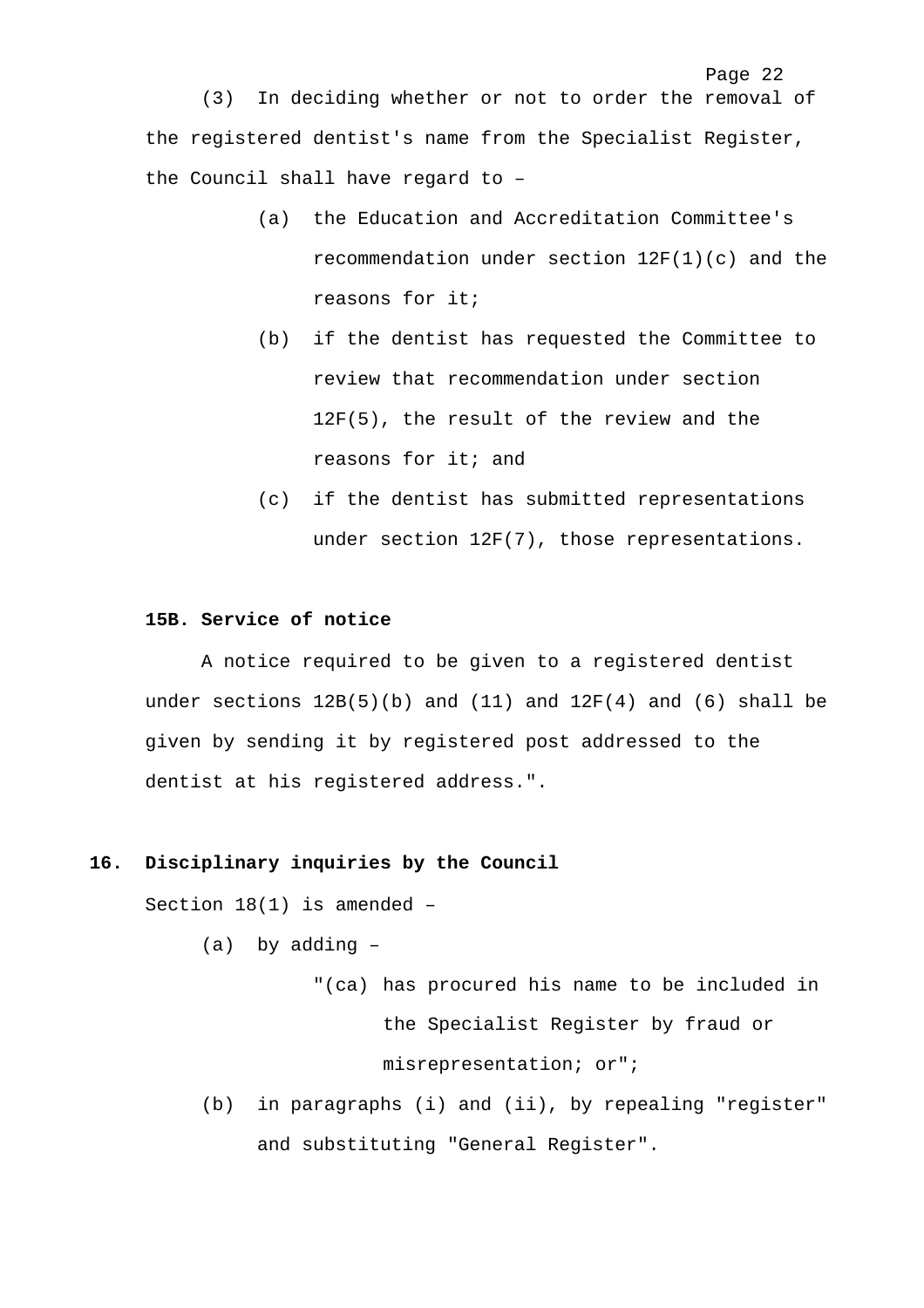## **17. Provisions relating to orders of the Council**

Section 22 is amended –

- (a) in subsection (1), by adding ", 15A(2)" before "or 18(1)";
- (b) in subsection (2), by repealing "register" and substituting "General Register";
- (c) by adding –

"(2A) The Registrar shall not remove the name of a registered dentist from the Specialist Register before the expiry of 1 month after the date of service of an order of the Council made under section 15A(2) on the dentist concerned and in the case of an appeal shall await the decision of the Court of Appeal.";

- (d) in subsection (3)
	- (i) by repealing "register under" and substituting "General Register under";
	- (ii) by repealing "register," where it twice appears and substituting "General Register,".

#### **18. Appeals**

Section 23 is amended –

 $(a)$  in subsection  $(1)$  -

 (i) by repealing "upon the register" and substituting "in the General Register";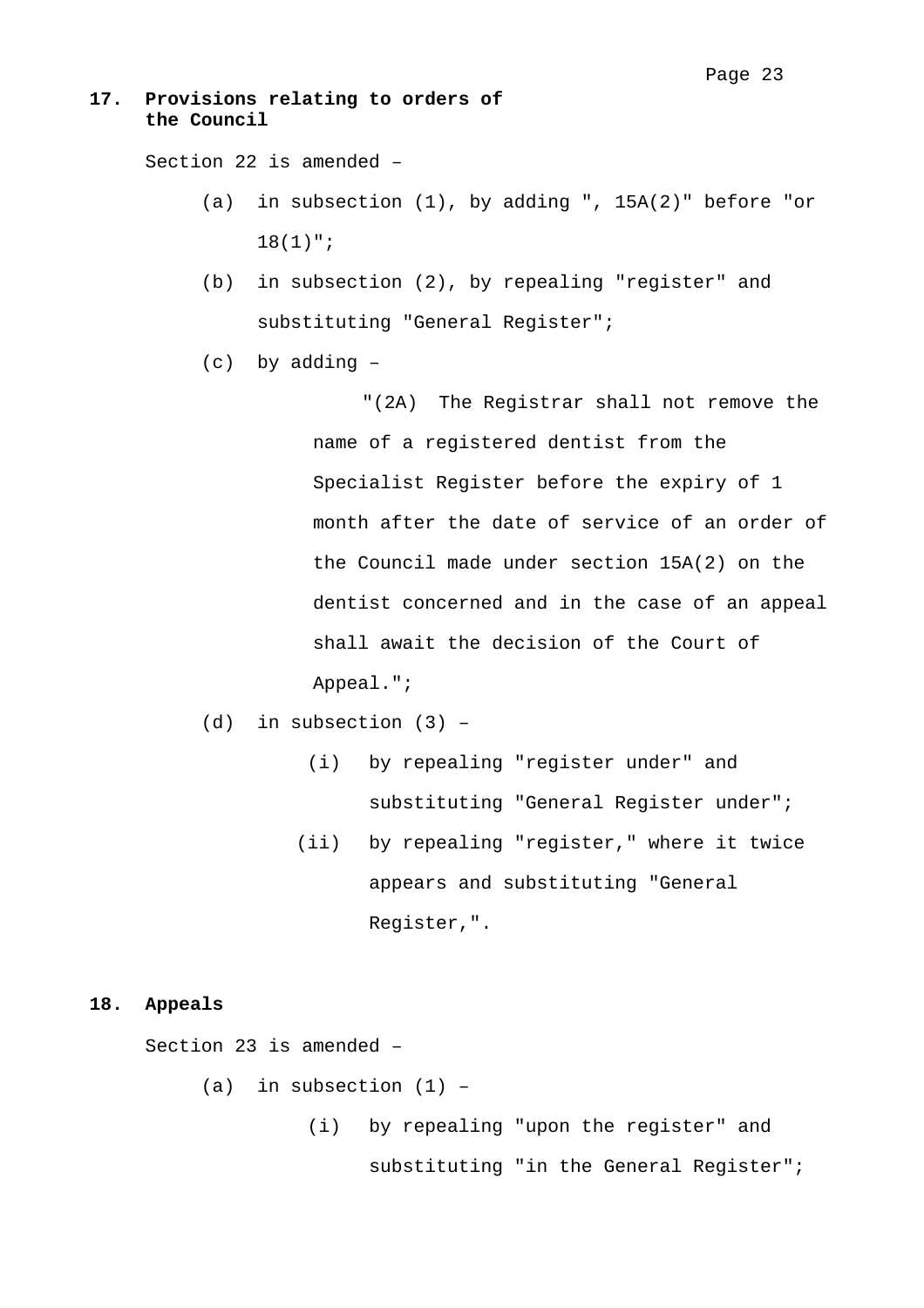Page 24 (ii) by adding ", 15A(2)" before "or 18"; (b) in subsection (3), in the proviso, by adding ", 15A(2)" before "or 18".

#### **19. Section substituted**

Section 24 is repealed and the following substituted –

### "**24. Penalty for fraudulent registration, etc.**

Any person who fraudulently procures or attempts to procure –

- (a) himself or any other person to be registered under this Ordinance; or
- (b) his or any other person's name to be included in the Specialist Register,

by making or producing, or causing to be made or produced, any false or fraudulent representation or declaration, either orally or in writing, commits an offence and is liable on conviction upon indictment to imprisonment for 3 years.".

## **20. Section substituted**

Section 25 is repealed and the following substituted –

- "**25. Penalty for falsely pretending to be or taking or using the name or title of a dentist**
	- (1) A person commits an offence if
		- (a) he is neither a registered dentist nor deemed to be one under this Ordinance; and
		- (b) he wilfully or falsely –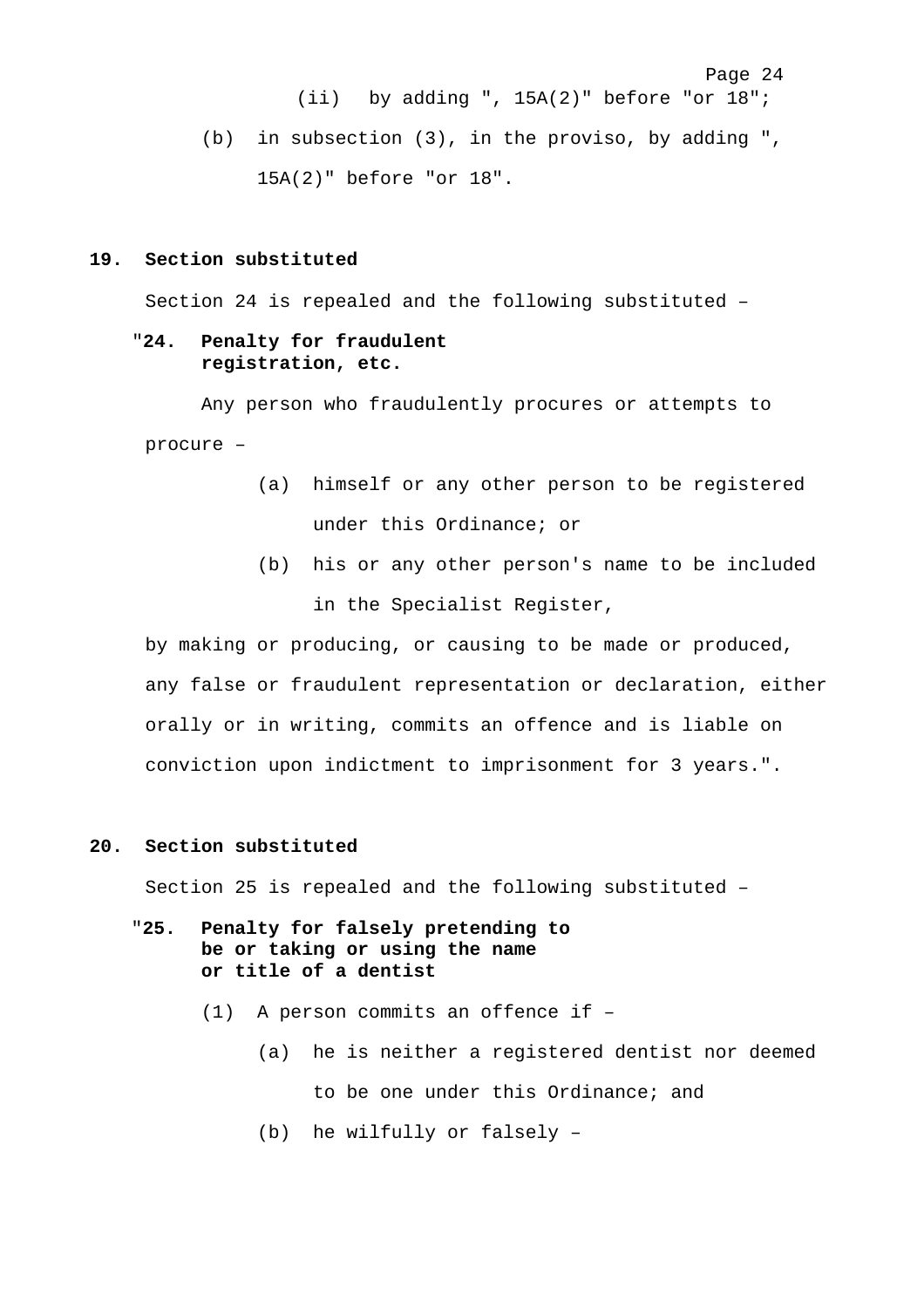Page 25

- (i) pretends to be a dentist, dental surgeon, qualified dentist, doctor of dental surgery, professor of dentistry or surgeon dentist;
- (ii) takes or uses the name or title of a dentist, dental surgeon, qualified dentist, doctor of dental surgery, professor of dentistry or surgeon dentist; or
- (iii) takes or uses any name, title, addition or description implying (whether in itself or in the circumstances in which it is used) that he –
	- (A) is a dentist; or
	- (B) is qualified to heal or treat dental disorders or derangements, whether by dentistry or any other means of any kind or description whatsoever.

(2) A person who commits an offence under subsection (1) is liable on summary conviction to a fine at level 6 and to imprisonment for 3 years.".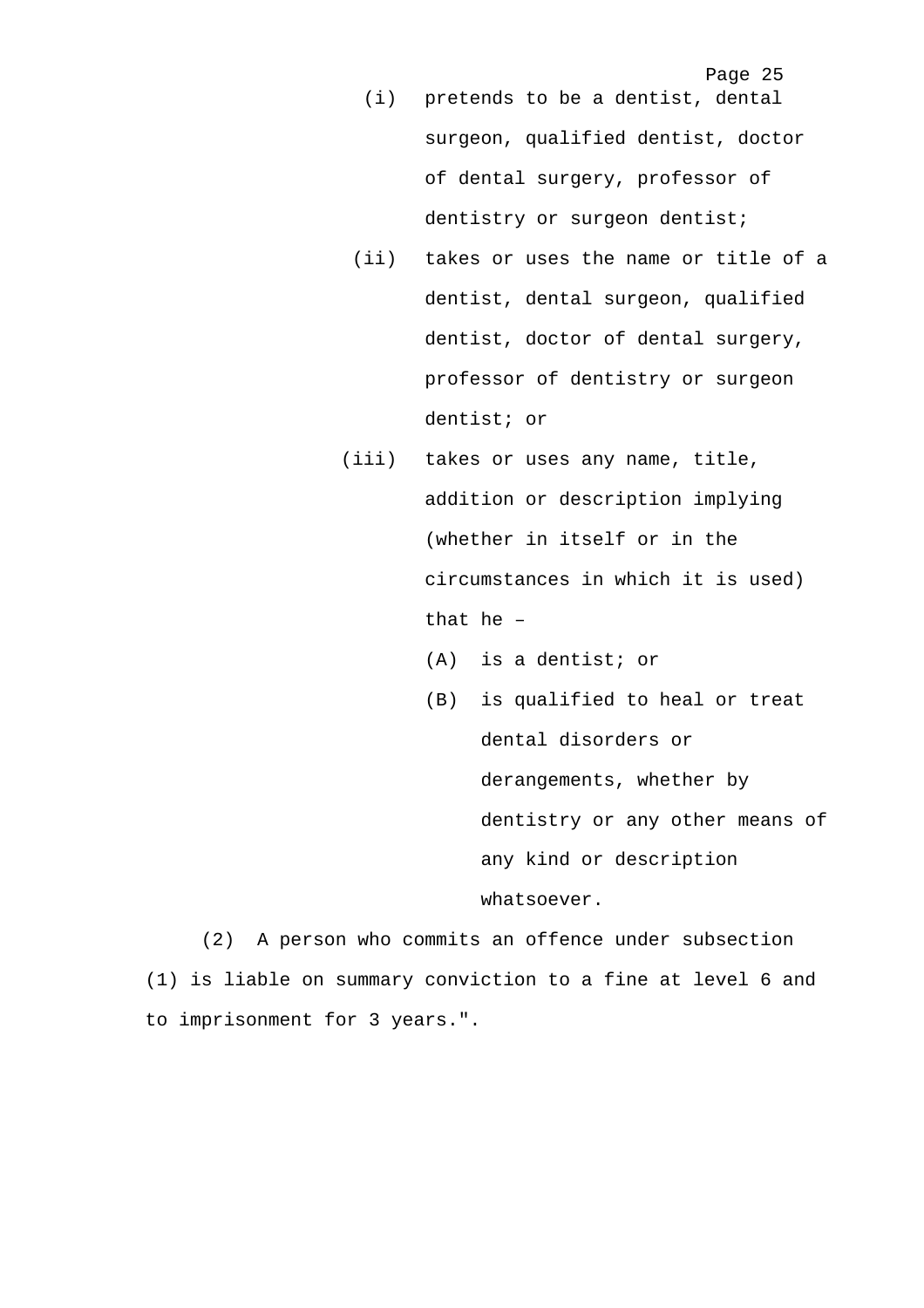#### **21. Section added**

The following is added –

- "**25A. Penalty for falsely pretending to be or taking or using the name or title of a specialist**
	- (1) A person commits an offence if
		- (a) his name is not included in the Specialist Register; and
		- (b) he wilfully or falsely
			- (i) pretends that his name is included in the Specialist Register; or
			- (ii) takes or uses any name, title, addition or description implying (whether in itself or in the circumstances in which it is used) that –
				- (A) he is a specialist dentist; or
				- (B) his name is included in the Specialist Register.
	- (2) Subsection (1) applies
		- (a) whether or not the person is a registered dentist; and
		- (b) whether or not the person is deemed to be a registered dentist under this Ordinance.

(3) A person who commits an offence under subsection (1) is liable on summary conviction to a fine at level 6 and to imprisonment for 3 years.".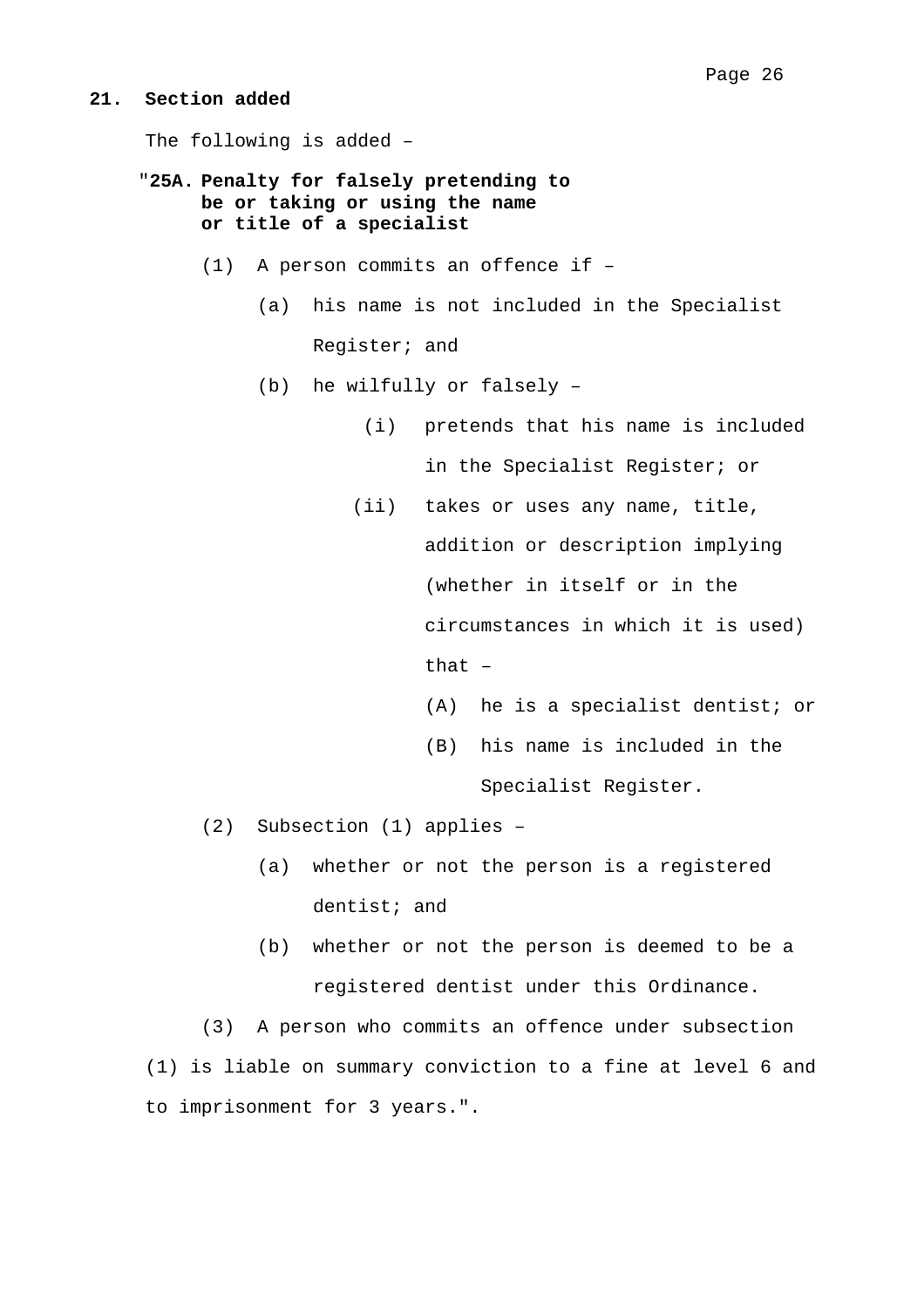#### **22. Regulations**

Section 29 is amended –

- (a) by repealing subsection  $(1B)(a)$  and substituting -
	- "(a) the form of the General Register and the manner in which the General Register and Specialist Register are to be kept; and";
- (b) in subsection (1C)
	- (i) in paragraph (b), by adding "or referral" after "the receipt";
	- (ii) in paragraph (e), by adding "and required to be prescribed" after "Ordinance".

#### **23. Section added**

The following is added –

- "**29A. Power of Council to specify forms, etc.** 
	- (1) The Council may specify
		- (a) the form and manner of the application by a registered dentist to have his name included in the Specialist Register; and
		- (b) the form of a certificate to the effect that a registered dentist's name has been included in the Specialist Register under a specialty.

(2) The Council's power under subsection (1)(a) may be exercised in such a way as to include (whether by way of attachment or otherwise) in the specified form a statutory declaration –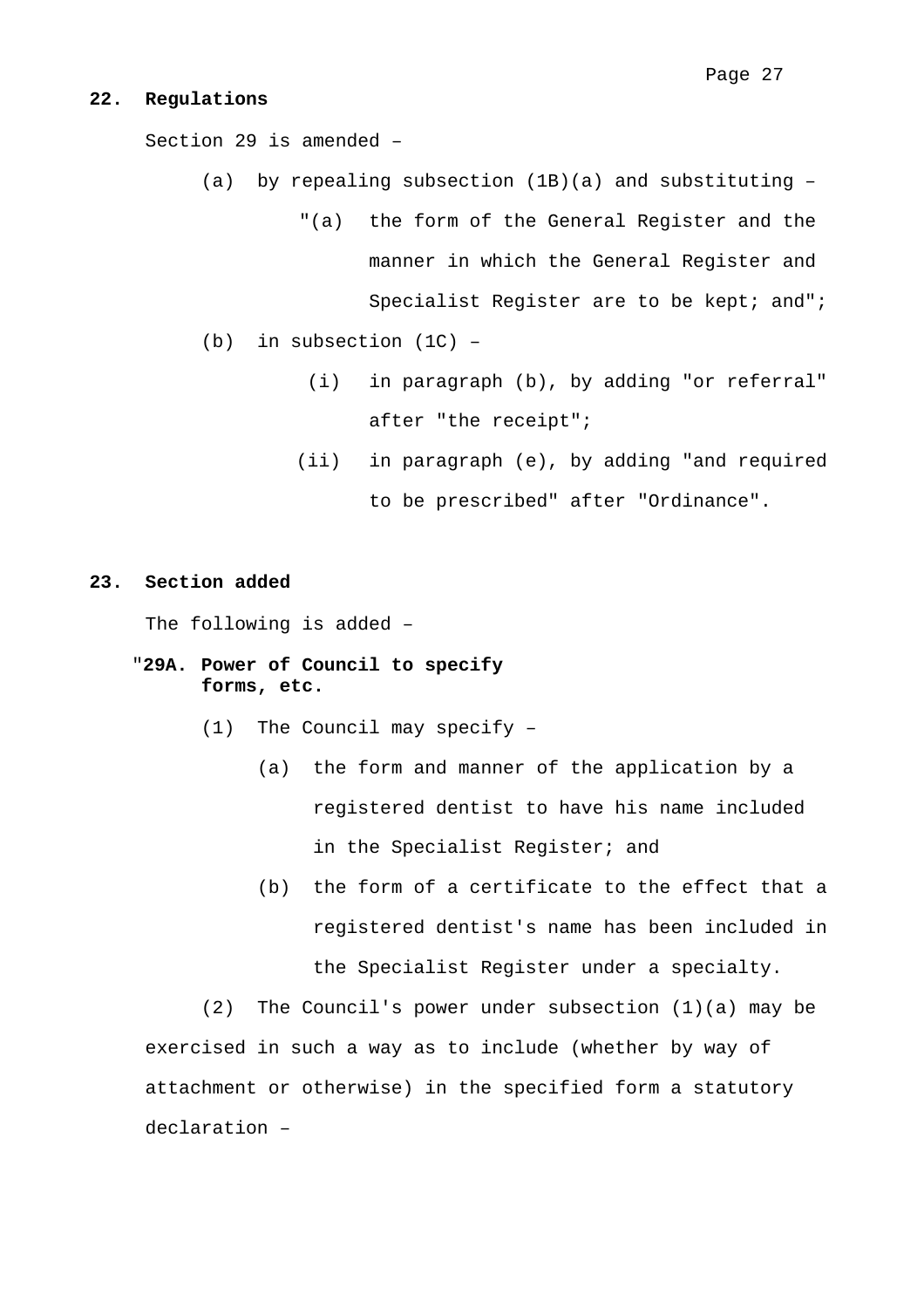- (a) to be made by the registered dentist completing the form; and
- (b) as to whether the particulars contained in the form are true and correct to the best of the dentist's knowledge and belief.
- (3) A form specified under subsection  $(1)(a)$  shall be -
	- (a) completed in accordance with such directions and instructions as are specified in the form; and
	- (b) accompanied by such statements, certificates or any other documents as are specified in the form.".

# **24. Section added**

The following is added –

#### "**32. Transitional**

(1) If the Council has, before the commencement of section 7(3), approved a registered dentist to use, or be known in, a specialist title for a specialty, and the approval is in effect immediately before that commencement, the Registrar shall, on that commencement, include the dentist's name in the Specialist Register under the specialty.

(2) The Registrar shall, on receipt of payment of the prescribed fee, issue a certificate, in the form specified by the Council, to the effect that a registered dentist's name has been included in the Specialist Register under subsection (1) under a specialty.".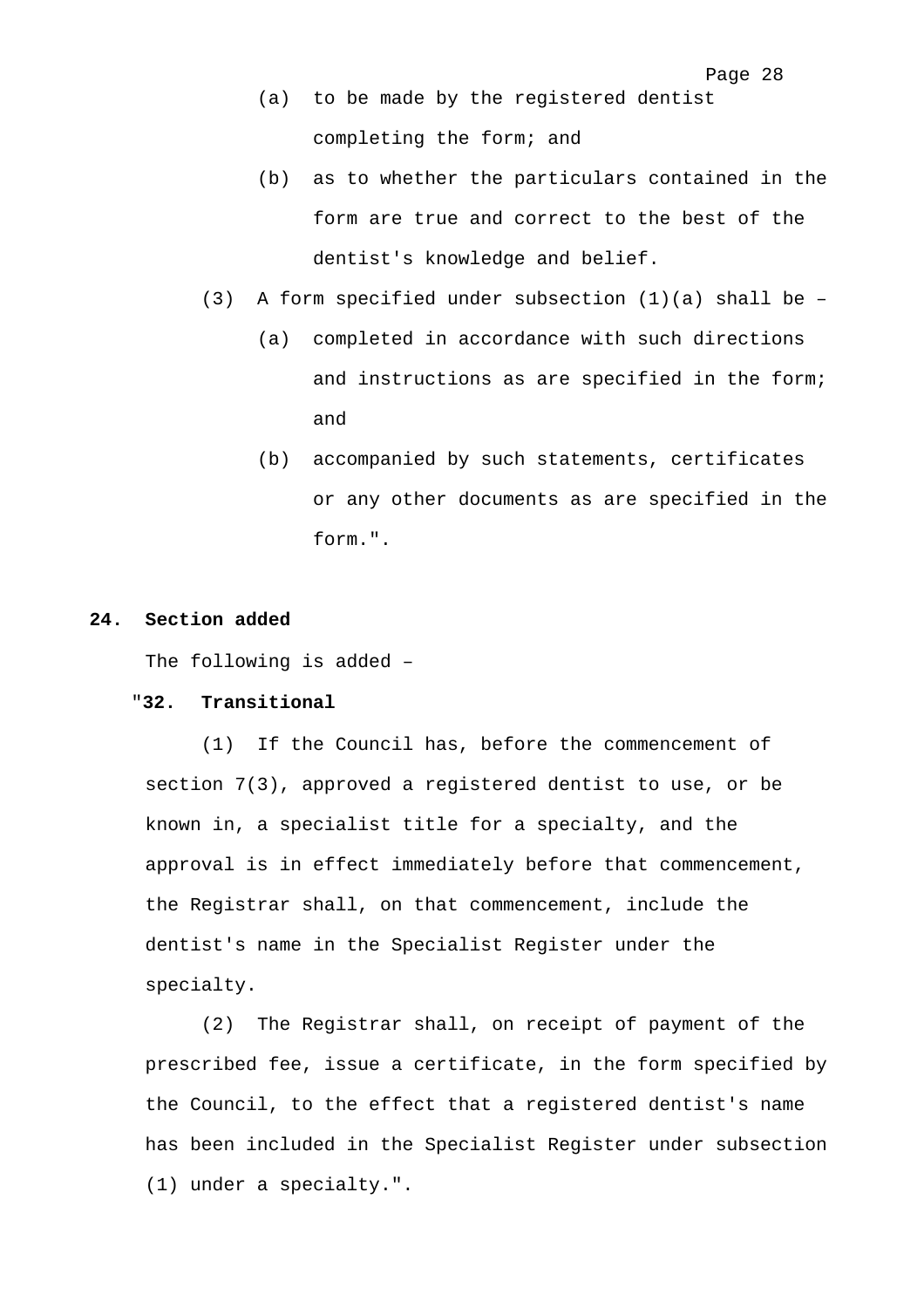#### PART 3

#### CONSEQUENTIAL AMENDMENTS TO THE DENTISTS (REGISTRATION AND DISCIPLINARY PROCEDURE) REGULATIONS

#### **25. Part heading amended**

The heading of Part II of the Dentists (Registration and Disciplinary Procedure) Regulations (Cap. 156 sub. leg. A) is amended by repealing "REGISTER" and substituting "REGISTERS".

#### **26. Form of General Register**

Regulation 3 is amended by repealing "register" and substituting "General Register".

#### **27. Fees**

Regulation 4(2) is amended by repealing "register" and substituting "General Register or Specialist Register".

#### **28. Copies of entries and certificates**

Regulation 8B is amended –

- (a) in paragraph (a)
	- (i) in subparagraph (i), by repealing "register" and substituting "General Register or Specialist Register";
	- (ii) in subparagraph (ii), by adding "or a duplicate certificate for the inclusion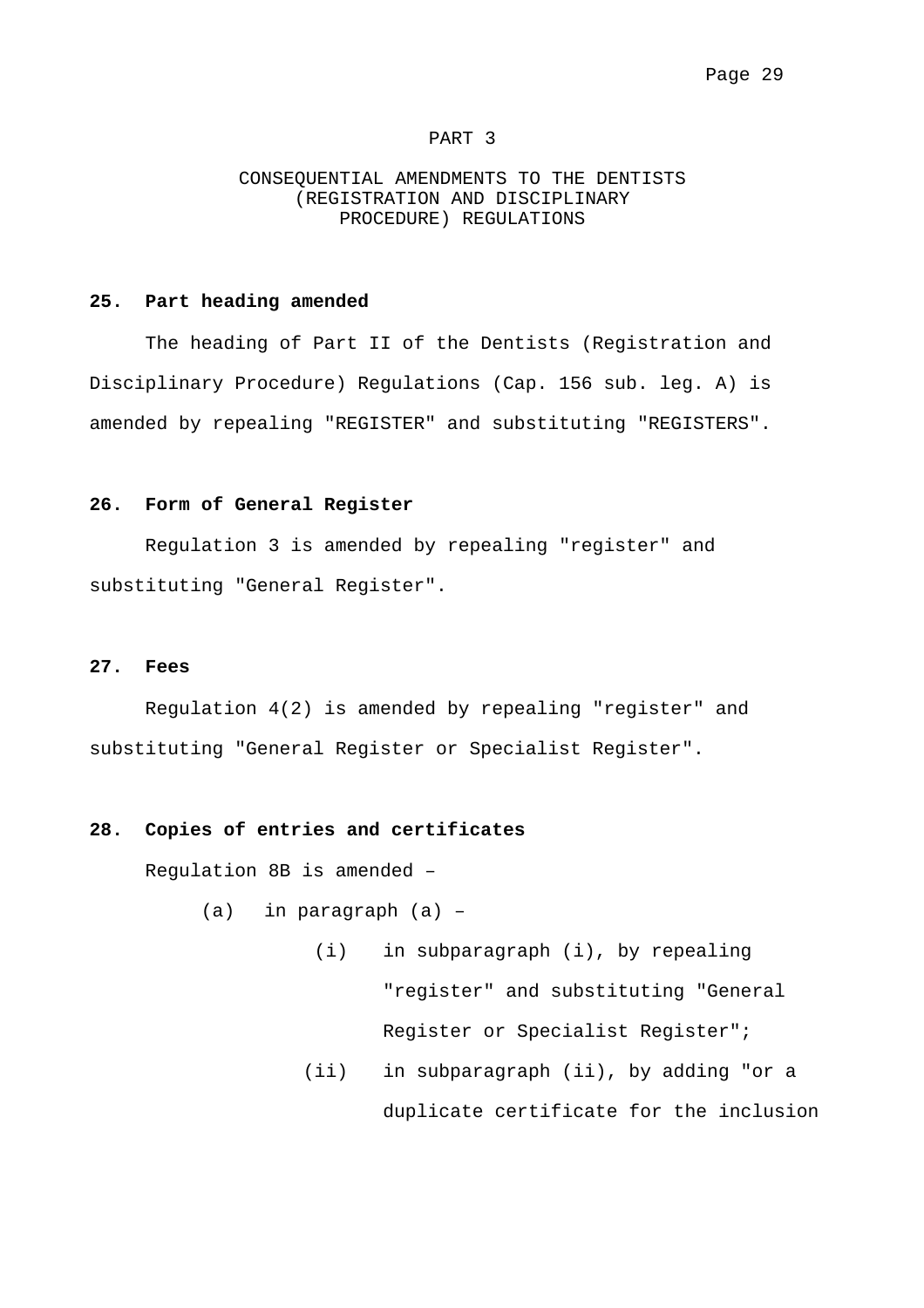of name in the Specialist Register" after "registration";

- (iii) in subparagraph (iii), by adding "or a certificate for the inclusion of name in the Specialist Register" after "registration";
- (b) in paragraph (b)(ii), by adding "or the inclusion of name in the Specialist Register" after "registration".

# **29. Alteration of General Register or Specialist Register**

Regulation 9 is amended –

- (a) by repealing "register" where it first appears and substituting "General Register or Specialist Register";
- (b) by adding "or (1A)" after "section 15(1)";
- (c) by repealing "register" where it secondly appears and substituting "Register".

#### **30. Qualifications**

Regulation 10 is amended –

(a) in paragraph (1) –

- (i) by repealing "register" where it first appears and substituting "General Register or Specialist Register";
- (ii) by repealing "register" where it secondly appears and substituting "Register";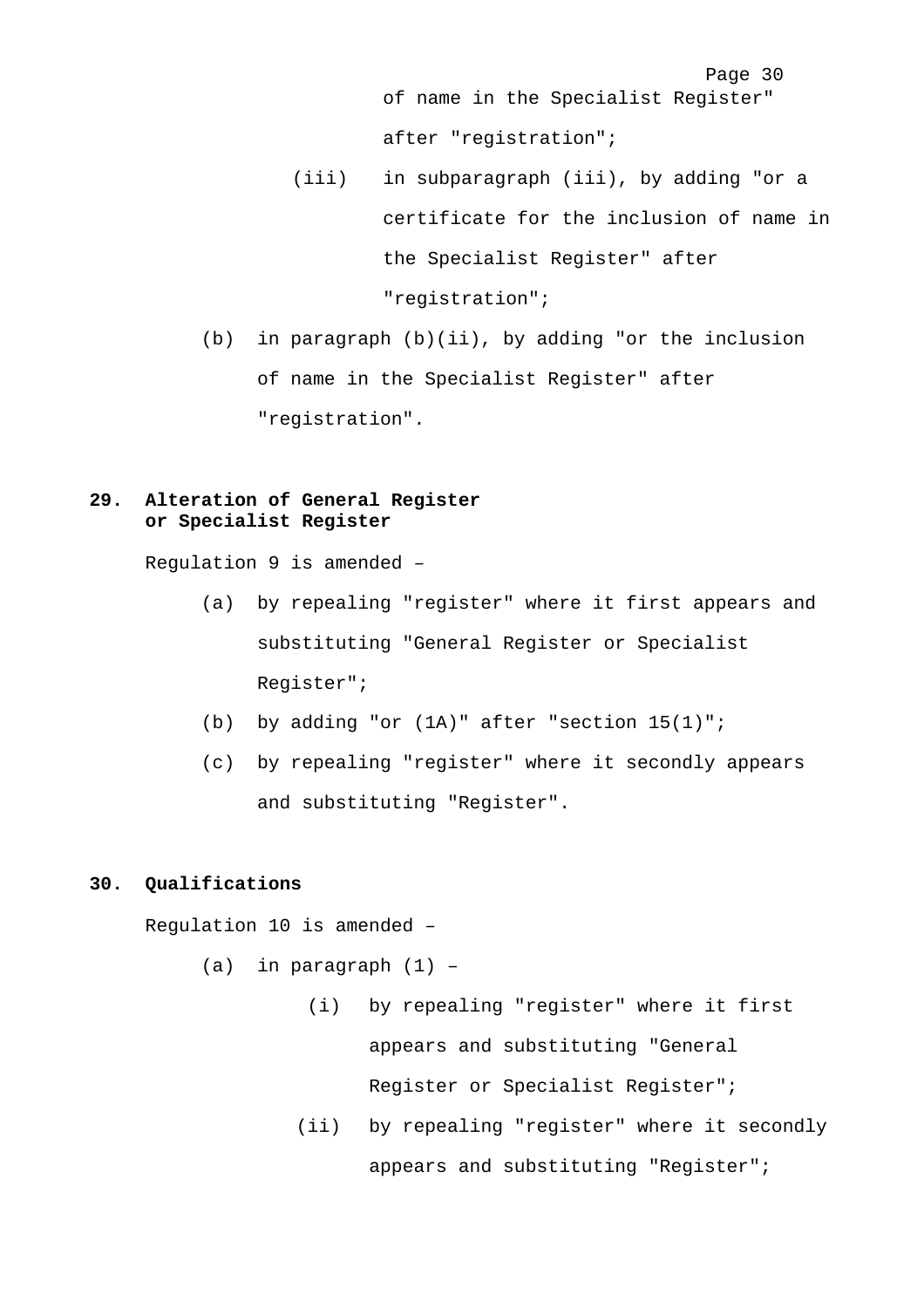Page 31 (b) in paragraph (2), by repealing "register" and substituting "Register".

# **31. Submission or receipt of complaint or information**

Regulation 13 is amended –

- (a) by adding ", or a complaint or information is referred to the Secretary," after "by the Secretary";
- (b) by adding
	- "(ca) has procured his name to be included in the Specialist Register by fraud or misrepresentation;".

#### **32. Regulation added**

The following is added –

# "**13A. Reference of complaint or information to Education and Accreditation Committee**

(1) As soon as practicable after a complaint or information has been submitted to the Committee under regulation 13, the chairman of the Committee shall ascertain whether it also involves a suitability issue.

(2) If the chairman of the Committee is of the opinion that the complaint or information also involves a suitability issue, the complaint or information shall, as soon as practicable after having been dealt with under these regulations, be referred to the Education and Accreditation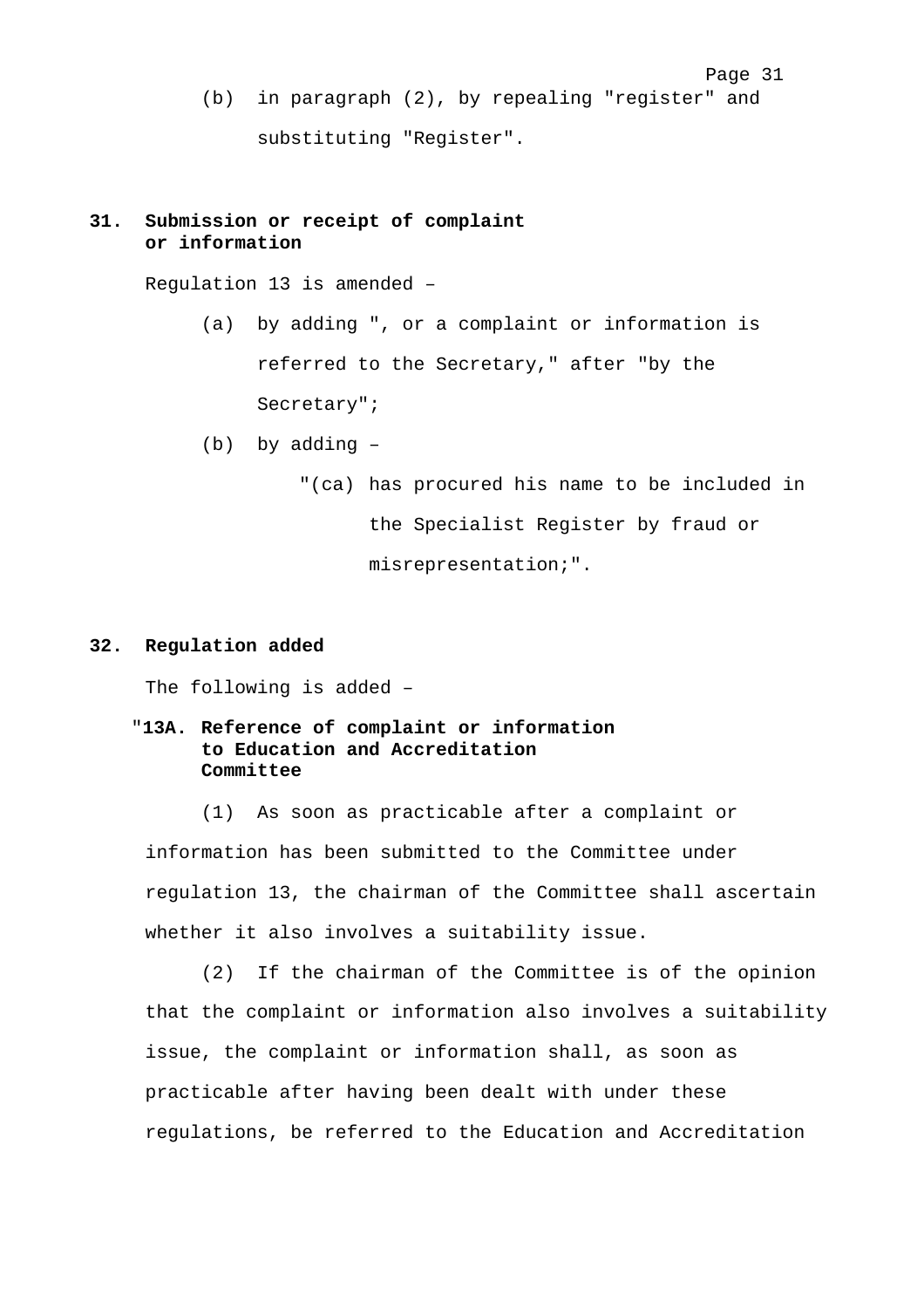Page 32 Committee to be dealt with in accordance with section 12F of the Ordinance.".

# **33. Determination of Committee that inquiry be held**

Regulation 17(5) is amended by repealing "register" and substituting "General Register".

#### **34. Forms**

The First Schedule is amended –

- (a) in the heading of Form 1, by adding "GENERAL" before "REGISTER";
- (b) in the heading of Form 1A, by adding "GENERAL" before "REGISTER";
- (c) in Form 3, by adding "General" before "Register";
- $(d)$  in Form  $6 -$ 
	- (i) by adding after "misrepresentation." –

"*or*

(*If the charge alleges that the registered dentist has procured his name to be included in the Specialist Register by fraud or misrepresentation*) That you (*set out briefly the facts alleged*): and that in relation to the facts alleged you procured your name to be included in the Specialist Register by fraud or misrepresentation.";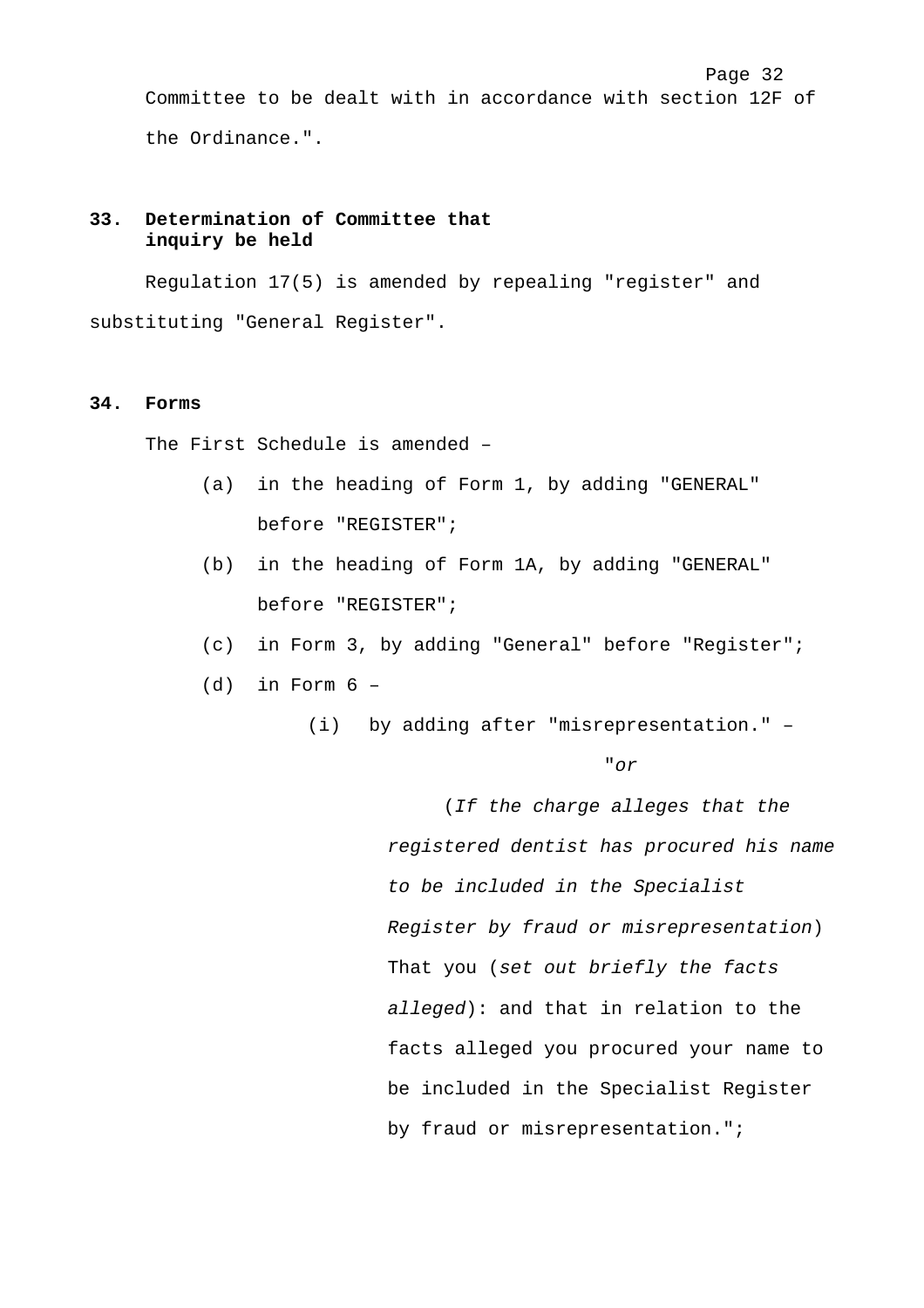Page 33 (ii) by repealing "upon the register" and substituting "in the General Register".

#### **35. Fees**

The Second Schedule is amended –

- (a) in the square brackets, by repealing "& 11A" and substituting ", 11A, 12B & 32";
- (b) by adding
	- "1A. Inclusion of name in the Specialist Register under section 12B of the Ordinance ....................... 1,890";
- (c) in item 4, by adding "or the inclusion of name in the Specialist Register" after "registration";
- (d) in item 5, by repealing "register" and substituting "General Register or Specialist Register";
- (e) in item 6, by repealing "register" and substituting "General Register or Specialist Register";
- (f) by adding –

"6A. Certificate for the inclusion of name in the Specialist Register under section 32 of the Ordinance .................... 590";

(g) in item 7, by adding "or duplicate certificate for the inclusion of name in the Specialist Register" after "registration";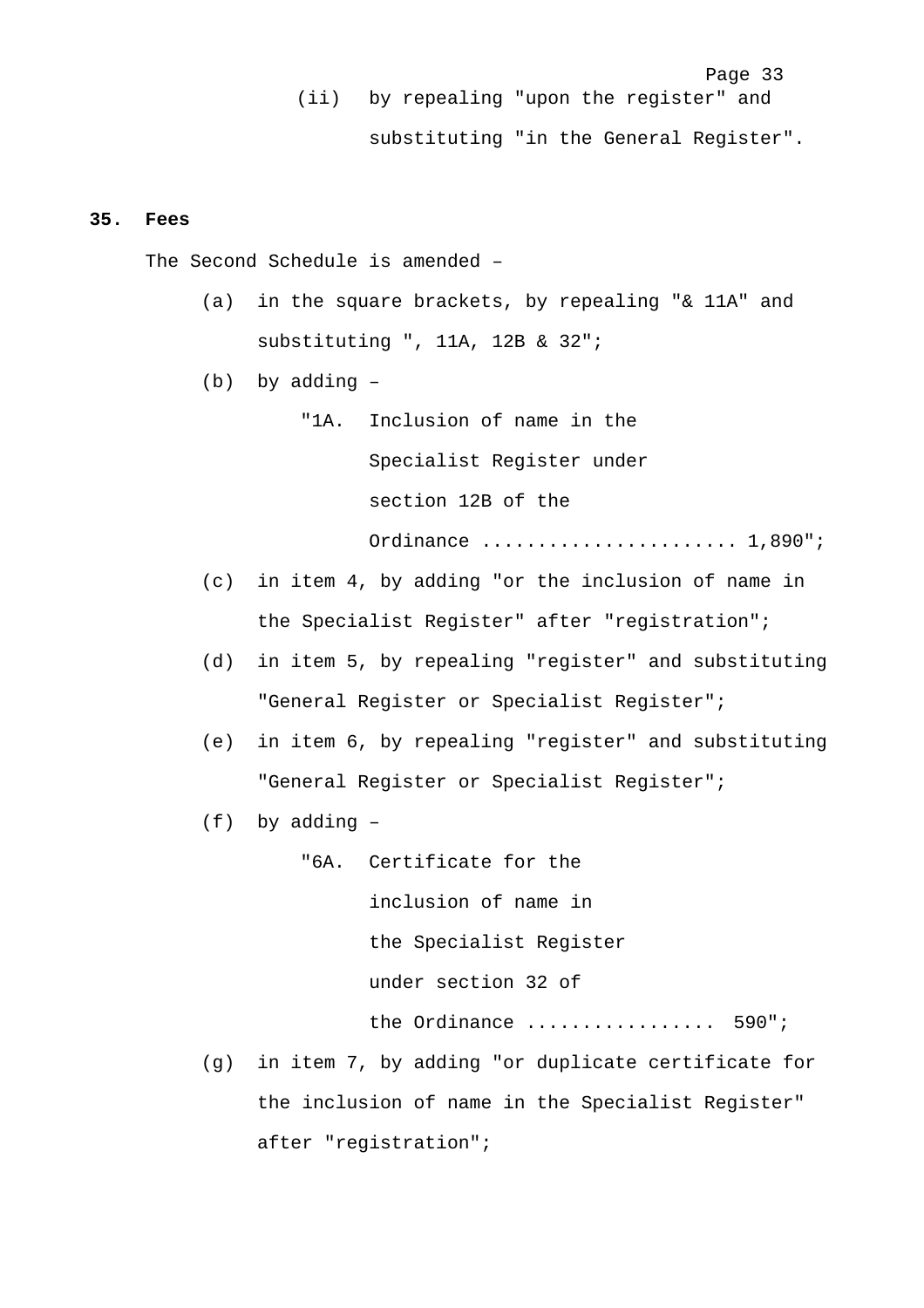- (h) in item 8, by adding "or certificate for the inclusion of name in the Specialist Register" after "registration";
- $(i)$  in item 9 -
	- (i) in paragraphs (a) and (b), by repealing "register" and substituting "General Register";

Page 34

 (ii) in paragraph (d), by adding "of the Ordinance" after "30(3)(a)".

#### PART 4

CONSEQUENTIAL AMENDMENTS TO OTHER ORDINANCES

#### **Antibiotics Ordinance**

#### **36. Interpretation**

Section 2 of the Antibiotics Ordinance (Cap. 137) is amended, in the definition of "registered dentist", by repealing "dentists register" and substituting "General Register".

# **Public Health (Animals and Birds)(Chemical Residues) Regulation**

### **37. Interpretation**

Section 2 of the Public Health (Animals and Birds)(Chemical Residues) Regulation (Cap. 139 sub. leg. N) is amended by repealing the definition of "registered dentist" and substituting –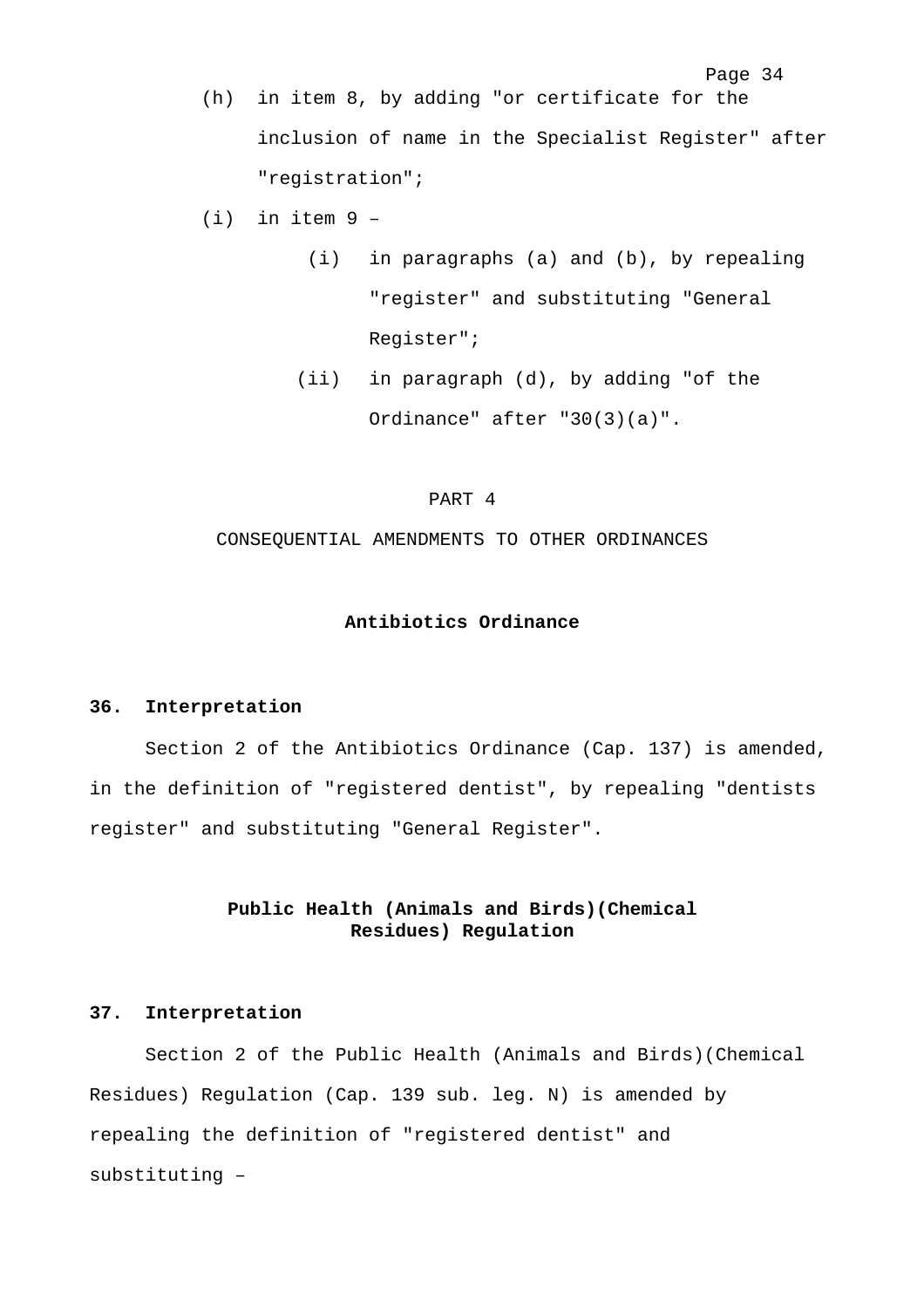#### **Employees' Compensation Ordinance**

# **38. Interpretation**

Section 3(1) of the Employees' Compensation Ordinance (Cap. 282) is amended by repealing the definition of "registered dentist" and substituting –

""registered dentist" (註冊牙醫) means a dentist whose name is entered in the General Register under section 9 of the Dentists Registration Ordinance (Cap. 156);".

# **Chiropractors (Registration and Disciplinary Procedure) Rules**

#### **39. Application for registration**

Section 4(6)(f) of the Chiropractors (Registration and Disciplinary Procedure) Rules (Cap. 428 sub. leg. B) is amended by repealing "dental practitioner" and substituting "registered dentist".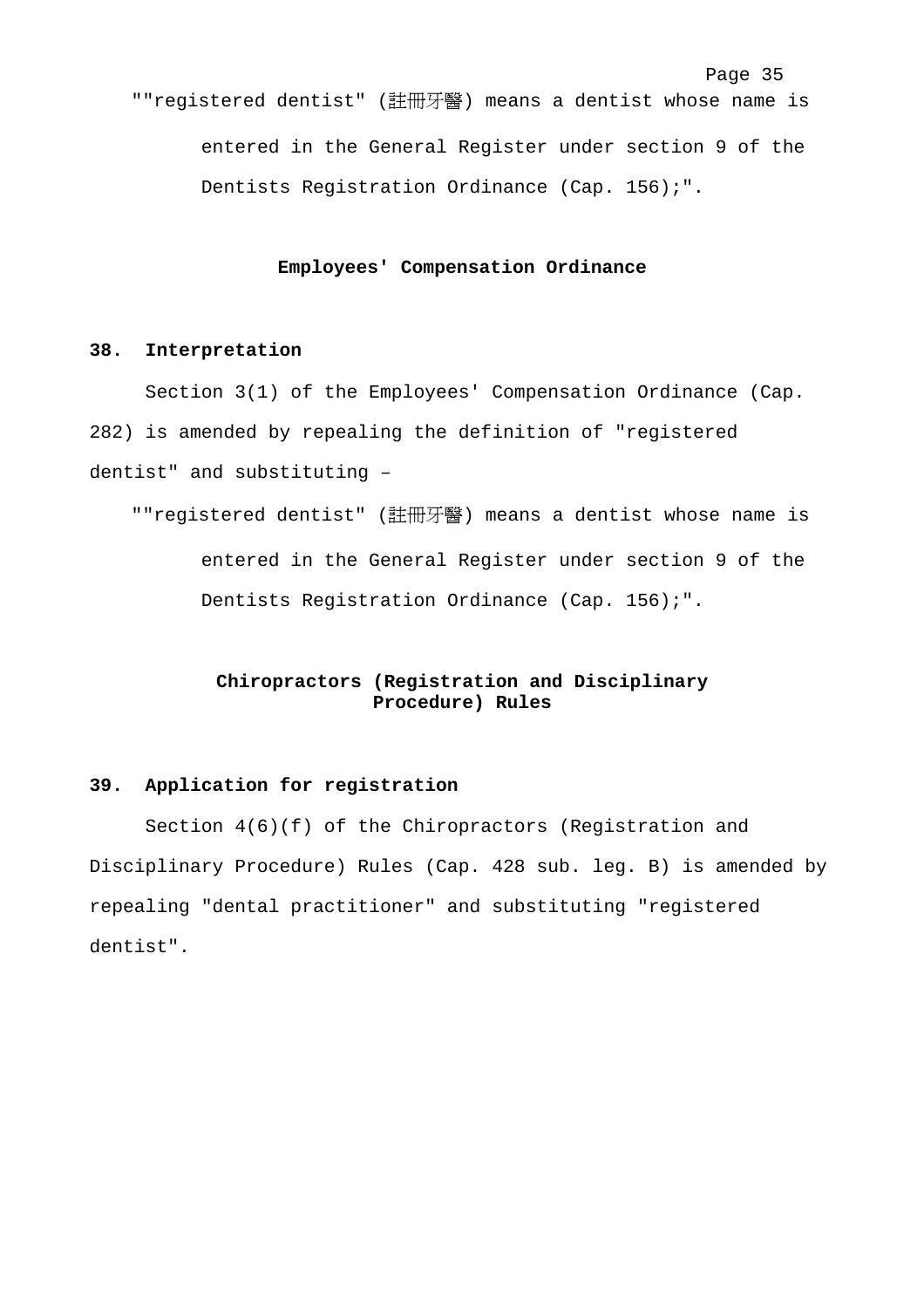#### **Explanatory Memorandum**

 This Bill amends the Dentists Registration Ordinance (Cap. 156)("DRO"). The main purpose is to establish a Specialist Register for registered dentists qualified in various specialties in dentistry. The Bill is divided into 4 parts.

#### Part 1 of the Bill

2. Part 1 of the Bill provides for the short title of the Ordinance (clause 1) and its commencement (clause 2).

#### Part 2 of the Bill

3. Part 2 of the Bill contains amendments to the DRO. 4. Clause 3 amends section 2 of the DRO. In view of the introduction of a Specialist Register in the Bill, the definition of "register" in the DRO under which registered dentists are registered is renamed the "General Register". This clause also adds –

- (a) new definitions to define expressions used in the DRO as amended; and
- (b) 2 construction clauses and, in particular, the new section 2(4) sets out how a complaint or information involving a suitability issue is to be construed in the DRO as amended.

5. Clause 4 adds new sections 5B, 5C, 5D, 5E, 5F and 5G. New section 5B deals with the establishment and composition of the Education and Accreditation Committee ("EAC"). New section 5C provides for the functions of the EAC. New sections 5D to 5G relate to the operation and dissolution of the EAC.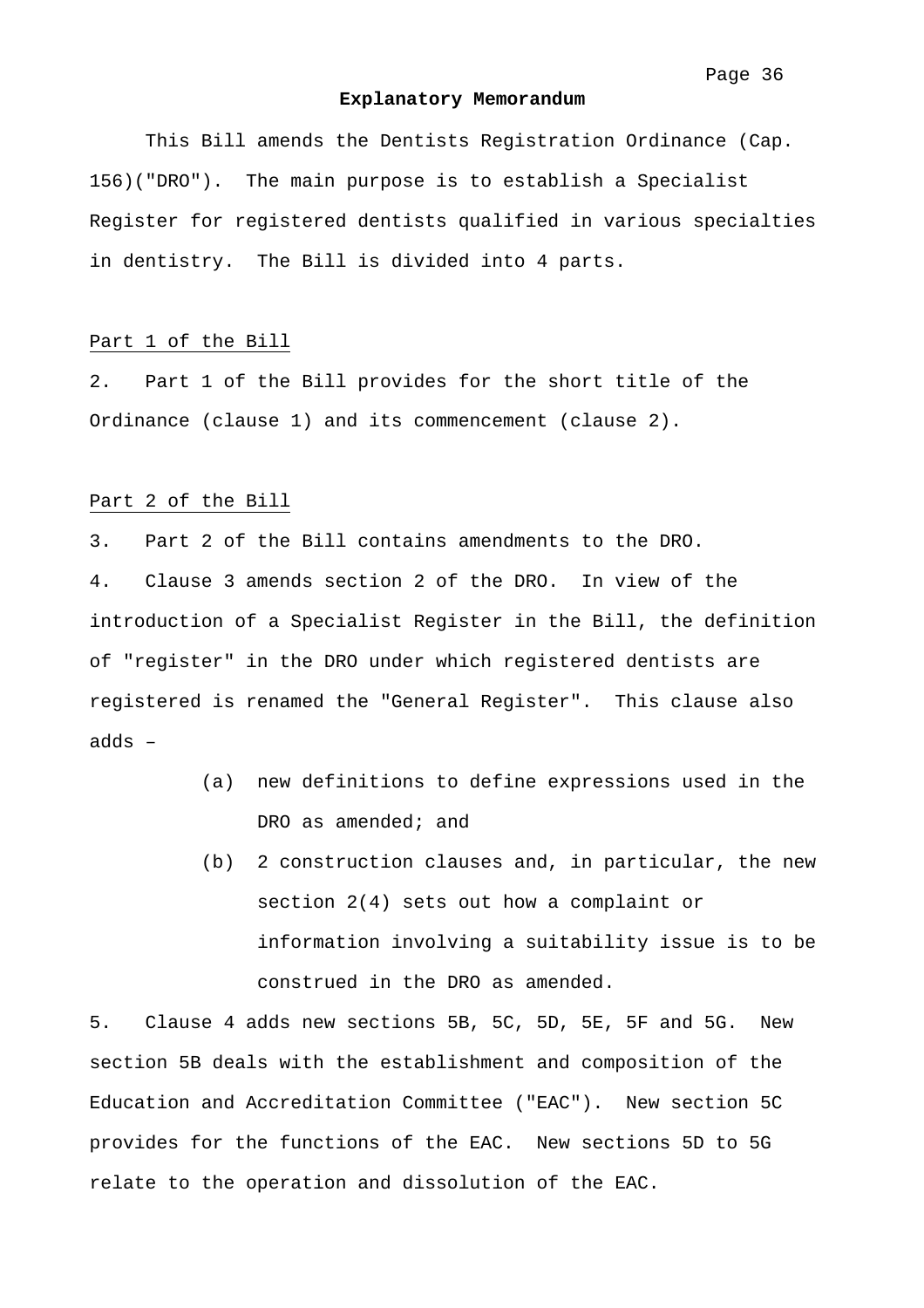6. Clauses 5, 7, 8 and 9 contain amendments consequential on the introduction of the Specialist Register.

Page 37

7. Clause 6 adds new section 7(3) to (5) to provide for the setting up of the Specialist Register and for related matters. 8. Clause 10 adds new sections 12A to 12F to the DRO. New sections 12A and 12B provide for the qualification and procedures for the inclusion of names of registered dentists to the Specialist Register. New section 12C provides for the title of specialist dentists. New section 12D requires a specialist dentist to undergo continuing education determined by the Hong Kong Academy of Medicine. New section 12E relates to the receipt of complaints or information involving a suitability issue of a registered dentist. In particular, this section empowers the chairman of the Preliminary Investigation Committee ("PIC") to decide whether a complaint or information received under the section should be dealt with by the PIC or EAC. New section 12F empowers the EAC to deal with a complaint or information involving a suitability issue.

9. Clauses 11, 12, 13, 14 and 16 contain amendments consequential on the introduction of the Specialist Register. 10. Clause 15 adds a new section 15A to empower the Dental Council of Hong Kong ("the Council") to remove the name of a specialist dentist from the Specialist Register. This clause also adds a new section 15B to provide for the service of notice under certain circumstances.

11. Clause 17 amends section 22 to provide for the time when the Registrar of Dentists removes the name of a registered dentist from the Specialist Register.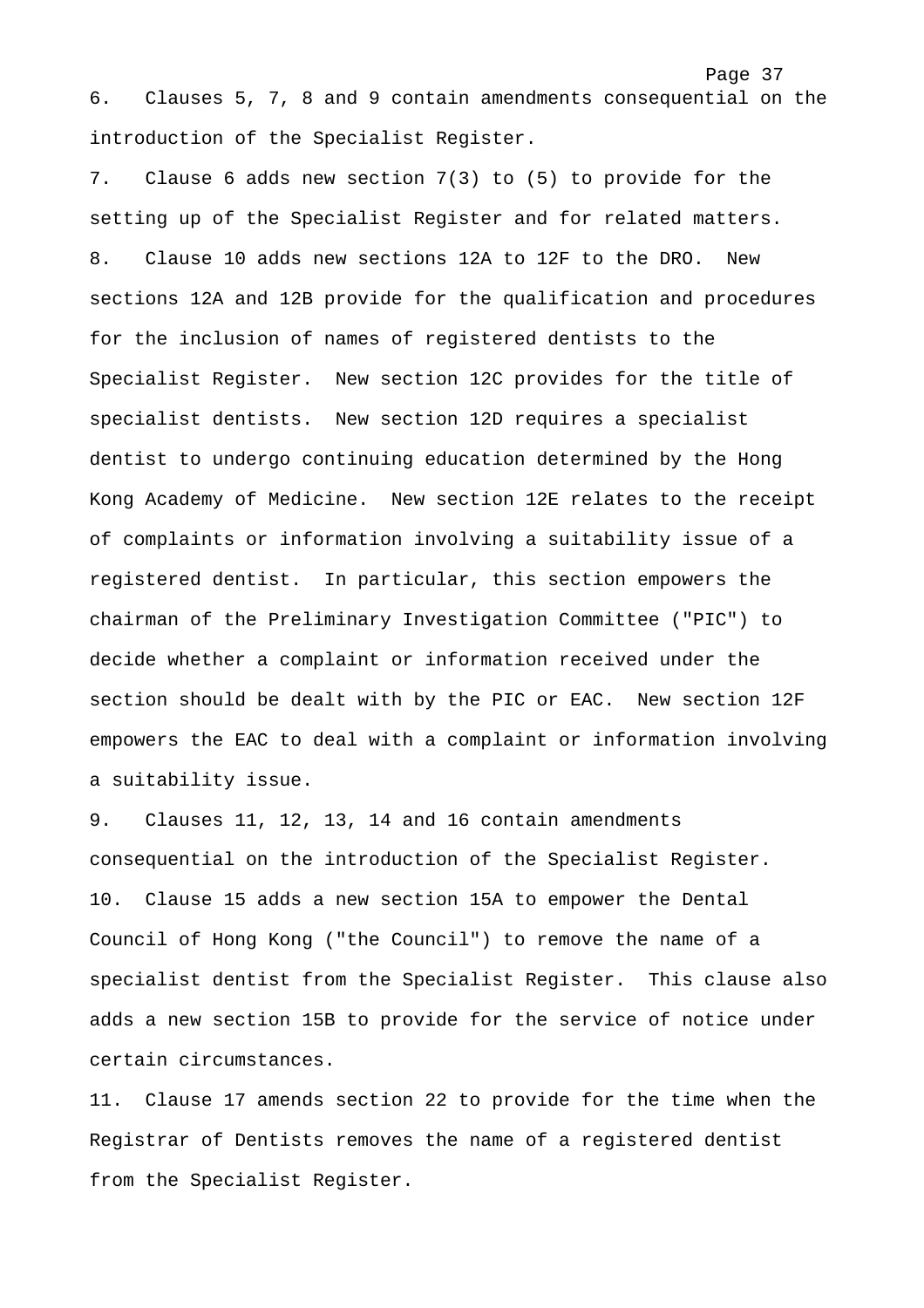12. Clause 18 amends section 23 to enable a registered dentist against whom an order has been made by the Council for a removal of his name from the Specialist Register to appeal to the Court of Appeal.

13. Clauses 19 and 20 amend the existing offence provisions in sections 24 and 25 respectively to –

> (a) take into account the case of a specialist dentist; and

Page 38

(b) follow the contemporary legislative drafting practice.

14. Clause 21 introduces the new section 25A to provide for criminal sanction against unauthorized use of specialist title. 15. Clause 22 amends section 29 to revise the regulation making power as a result of the introduction of the Specialist Register. 16. Clause 23 adds new section 29A to empower the Council to specify forms.

17. Clause 24 adds new section 32 to deal with transitional arrangement. Since 1959, the Council has been granting specialist titles to registered dentists through administrative means. The Council keeps a list of such registered dentists and makes it available to the general public. In view of the proposed statutory framework for a Specialist Register in the Bill, the names of those registered dentists on the list are to be transferred to the Specialist Register, and the relevant dentists will be given statutory recognition upon the transfer.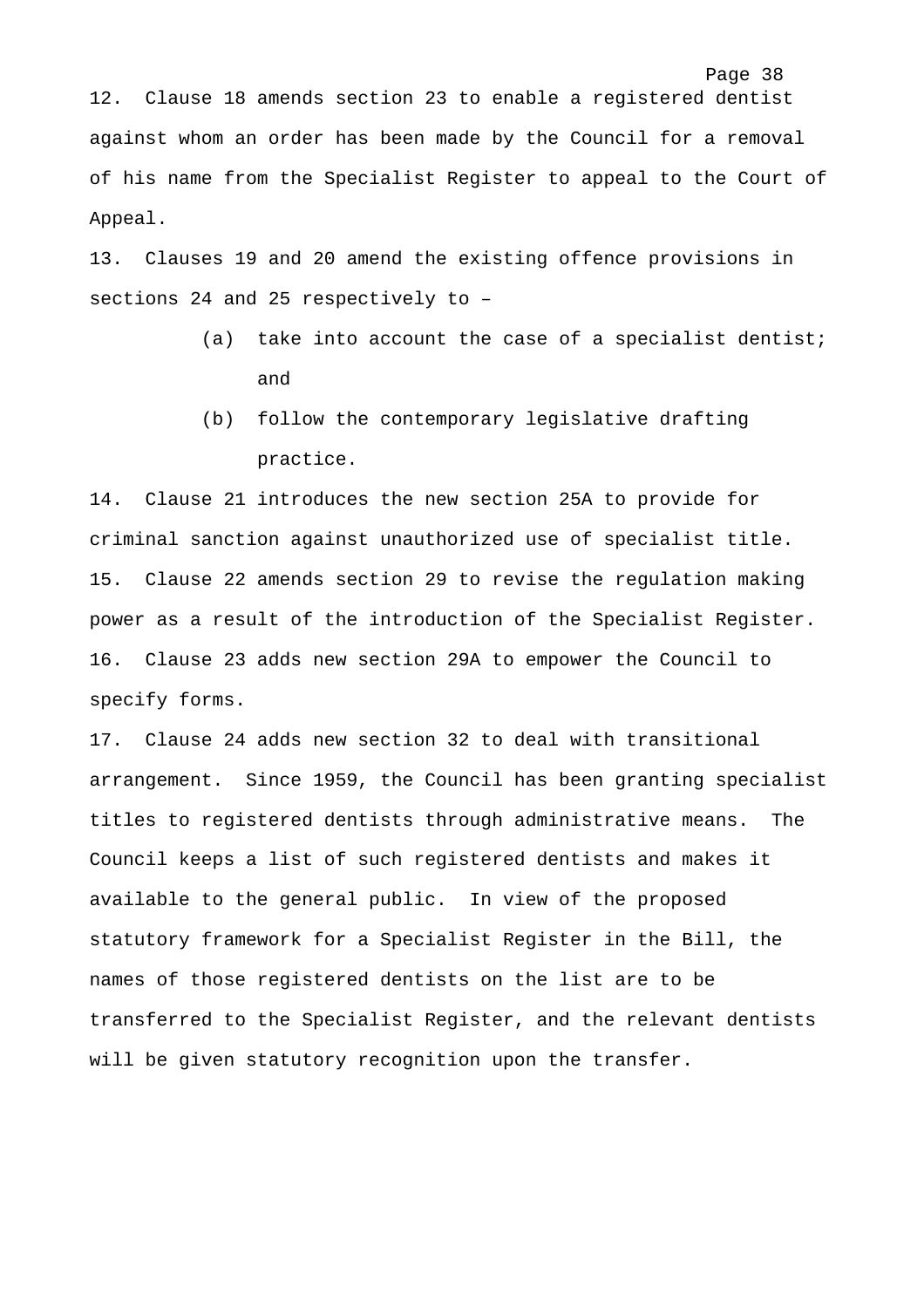#### Part 3 of the Bill

18. Clauses 25 to 35 amend the Dentists (Registration and Disciplinary Procedure) Regulations (Cap. 156 sub. leg. A)("Cap. 156A").

19. Clauses 25 to 31 make consequential amendments to Cap. 156A which arise from the amendments made to the DRO.

20. Clause 32 adds a new regulation 13A to Cap. 156A to enable the chairman of PIC to refer a complaint or information received under Cap. 156A to the EAC.

21. Clauses 33 to 35 make consequential amendments to Cap. 156A which arise from the amendments made to the DRO.

#### Part 4 of the Bill

22. Clauses 36 to 39 contain consequential amendments to several other Ordinances.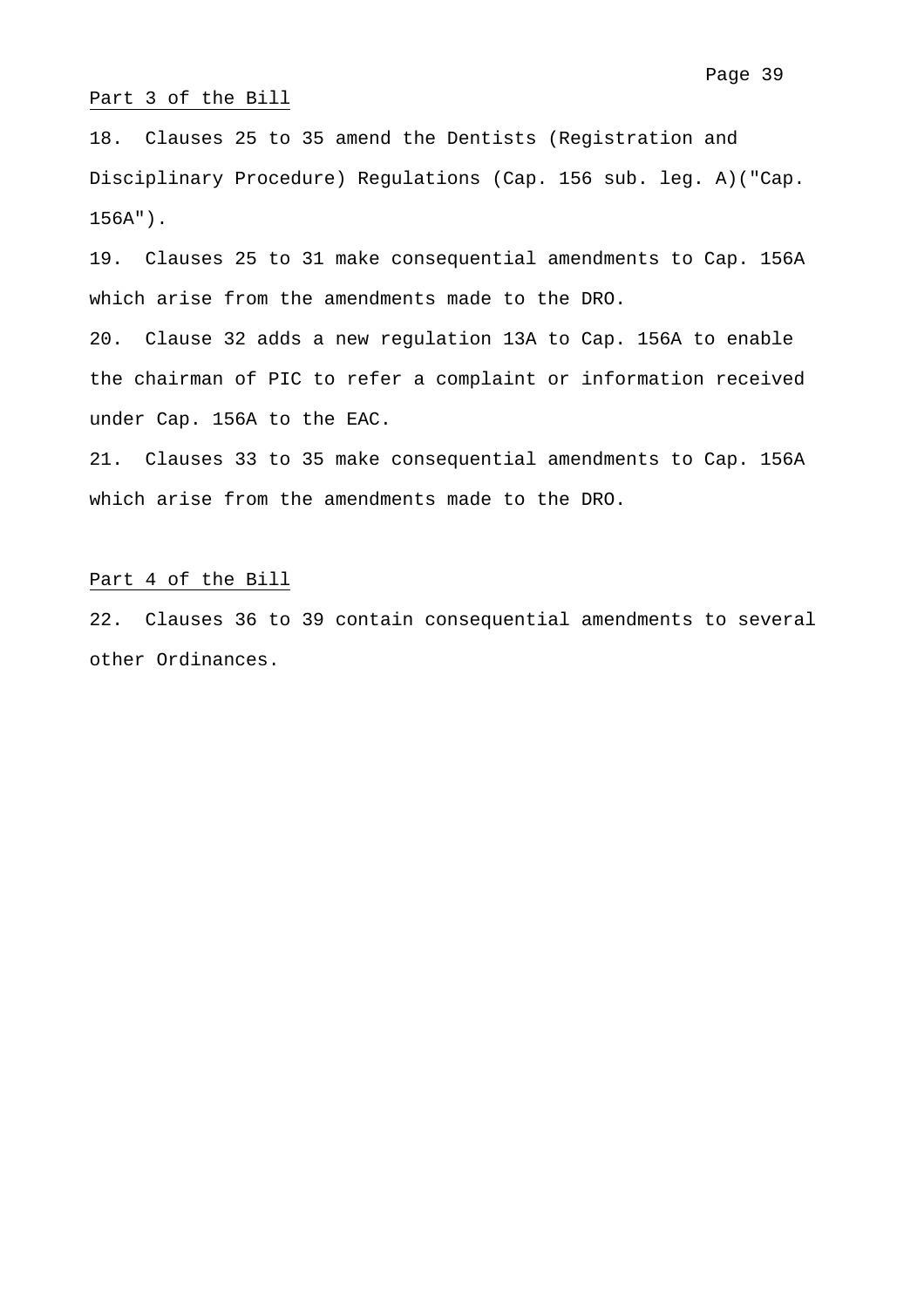**Annex B**

# **Existing Provisions to be Amended (Cap.156 & others)**

| Chapter: | 56 | <b>DENTISTS REGISTRATION</b> | Gazette | Version     |
|----------|----|------------------------------|---------|-------------|
|          |    | ORDINANCE                    | Number  | <b>Date</b> |
|          |    |                              |         |             |
| Section: |    | Interpretation               |         | 30/06/1997  |

(1) In this Ordinance, unless the context otherwise requires-

- "certificate of registration" (註冊證明書) means a certificate of registration or a duplicate certificate of registration issued under section 10;
- "Chairman" (主席) means the chairman of the Council established under section 4 and includes any person elected to act as Chairman under section 4(5C); (Added 12 of 1968 s. 2. Amended 4 of 1988 s. 2)
- "complainant" (申訴人) means any person from whom a complaint against, or information in respect of a registered dentist or an applicant for registration has been received by the Secretary in accordance with regulations made under section 29; (Added 12 of 1968 s. 2)

"Council" (委員會) means the Dental Council of Hong Kong established under section 4;

"dangerous drugs" (危險藥物) means any drug to which the Dangerous Drugs Ordinance (Cap 134) applies;

"due inquiry" (適當的研訊) means an inquiry by the Council conducted substantially in accordance with the procedure provided by regulations made under section  $29(1C)(d)(v)$ ; (Amended 12 of 1968 s. 2; 80 of 1997 s. 5)

"Legal Adviser" (法律顧問) means the person appointed to be Legal Adviser to the Council under section 4; (Added 12 of 1968 s. 2)

"Licensing Examination" (許可試) means the examination set by the Council under section 4A; (Added 34 of 1995 s. 2)

"Medical Council" (醫務委員會) means the Medical Council of Hong Kong established under section 3 of the Medical Registration Ordinance (Cap 161);

"practising certificate" (執業證明書) means a certificate issued under section 11A; (Added 49 of 1977 s. 2)

"prescribed" ( $\exists$  $\exists$ ][ $\exists$ ]) means provided by regulations made under section 29;

"register" (註冊牙醫名冊) means the register of dentists kept in accordance with section 7;

"registered" (註冊) means admitted to the register in accordance with section 9;

"registered address" (註冊地址) means the address appearing upon the certificate of registration issued under section 10;

"registered dentist" (註冊牙醫) means a person whose name appears for the time being on the register;

"Registrar" (註冊主任) means the Registrar of Dentists as provided for under section 6;

"repealed Ordinance" (已廢除條例) means the Dentists Registration Ordinance 1940 (1 of 1940 see Cap 156 1950 Ed.);

"Secretary" (秘書) means the Secretary of the Council appointed under section 4. (Added 12 of 1968 s. 2)

(2) A person shall be deemed to practise dentistry within the meaning of this Ordinance, who, for the sake of gain or otherwise, holds himself out, whether directly or by implication, as practising or being prepared to practise dentistry, or treats or attempts to treat or professes to treat, cure, relieve or prevent lesions or pain of the human teeth or jaws; or performs or attempts to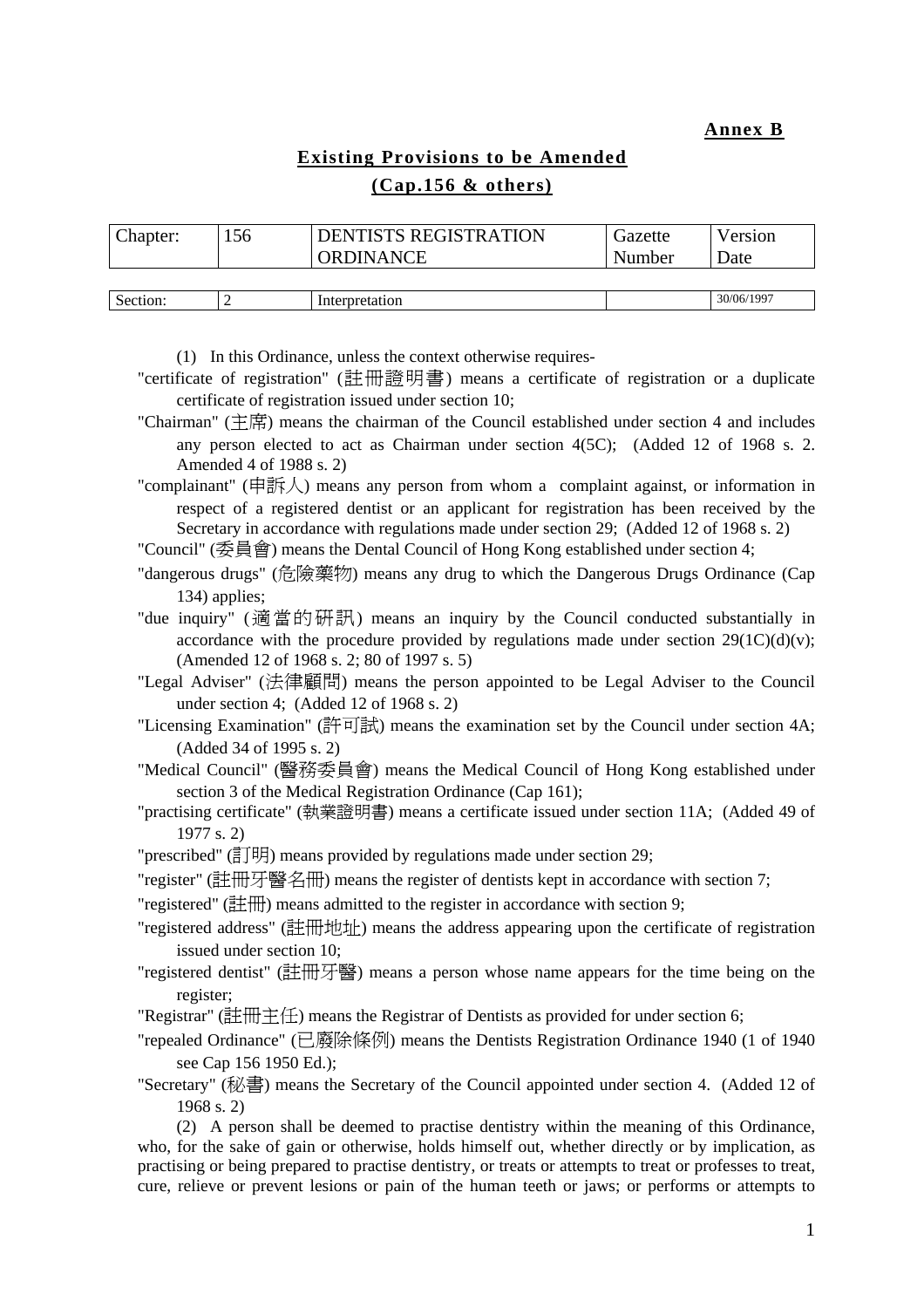perform any operation thereon, or inserts or attempts to insert any artificial teeth or appliances for the restoration, regulation or improvement of the teeth or accessory structures.

| <b>Chapter:</b> | 156 | <b>DENTISTS REGISTRATION</b><br><b>ORDINANCE</b> | <b>Gazette Number</b> | <b>Version Date</b> |
|-----------------|-----|--------------------------------------------------|-----------------------|---------------------|
|                 |     |                                                  |                       |                     |
| Section:        |     | <b>Registrar of Dentists</b>                     |                       | 30/06/1997          |

(1) For the purposes of this Ordinance, there shall be a Registrar of Dentists, who shall perform such duties in connection with the register of dentists as may be prescribed.

(2) The consultant dental surgeon in charge of the Dental Service of the Department of Health shall be the Registrar. (Amended 4 of 1988 s. 5; L.N. 76 of 1989)

| <b>Chapter:</b> | 156 | <b>DENTISTS REGISTRATION</b><br><b>ORDINANCE</b> | <b>Gazette Number</b> | <b>Version Date</b> |
|-----------------|-----|--------------------------------------------------|-----------------------|---------------------|
|                 |     |                                                  |                       |                     |
| Section:        |     | Keeping of register                              |                       | 30/06/1997          |

(1) The Registrar shall cause a register of dentists to be kept in the form prescribed and he shall be responsible for the maintenance and custody thereof.

(2) In respect of any person who is registered by virtue of having been registered under the repealed Ordinance, the register shall indicate the paragraph of section 7\* of the repealed Ordinance under which such person was first registered. (Amended 34 of 1995 s. 4)

\_\_\_\_\_\_\_\_\_\_\_\_\_\_\_\_\_\_\_\_\_\_\_\_\_\_\_\_\_\_\_\_\_\_\_\_\_\_\_\_\_\_\_\_\_\_\_\_\_\_\_\_\_\_\_\_\_\_\_\_\_\_\_\_\_\_\_\_\_\_\_\_\_\_\_\_\_\_\_

#### $\overline{\phantom{a}}$ **Note:**

### **\* As amended by 24 of 1950 Schedule and 55 of 1955 s. 4**

| <b>Chapter:</b> | 156 | <b>DENTISTS REGISTRATION</b><br><b>ORDINANCE</b> | <b>Gazette Number</b> | <b>Version Date</b> |
|-----------------|-----|--------------------------------------------------|-----------------------|---------------------|
|                 |     |                                                  |                       |                     |
| Section:        |     | Application for registration                     |                       | 30/06/1997          |

(1) Any person qualified to be registered may apply to the Registrar for registration. Every such application shall be made in such manner and shall be accompanied by such documents, photographs and particulars as may be prescribed.

(2) Where such person has complied with the provisions of subsection (1) and with any regulations relating thereto, and has paid the prescribed fee, he shall, subject to the provisions of subsection (3), be admitted by the Council to the register.

(3) If, after due inquiry, the Council is satisfied that any applicant for registration-

- (a) has been convicted in Hong Kong or elsewhere of any offence punishable with imprisonment; or
- (b) has been guilty of unprofessional conduct; or
- (c) is the subject of an existing order made under section  $17(1)(i)$  or  $(ii)*$  of the repealed Ordinance,

the Council may, in its discretion, order that the name of the applicant be not entered upon the register.

(4) Such of the provisions of section 18 as are capable of application to an inquiry held for the purposes of this section shall apply to such inquiry, and any such provision may be construed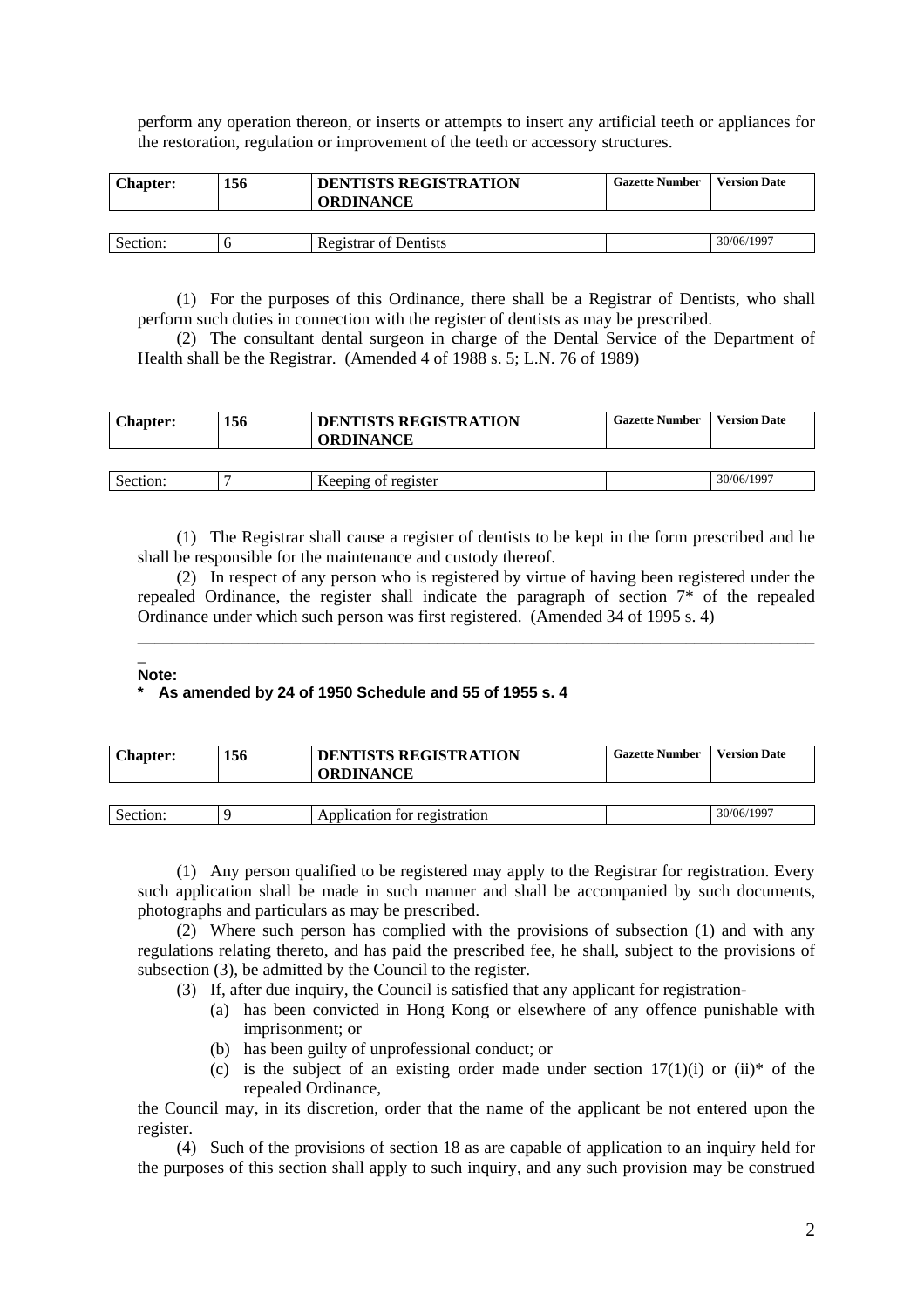with such modifications not affecting the substance as may be necessary to render it conveniently applicable. \_\_\_\_\_\_\_\_\_\_\_\_\_\_\_\_\_\_\_\_\_\_\_\_\_\_\_\_\_\_\_\_\_\_\_\_\_\_\_\_\_\_\_\_\_\_\_\_\_\_\_\_\_\_\_\_\_\_\_\_\_\_\_\_\_\_\_\_\_\_\_\_\_\_\_\_\_\_\_

### **Note: \* As amended by 55 of 1955 s. 8.**

 $\overline{\phantom{a}}$ 

| <b>Chapter:</b> | 156 | <b>DENTISTS REGISTRATION</b><br><b>ORDINANCE</b> | <b>Gazette Number</b> | <b>Version Date</b> |
|-----------------|-----|--------------------------------------------------|-----------------------|---------------------|
|                 |     |                                                  |                       |                     |
| Section:        | 1A  | Person not to practise without practising        |                       | 30/06/1997          |

(1) Subject to this section, a person to whom this section applies shall not practise as a dentist in Hong Kong, unless he is the holder of a practising certificate which is then in force. (Amended 62 of 1987 s. 4)

(2) Subject to the payment of the prescribed fee for the issue of a practising certificate, the Secretary, on application made to him for that purpose by a person to whom this section applies, shall issue to him a certificate to the effect that he is, subject to any conditions and restrictions specified in the certificate,-

(a) entitled to practise dentistry in Hong Kong; or

certificate

(b) in the case of a person deemed to be a registered dentist under section 30(3)(a), entitled to practise dentistry for the purpose of teaching or performing hospital work in the Faculty of Dentistry of the University of Hong Kong. (Amended 62 of 1987 s. 4)

(3) Where a practising certificate is issued pursuant to an application made during the course of a year in respect of that year, the certificate shall, subject to subsection (5), be in force from the time of its issue until the end of that year.

(4) Where a practising certificate is issued pursuant to an application made during the course of a year in respect of the following year, the certificate shall, subject to subsection (5), be in force for a period of 12 months commencing on 1 January in that following year.

(5) If at any time during the currency of a practising certificate issued under this section, the holder of the certificate ceases to be registered, the certificate shall thereupon be deemed to be cancelled.

(6) Any person who is required under this section to be the holder of a practising certificate under this section shall be deemed to have obtained the certificate when he has duly applied to the Secretary and paid the prescribed fee for the issue of the practising certificate.

(7) Notwithstanding section 11(1) a person who is required under this section to be the holder of a practising certificate shall not be entitled to recover any fees, costs or other remuneration on any cause of action unless he was, at the time when the cause of action arose, the holder of a valid practising certificate.

- (8) This section applies to-
	- (a) any person whose name appears on the register; and
	- (b) any person deemed to be a registered dentist by virtue of section 30(3)(a). (Replaced 62 of 1987 s. 4)

(Added 49 of 1977 s. 6)

| Chapter: | 156 | <b>DENTISTS REGISTRATION</b><br><b>ORDINANCE</b> | Gazette<br>Number | Version<br>Date |
|----------|-----|--------------------------------------------------|-------------------|-----------------|
|          |     |                                                  |                   |                 |
| Section: | 1B  | Recovery of practising fees                      |                   | 30/06/1997      |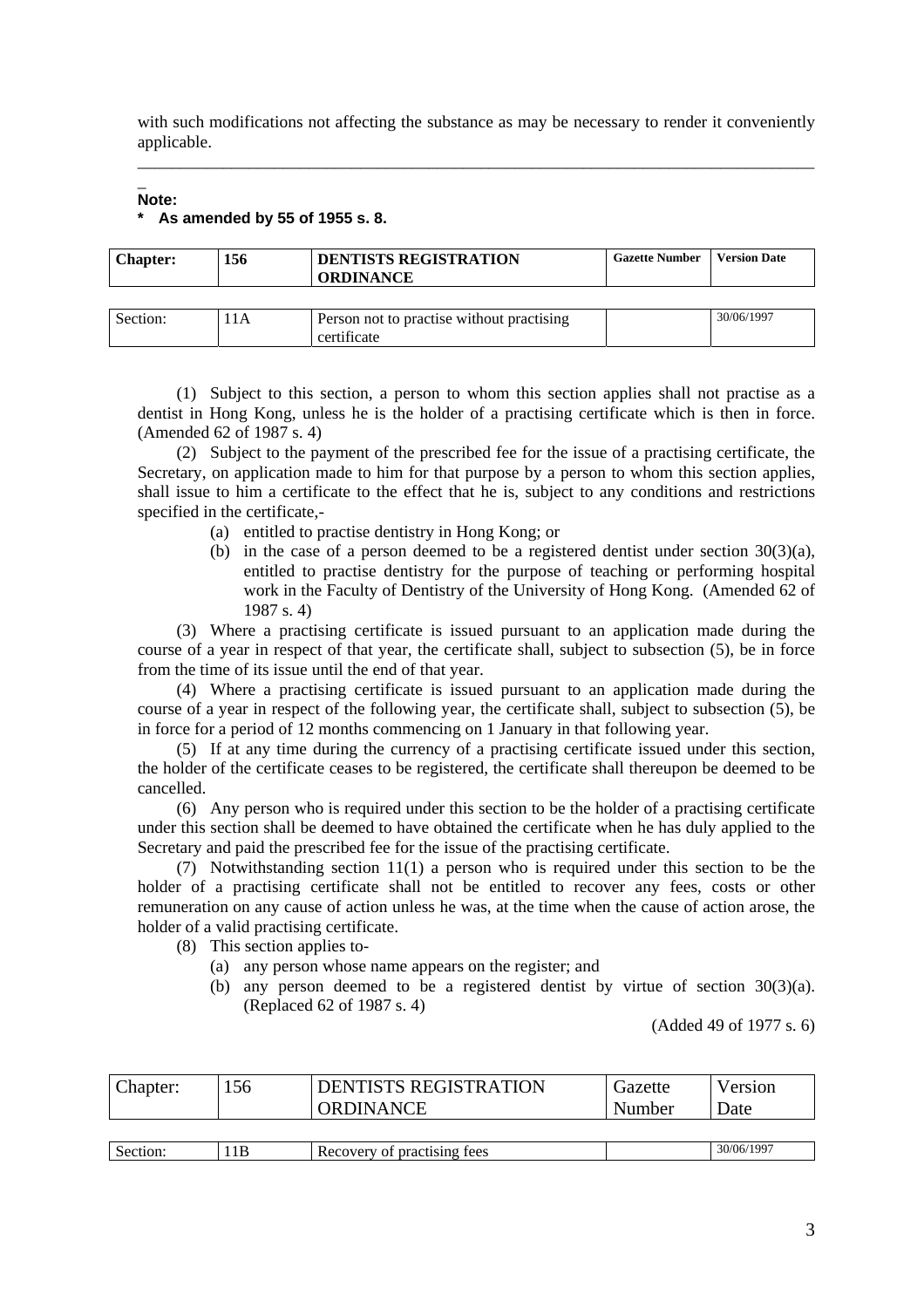(1) If any person to whom section 11A applies contravenes subsection (1) of that section, the amount of the prescribed fee payable by him under subsection (2) of that section shall be recoverable as a civil debt.

(2) In any proceedings under this section a certificate purporting to be under the hand of the Secretary to the effect that the person concerned had not paid the prescribed fee for the issue of a practising certificate shall, until the contrary is proved, be evidence of non-payment of the fee.

(3) On recovery of a prescribed fee under this section the Secretary shall, if the name of the person concerned appears on the register or if he is deemed to be a registered dentist under section 30(3)(a), issue to him an appropriate practising certificate. (Replaced 62 of 1987 s. 5)

(Added 49 of 1977 s. 6. Amended 62 of 1987 s. 5)

| 156 | <b>DENTISTS REGISTRATION</b>            | <b>Gazette Number</b>            | <b>Version Date</b> |
|-----|-----------------------------------------|----------------------------------|---------------------|
|     |                                         |                                  |                     |
|     | Publication of register and evidence of |                                  | 30/06/1997          |
|     |                                         | <b>ORDINANCE</b><br>registration |                     |

(1) As soon as may be after 1 January of every year, the Registrar shall prepare and publish in the Gazette a list of the names, registered addresses, qualifications and dates of the qualifications of all persons whose names appear on the register on 1 January immediately preceding the publication of the list in the Gazette.

(2) As soon as may be after 1 July of every year, the Registrar shall prepare and publish in the Gazette a list of the names, registered addresses, qualifications and dates of the qualifications of all persons whose names were added to the register between 1 January and 1 July of such year.

(3) The publication of a list referred to in subsection (1) or (2) shall be prima facie evidence that each person named in such list is registered.

(4) The absence of the name of any person from the list last published under subsection (1) and from any list subsequently published under subsection (2) shall be prima facie evidence that such person is not registered.

(5) A certificate under the hand of the Registrar that the name of a person has been entered on or removed from the register shall be conclusive evidence that a person is or is not registered as the case may be.

| <b>Chapter:</b> | 156 | <b>DENTISTS REGISTRATION</b><br><b>ORDINANCE</b> | <b>Gazette Number</b> | <b>Version Date</b> |
|-----------------|-----|--------------------------------------------------|-----------------------|---------------------|
|                 |     |                                                  |                       |                     |
| Section:        |     | Exhibition of certificate of registration        |                       | 30/06/1997          |

(1) Every registered dentist shall cause to be exhibited in a conspicuous place in any premises in which he practises dentistry for gain the certificate of registration issued to him under subsection (1) of section 10 or a certified copy of such certificate issued under subsection (2) of that section and any registered dentist who fails to comply with the provisions of this section commits an offence and is liable on summary conviction to a fine of \$1000 and, in the case of a continued non-compliance, to a fine of \$50 for every day during which such non-compliance continues.

(2) Any person who displays or causes or permits to be displayed in any premises a certificate of registration or a certified copy of a certificate of registration bearing his name or photograph at any time when his name does not appear on the register commits an offence and is liable on summary conviction to a fine of \$1000.

(Amended 68 of 1986 s. 12)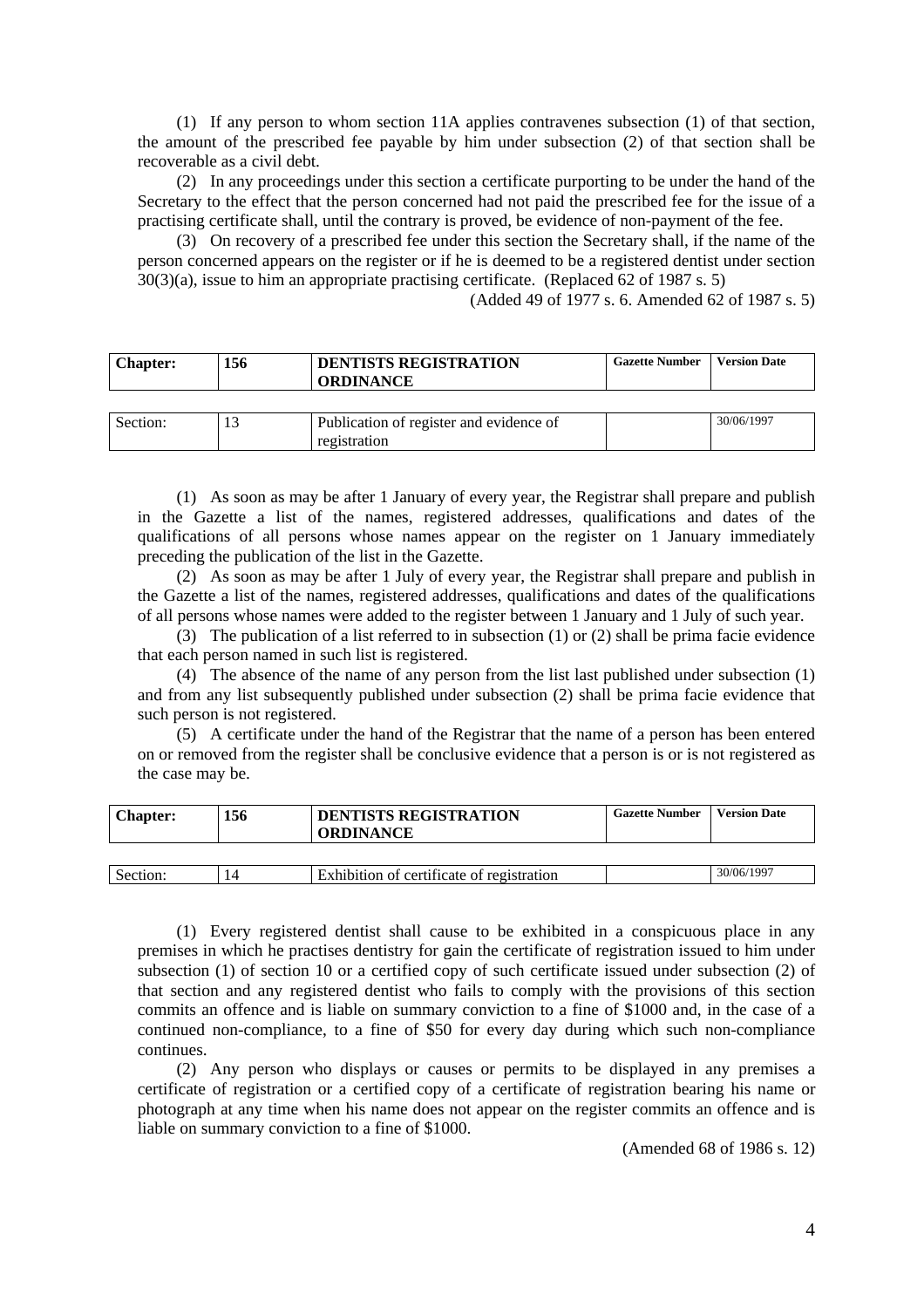| <b>Chapter:</b> | 156 | <b>DENTISTS REGISTRATION</b><br><b>ORDINANCE</b> | <b>Gazette Number</b> | <b>Version Date</b> |
|-----------------|-----|--------------------------------------------------|-----------------------|---------------------|
|                 |     |                                                  |                       |                     |
| Section:        |     | Correction of register                           |                       | 30/06/1997          |

(1) The Registrar shall from time to time insert in the register any alteration or addition which may come to his knowledge in the name, addresses or qualifications of any person registered.

(2) The Registrar shall make such amendments to the register as are made necessary by any decision of the Council.

- (3) The Council may order the removal from the register of the name of any person who-
	- (a) is deceased; or
	- (b) is not practising dentistry in Hong Kong; or (Amended 79 of 1984 s. 7)
	- (ba) being a person required to be the holder of a practising certificate, has practised dentistry in Hong Kong for a period exceeding 6 months without having obtained such a certificate; or (Added 49 of 1977 s. 7)
	- (c) has not supplied to the Registrar an address in Hong Kong at which all notices from the Council may be served on him: (Amended 79 of 1984 s. 7)

Provided that any person failing to acknowledge within 12 months of the date of dispatch the receipt of a registered letter or telegram addressed to him at the last address supplied by him to the Registrar shall be deemed not to have supplied the Registrar with an address under this paragraph.

| <b>Chapter:</b> | 156 | <b>DENTISTS REGISTRATION</b><br><b>ORDINANCE</b> | <b>Gazette Number</b> | <b>Version Date</b> |
|-----------------|-----|--------------------------------------------------|-----------------------|---------------------|
|                 |     |                                                  |                       |                     |
| Section:        |     | Disciplinary inquiries by the Council            |                       | 30/06/1997          |

(1) If, after due inquiry into any case referred to it by the Preliminary Investigation Committee in accordance with regulations made under section 29, the Council is satisfied that any registered dentist- (Amended 12 of 1968 s. 4)

- (a) has been convicted in Hong Kong or elsewhere of any offence punishable with imprisonment; or (Amended 79 of 1984 s. 7)
- (b) has been guilty of unprofessional conduct; or
- (c) has obtained registration by fraud or misrepresentation; or
- (d) was not at the time of his registration qualified to be registered; or
- (e) has contravened the provisions of section 17,

the Council may, in its discretion-

- (i) order the name of the registered dentist to be removed from the register; or
- (ii) order the name of the registered dentist to be removed from the register for such period as it may think fit; or
- (iii) order the registered dentist to be reprimanded; or
- (iv) make any other order as it thinks fit, but no such order shall be of greater severity than those in paragraphs (i) to (iii), (Replaced 16 of 1992 s. 2)

and may, in any case, make such order as the Council thinks fit with regard to the payment of the costs of the Secretary, a complainant, a counsel or solicitor present at the inquiry and the registered dentist or any one or more of them, and any costs awarded may be recovered summarily as a civil debt in accordance with the Magistrates Ordinance (Cap 227). (Amended 49 of 1977 s. 8.)

 $(1A)$  The Council may, in making any of the orders referred to in subsection  $(1)(i)$  to  $(iii)$ , order that the operation of such order be suspended so that it shall not take effect unless, during a period or periods specified in the suspending order in aggregate not exceeding 2 years, a finding is made against the registered dentist under subsection  $(1)(a)$  to (e) or he is found by the Council to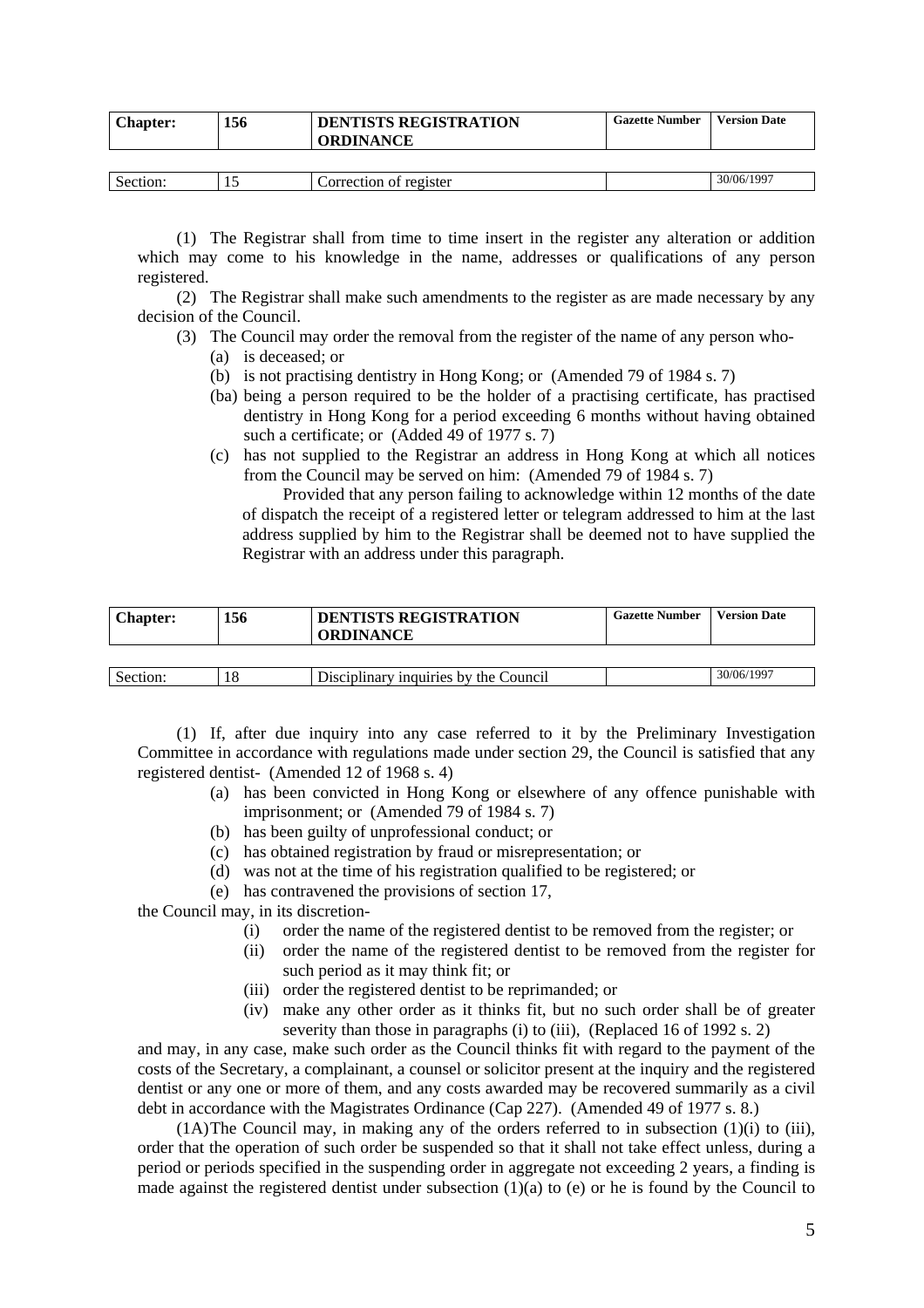be in breach of any condition imposed by the Council at the time of making the suspending order. (Added 16 of 1992 s. 2)

(2) For the purposes of subsection (1), "unprofessional conduct" (不專業行為) means an act or omission of a registered dentist which would be reasonably regarded as disgraceful or dishonourable by registered dentists of good repute and competency.

(3) Nothing in this section shall be deemed to require the Council to inquire into the question whether the registered dentist was properly convicted but the Council may consider any record of the case in which such conviction was recorded and any other evidence which may be available and is relevant as showing the nature and gravity of the offence.

(4) In any inquiry under this section as to whether a person has been guilty of unprofessional conduct, any finding of fact which is shown to have been made in any matrimonial proceedings in a court of the Commonwealth having unlimited jurisdiction in civil matters, or on appeal from a decision in such proceedings, shall be conclusive evidence of the fact found.

(5) Within 1 month after the expiry of the time within which an appeal against an order made by the Council in accordance with the provisions of subsection (1) may be made to the Court of Appeal in accordance with the provisions of section 23, or if such appeal has been made, within 1 month after the decision of the Court of Appeal affirming or varying such order, the Council shall, in the case of an order made under subsection  $(1)(i)$  to  $(iii)$ , and may, in the case of an order made under subsection (1)(iv), cause the order or the order as varied on appeal to be published in the Gazette. (Amended 16 of 1992 s. 2)

- (6) Where any order is published in the Gazette pursuant to subsection (5), the Council-
	- (a) shall publish with the order-
		- (i) sufficient particulars to acquaint the public with the nature of the matter to which the order relates; and
		- (ii) where an order has been made under subsection (1A) suspending the operation of the order, details of the suspending order; and
	- (b) may publish with the order an account of the proceedings at the inquiry at which the order was made. (Added 16 of 1992 s. 2)

| <b>Chapter:</b> | 156 | <b>DENTISTS REGISTRATION</b><br><b>ORDINANCE</b> | <b>Gazette Number</b> | <b>Version Date</b> |
|-----------------|-----|--------------------------------------------------|-----------------------|---------------------|
|                 |     |                                                  |                       |                     |
| Section:        |     | Provisions relating to orders of the Council     |                       | 30/06/1997          |

(1) The Registrar shall cause a copy of any order made under section 9(3) or 18(1) to be served forthwith upon the person concerned, either personally or by registered post addressed to his registered address.

(2) The Registrar shall not remove the name of a registered dentist from the register before the expiry of 1 month after the date of service of an order of the Council made under section 18(1) on the person concerned and in the case of an appeal shall await the decision of the Court of Appeal.

(3) Any person whose name has been removed from the register under the provisions of this Ordinance, or whose name prior to the commencement of this Ordinance had been removed or erased under the provisions of the repealed Ordinance from the register kept in accordance with the provisions of that Ordinance may apply to the Council for the restoration of his name to the register, and the Council, in its absolute discretion and after such inquiry and subject to such conditions as it may consider desirable, may either allow or refuse the application, and, if it allows the same, shall order the Registrar to restore the name of the applicant to the register, and thereupon the Registrar shall restore the name accordingly.

(4) Any order made by the Council as aforesaid shall be signed by the Registrar.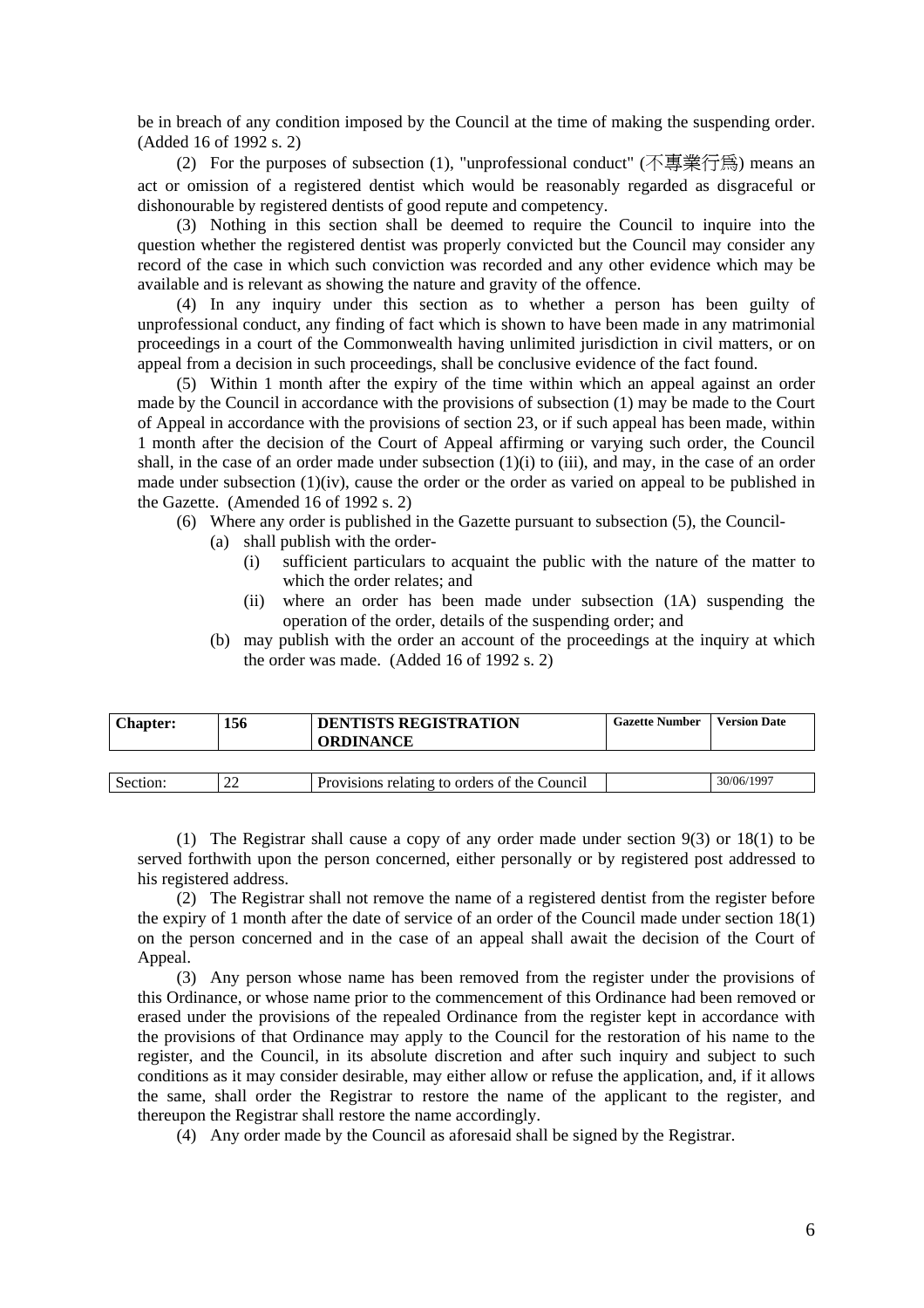| <b>Chapter:</b> | 156             | <b>DENTISTS REGISTRATION</b><br><b>ORDINANCE</b> | <b>Gazette Number</b> | <b>Version Date</b> |
|-----------------|-----------------|--------------------------------------------------|-----------------------|---------------------|
|                 |                 |                                                  |                       |                     |
| Section:        | າາ<br><u>L.</u> | Appeals                                          | 25 of 1998 s. 2       | 01/07/1997          |

Remarks:

Amendments retroactively made - see 25 of 1998 s. 2

(1) Any person whose name has been ordered not to be entered upon the register under section 9(3) or any registered dentist who is aggrieved by any order made in respect of him under section 15 or 18 may appeal to the Court of Appeal and the Court of Appeal may thereupon affirm, reverse or vary the order appealed against.

(2) The decision of the Court of Appeal upon such appeal shall be final.

(3) The practice in relation to any such appeal shall be subject to any rules of court made under the High Court Ordinance (Cap 4): (Amended 25 of 1998 s. 2)

Provided that the Court of Appeal shall not have power to hear any appeal against an order made under section 9 or 18 unless notice of such appeal was given within 1 month of the service of the order in accordance with section 22(1).

(4) In deciding any appeal under this section the Court of Appeal may make such order for costs as it considers reasonable. (Added 49 of 1977 s. 9)

| <b>Chapter:</b> | 156                  | <b>DENTISTS REGISTRATION</b><br><b>ORDINANCE</b> | <b>Gazette Number</b> | <b>Version Date</b> |
|-----------------|----------------------|--------------------------------------------------|-----------------------|---------------------|
|                 |                      |                                                  |                       |                     |
| Section:        | $\gamma_{\varDelta}$ | Penalty for fraudulent registration              |                       | 30/06/1997          |

Any person who fraudulently procures or attempts to procure himself or any other person to be registered under this Ordinance commits an offence and is liable on conviction upon indictment to imprisonment for 3 years.

(Amended 68 of 1986 s. 15)

| <b>Chapter:</b> | 156 | <b>DENTISTS REGISTRATION</b><br><b>ORDINANCE</b>                                          | <b>Gazette Number</b> | <b>Version Date</b> |
|-----------------|-----|-------------------------------------------------------------------------------------------|-----------------------|---------------------|
|                 |     |                                                                                           |                       |                     |
| Section:        |     | Penalty for falsely pretending to be or taking<br>or using the name or title of a dentist |                       | 30/06/1997          |

Any person who is neither a registered dentist nor deemed to be one under this Ordinance and who wilfully or falsely pretends to be or takes or uses the name or title of a dentist, dental surgeon, qualified dentist, doctor of dental surgery, professor of dentistry, surgeon dentist, or any name, title, addition or description implying, whether in itself or in the circumstances in which it is used, that such person is a dentist or that such person is qualified to heal or treat dental disorders or derangements, whether by dentistry or any other means of any kind or description whatsoever, commits an offence and is liable on summary conviction to a fine at level 6 and to imprisonment for 3 years.

(Amended 68 of 1986 s. 16; 62 of 1987 s. 6; 80 of 1997 s. 92)

| <b>Chapter:</b> | 156 | <b>DENTISTS REGISTRATION</b> | <b>Gazette Number</b> | <b>Version Date</b> |
|-----------------|-----|------------------------------|-----------------------|---------------------|
|                 |     | <b>ORDINANCE</b>             |                       |                     |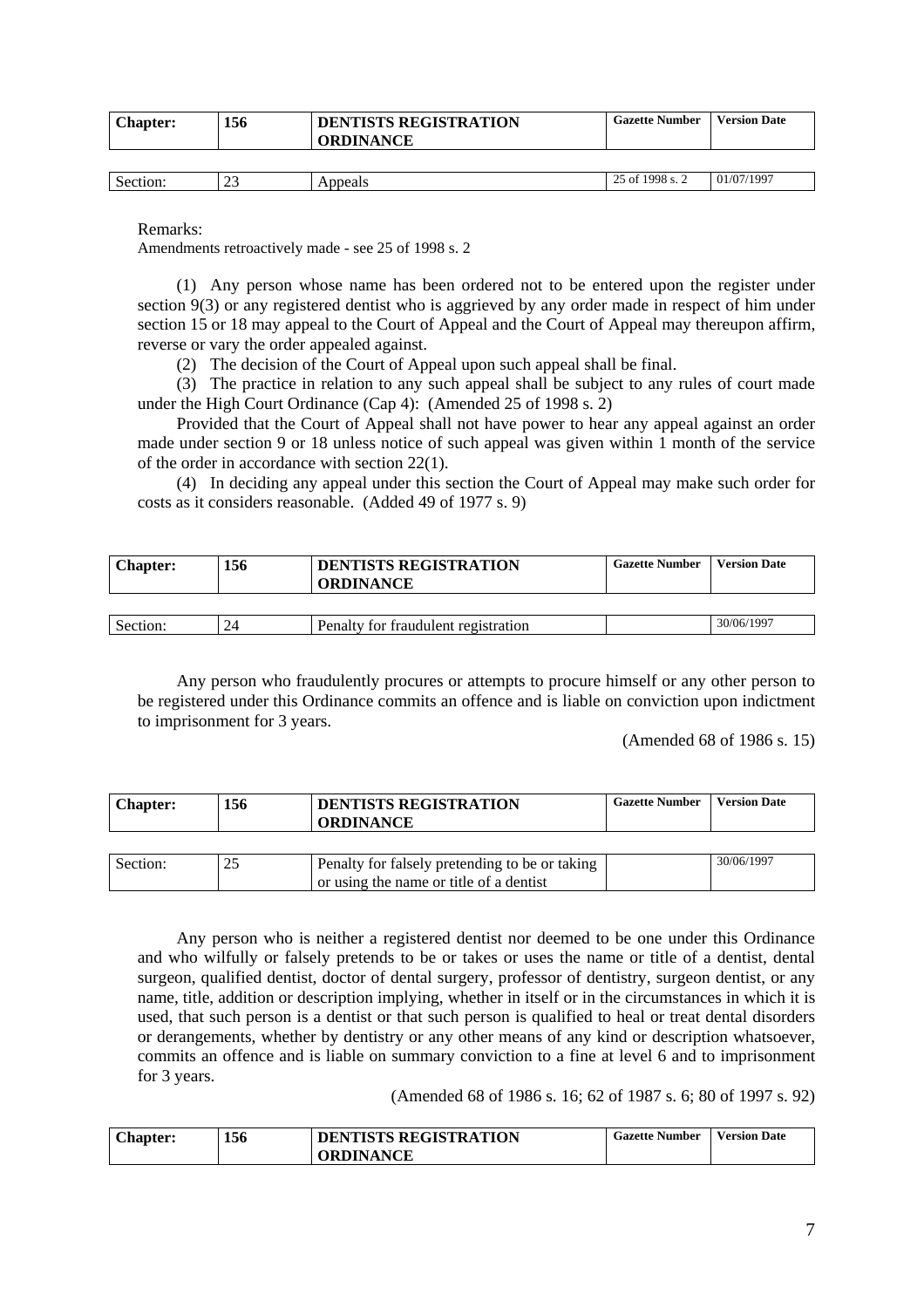| $\gamma$<br>Section:<br>- | <b>Regulations</b><br>nu. | 2002<br>$106$ of<br>n.<br>. | 01/07/2002 |
|---------------------------|---------------------------|-----------------------------|------------|
|---------------------------|---------------------------|-----------------------------|------------|

- (1) The Chief Executive in Council may by regulation provide for- (Amended 37 of 2000 s. 3)
	- (a) any fee required to be paid under this Ordinance; and
	- (b) the disposal of any fee paid or recovered under this Ordinance. (Replaced 80 of 1997 s. 7)
	- (c)-(m) (Repealed 80 of 1997 s. 7)

(1A) The Secretary for Health, Welfare and Food may by regulation provide for- (Amended L.N. 106 of 2002)

- (a) the duties of the Registrar;
- (b) the duties of the Legal Adviser;
- (c) the duties of the Secretary;
- (d) the establishment of classes of ancillary dental workers to undertake dental work of kinds prescribed by the regulations, being dental work amounting to the practice of dentistry, within the meaning of section 2(2), and in particular-
	- (i) the qualifications for becoming a member of any such class;
	- (ii) the dental work which a member of any such class may undertake and the conditions, if any, under which he may do so;
	- (iii) the establishment of a roll or record of such classes; and
	- (iv) the title to be used by a member of any such class indicating his membership. (Added 80 of 1997 s. 7)
- (1B) The Registrar may by regulation provide for-
	- (a) the form of the register and the manner in which it is to be kept; and
	- (b) the manner in which applications for registrations shall be made. (Added 80 of 1997 s. 7)

(1C) Subject to the approval of the Secretary for Health, Welfare and Food, the Council may by regulation provide for- (Amended L.N. 106 of 2002)

- (a) the procedure to be followed at meetings of the Council;
- (b) the receipt of complaints or information about any registered dentist or any applicant for registration and the establishment and functions of a committee to be known as the Preliminary Investigation Committee to make such preliminary investigation as it considers appropriate regarding any such complaint or information and to determine whether or not there shall be an inquiry under section 9 or 18;
- (c) the prohibition of a member of the Preliminary Investigation Committee who is also a member of the Council from attending any meeting of the Council while it is inquiring under section 9 or 18 into a complaint or information, in the preliminary investigation of which he took part;
- (d) the procedure to be followed in relation to-
	- (i) the submission of complaints or information to the Preliminary Investigation Committee;
	- (ii) the preliminary investigation of any complaint or information by the Preliminary Investigation Committee;
	- (iii) the formulation of charges arising out of complaints or information;
	- (iv) the reference to the Council by the Preliminary Investigation Committee of cases arising out of complaints or information;
	- (v) inquiries held by the Council under this Ordinance;
- (e) the form of any certificate, form or other document which is a certificate, form or other document to be used for a purpose of this Ordinance. (Added 80 of 1997 s. 7)

(1D) Without prejudice to the generality of subsections (1A), (1B) and (1C), regulations made under subsections (1A) and (1C) may-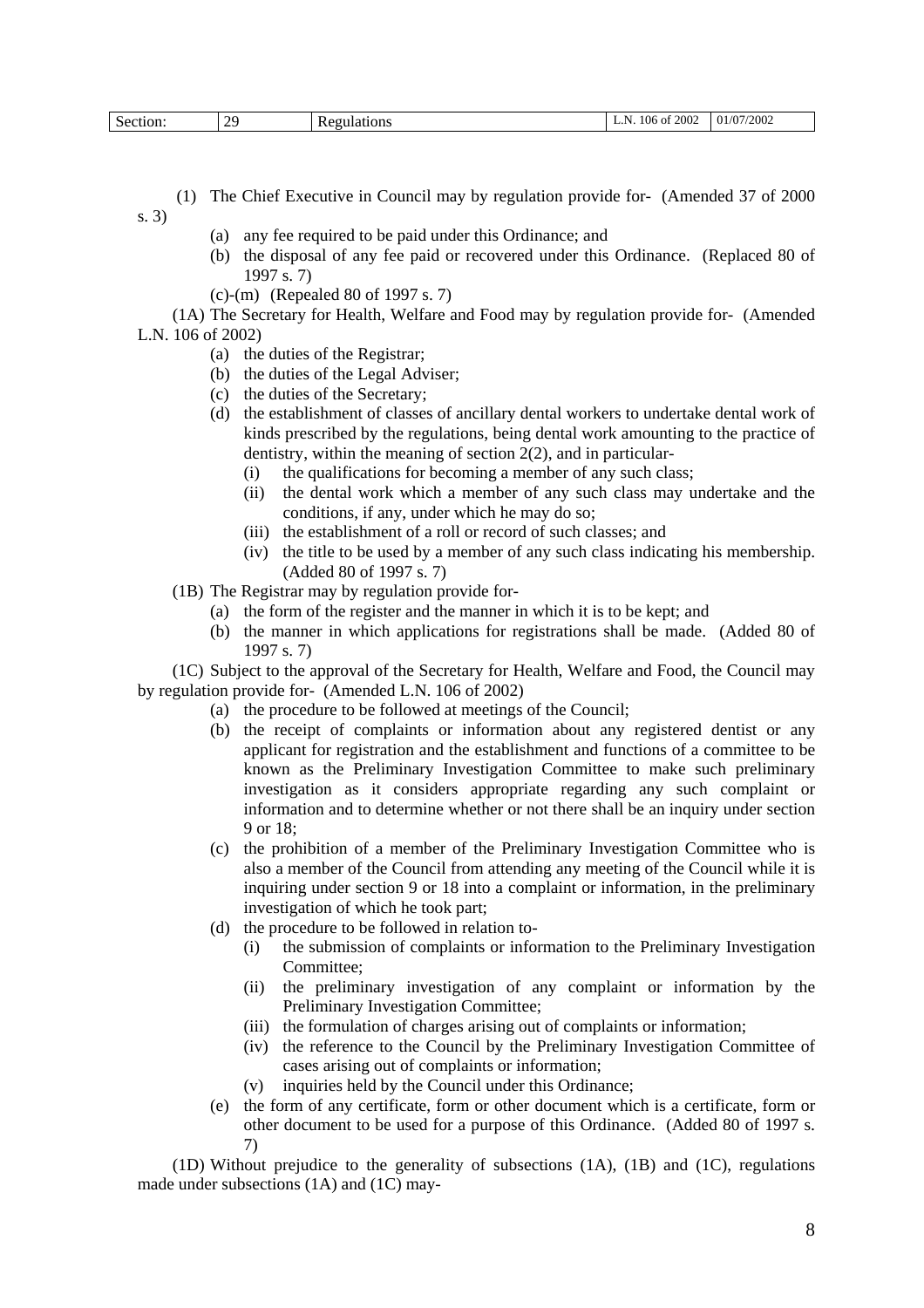- (a) require documents for a purpose of this Ordinance to be submitted and to be in such form as may be prescribed and require matters or documents for that purpose to be supported by statutory declarations or such other declarations as specified or approved by the Council;
- (b) generally provide for the carrying into effect the provisions of this Ordinance. (Added 80 of 1997 s. 7)

(2) Any regulations made under subsection (1)(a) may prescribe different fees to be payable by different categories of dentists. (Added 49 of 1977 s. 11. Amended 80 of 1997 s. 7)

| <b>DENTISTS (REGISTRATION</b><br><b>Chapter:</b><br>156A<br><b>AND DISCIPLINARY</b><br><b>PROCEDURE) REGULATIONS</b> | <b>Gazette</b><br><b>Number</b> | <b>Version</b><br>Date |
|----------------------------------------------------------------------------------------------------------------------|---------------------------------|------------------------|
|----------------------------------------------------------------------------------------------------------------------|---------------------------------|------------------------|

| $\mathbf{R}$ |  | $\sim$ $\sim$ $\sim$<br>. ao:<br>30/06 |
|--------------|--|----------------------------------------|
|              |  |                                        |

### **PART II**

# REGISTER AND CERTIFICATES

The register shall be-

- (a) in accordance with Form 1 in the First Schedule, in the case of a dentist resident in Hong Kong; and
- (b) in accordance with Form 1A in the First Schedule, in the case of a dentist resident outside Hong Kong,

or as near thereto as shall be convenient.

(L.N. 177 of 1977)

| <b>Chapter:</b> | 156A | <b>DENTISTS (REGISTRATION AND</b><br><b>DISCIPLINARY PROCEDURE)</b><br><b>REGULATIONS</b> | <b>Gazette Number</b> | <b>Version Date</b> |
|-----------------|------|-------------------------------------------------------------------------------------------|-----------------------|---------------------|
|                 |      |                                                                                           |                       |                     |
| Regulation:     |      | Fees                                                                                      |                       | 30/06/1997          |

(1) Subject to paragraph (2), the fees payable under the Ordinance and these regulations shall be the fees prescribed in the Second Schedule.

(2) Notwithstanding paragraph (1), no fee shall be payable for an alteration to the register consequent upon a change in marital status.

(L.N. 177 of 1977)

| <b>Chapter:</b> | 156A           | <b>DENTISTS (REGISTRATION AND</b><br><b>DISCIPLINARY PROCEDURE)</b><br><b>REGULATIONS</b> | <b>Gazette Number</b> | <b>Version Date</b> |
|-----------------|----------------|-------------------------------------------------------------------------------------------|-----------------------|---------------------|
|                 |                |                                                                                           |                       |                     |
| Regulation:     | 8 <sub>B</sub> | Copies of entries and certificates                                                        |                       | 30/06/1997          |

On application and on payment of the appropriate fee prescribed in the Second Schedule-

(a) the Registrar shall issue-

- (i) a certified copy of any entry in the register;
- (ii) a duplicate certificate of registration;
- (iii) a certified copy of a certificate of registration; and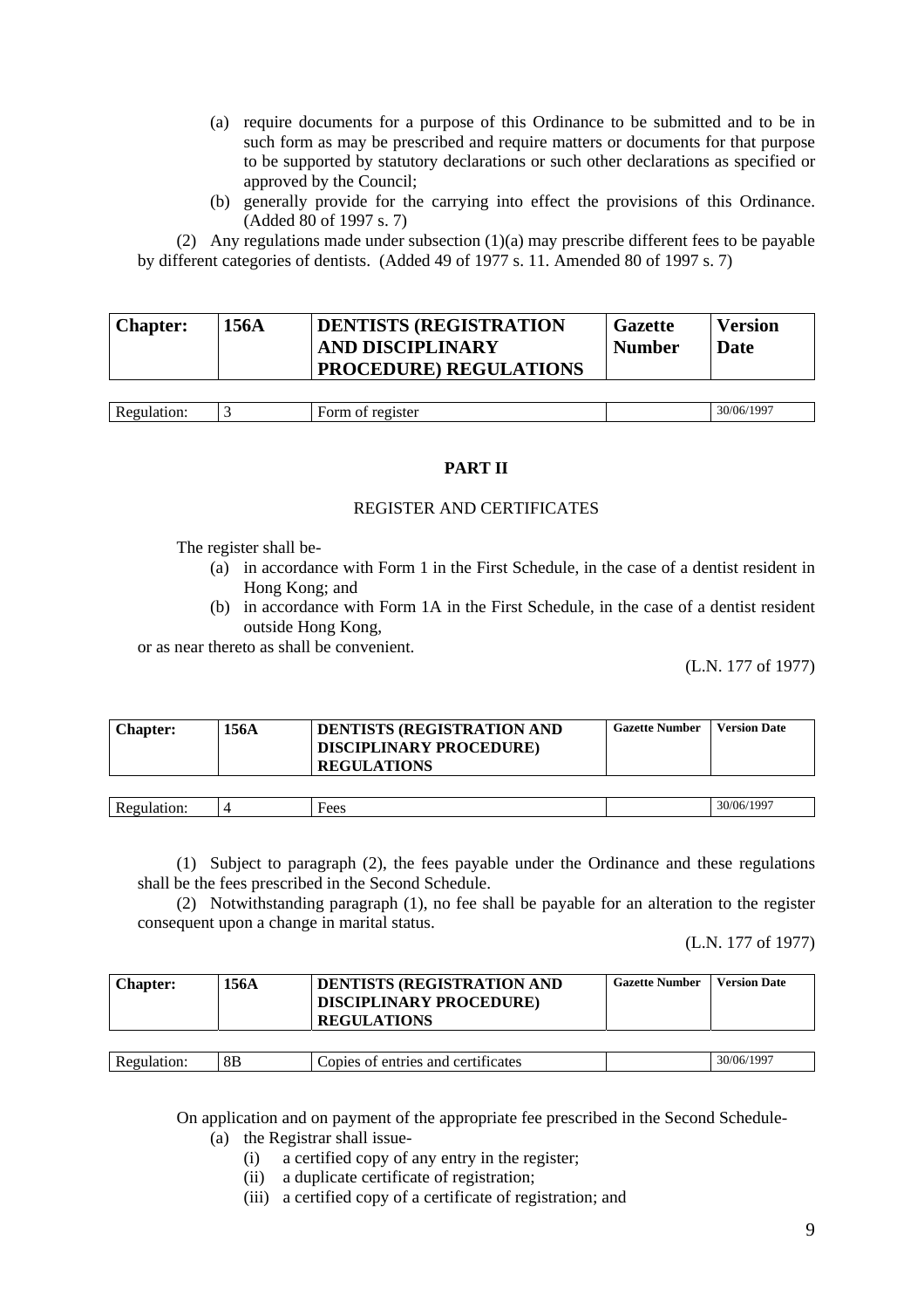(b) the Secretary may issue-

- (i) a certificate of standing;
- (ii) a certificate verifying registration.

(L.N. 177 of 1977)

| <b>Chapter:</b> | 156A | <b>DENTISTS (REGISTRATION AND</b><br><b>DISCIPLINARY PROCEDURE)</b><br><b>REGULATIONS</b> | <b>Gazette Number</b> | <b>Version Date</b> |
|-----------------|------|-------------------------------------------------------------------------------------------|-----------------------|---------------------|
|                 |      |                                                                                           |                       |                     |
| Regulation:     | Q    | Alteration of register                                                                    |                       | 30/06/1997          |

When the Registrar makes any alteration to the register under section 15(1) of the Ordinance, he shall retain on the register until otherwise directed by the Council the entry before such alteration was made, in addition to the entry as altered.

| Chapter:    | .56A | DENTISTS (REGISTRATION AND<br>DISCIPLINARY PROCEDURE)<br><b>REGULATIONS</b> | Gazette Number | <b>Version Date</b> |
|-------------|------|-----------------------------------------------------------------------------|----------------|---------------------|
| Regulation: | 10   | Oualifications                                                              |                | 30/06/1997          |

(1) A registered dentist may apply to the Registrar to have inserted in the register any degree or qualification recognized by the Council, in addition to any degree or qualification already entered on the register.

(2) On receipt of such application, the Registrar shall refer the application to the Council which, after such inquiry as it may consider desirable, shall direct the Registrar either to enter or to refuse to enter such degree or qualification on the register.

| <b>Chapter:</b> | 156A | DENTISTS (REGISTRATION AND<br><b>DISCIPLINARY PROCEDURE)</b> | <b>Gazette Number</b> | <b>Version Date</b> |
|-----------------|------|--------------------------------------------------------------|-----------------------|---------------------|
|                 |      | <b>REGULATIONS</b>                                           |                       |                     |

| RAGU<br>uation. | <br>$\sim$<br>Submission or receipt of complaint or | 6/1997<br>30/06/ |
|-----------------|-----------------------------------------------------|------------------|
|                 | rmation                                             |                  |

Where a complaint is made to or information is received by the Secretary that a registered dentist-

- (a) has been convicted in Hong Kong or elsewhere of any offence punishable with imprisonment; (L.N. 6 of 1985)
- (b) has been guilty of unprofessional conduct;
- (c) has obtained registration by fraud or misrepresentation;
- (d) was not at the time of his registration entitled to be registered; or
- (e) is practising dentistry in premises or under conditions which are unsuitable for such practice,

or that an applicant for registration-

- (i) has been convicted in Hong Kong or elsewhere of any offence punishable with imprisonment; (L.N. 6 of 1985)
- (ii) has been guilty of unprofessional conduct; or (L.N. 162 of 1993)
- (iii) is the subject of an existing order made under section  $17(1)(i)$  or (ii) of the repealed Ordinance,

the Secretary shall submit the complaint or information to the Committee.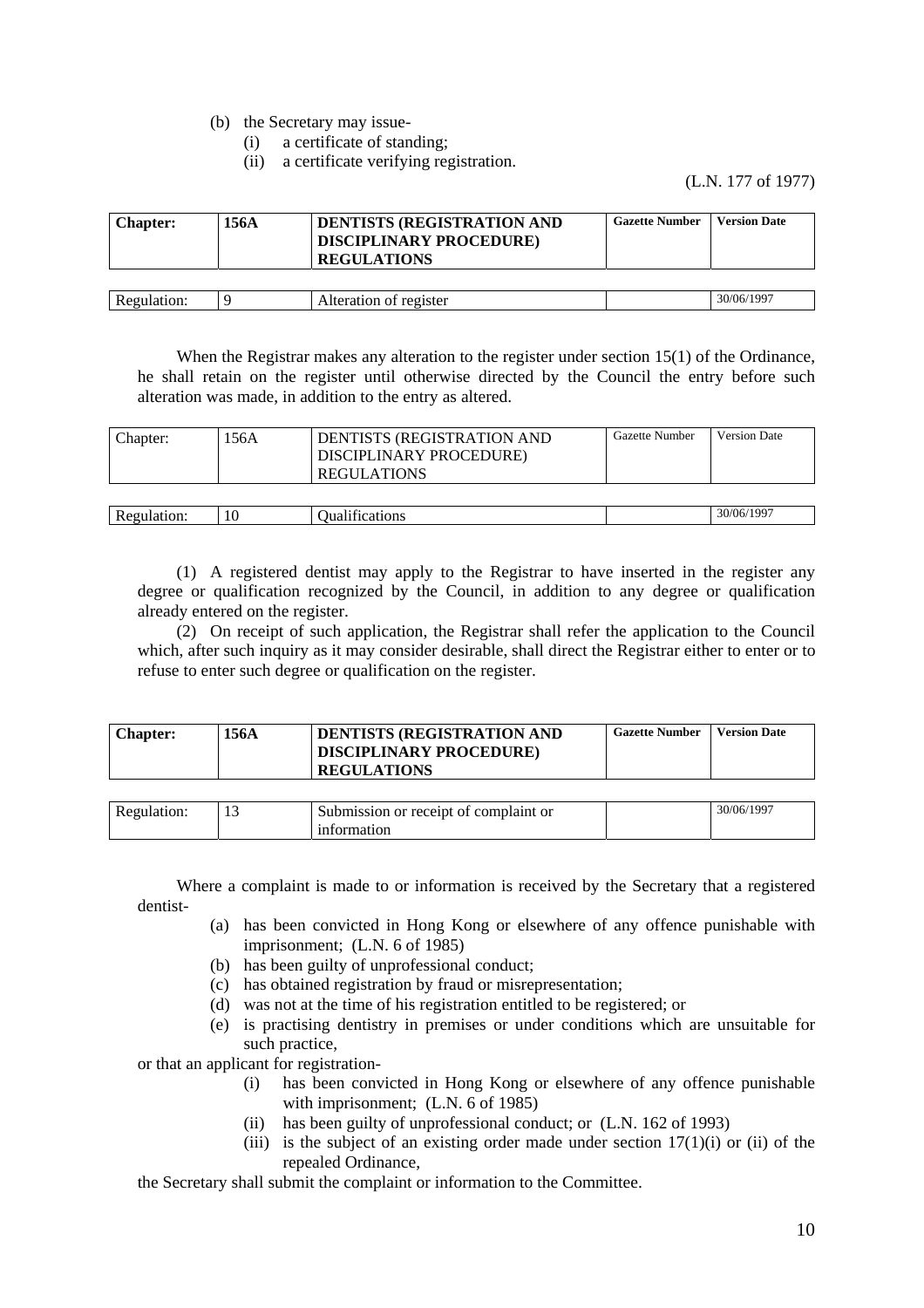| <b>Chapter:</b> | 156A | <b>DENTISTS (REGISTRATION AND</b><br><b>DISCIPLINARY PROCEDURE)</b><br><b>REGULATIONS</b> | <b>Gazette Number</b> | <b>Version Date</b> |
|-----------------|------|-------------------------------------------------------------------------------------------|-----------------------|---------------------|
|                 |      |                                                                                           |                       |                     |
| Regulation:     |      | Determination of Committee that inquiry be                                                |                       | 30/06/1997          |
|                 |      | held                                                                                      |                       |                     |

(1) If the Committee determine that an inquiry shall be held it shall refer the case to the Council and the chairman of the Committee shall notify the Chairman of the Council of the matters into which inquiry is to be made.

(2) Where a case has been referred to the Council under paragraph (1), the Chairman of the Council shall fix a date upon which it is proposed that the inquiry shall be held and shall direct the Secretary to, and the Secretary when so directed shall, within 1 month of the determination of the Committee, serve on the defendant a notice of inquiry in accordance with Form 6 in the First Schedule together with a copy of these regulations.

- (3) A notice of inquiry shall-
	- (a) specify in the form of a charge or charges the matters into which inquiry is to be made; and
	- (b) state the date, time and place at which the inquiry is proposed to be held.

(4) Except with the consent in writing of the defendant, an inquiry shall not be held less than 28 days after the date of service of the notice of inquiry.

(5) Service of a notice of inquiry on the defendant may be by registered post addressed to him at the address shown on the register or at his address last known to the Secretary if different.

(6) Within the time stipulated for service of the notice of inquiry, the Secretary shall send a copy of the notice of inquiry to any complainant.

(L.N. 118 of 1968)

| .56A<br>DENTISTS (REGISTRATION AND<br>Chapter:<br>DISCIPLINARY PROCEDURE)<br><b>REGULATIONS</b> | Gazette<br>Number | Version<br>Jate |
|-------------------------------------------------------------------------------------------------|-------------------|-----------------|
|-------------------------------------------------------------------------------------------------|-------------------|-----------------|

| Schedule:<br>. | - |  | 01/07/1997 |
|----------------|---|--|------------|
|                |   |  |            |

Remarks:

Adaptation amendments retroactively made - see 37 of 2000 s. 3

FORM 1 [regulation 3]

### DENTISTS REGISTRATION ORDINANCE

### (Chapter 156)

### REGISTER

#### (FOR DENTISTS RESIDENT IN HONG KONG)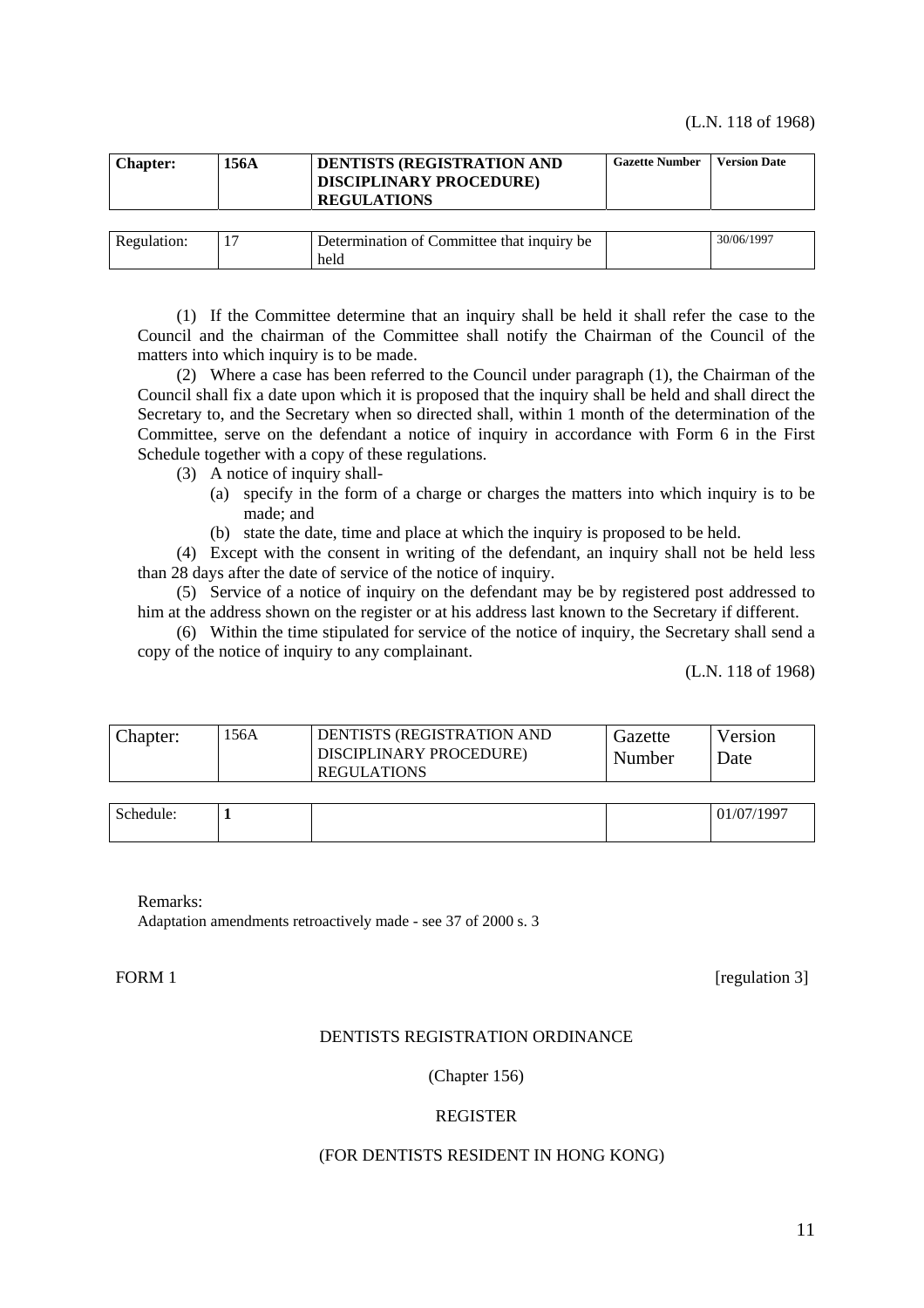Name Principal and other practising addresses Qualification and date Certificate of Registration No. Photograph Remarks

(L.N. 177 of 1977)

FORM 1A [regulation 3]

### DENTISTS REGISTRATION ORDINANCE

\_\_\_\_\_\_\_\_\_\_\_\_\_\_\_

(Chapter 156)

### REGISTER

# (FOR DENTISTS RESIDENT OUTSIDE HONG KONG)

|      |             | Address   |                                                | Certificate of |                   |  |
|------|-------------|-----------|------------------------------------------------|----------------|-------------------|--|
| Name | Address     |           | (for corre- Qualification and Registration No. |                | Photograp Remarks |  |
|      | (permanent) | spondence | date                                           |                |                   |  |
|      |             |           |                                                |                |                   |  |

(L.N. 177 of 1977)

FORM 2 [regulation 5]

# DENTISTS REGISTRATION ORDINANCE

\_\_\_\_\_\_\_\_\_\_\_\_\_\_\_

(Chapter 156)

# APPLICATION FOR REGISTRATION AS A DENTIST BY AN APPLICANT RESIDENT IN HONG KONG

I ................................................................................................................................... of ......................................................................................................................................... apply for registration as a registered dentist in accordance with section 9 of the Dentists Registration Ordinance.

2. I have not been convicted in Hong Kong or elsewhere of any offence punishable with imprisonment, nor have I ever been found guilty of misconduct in a professional respect.

3. I hold the following qualifications-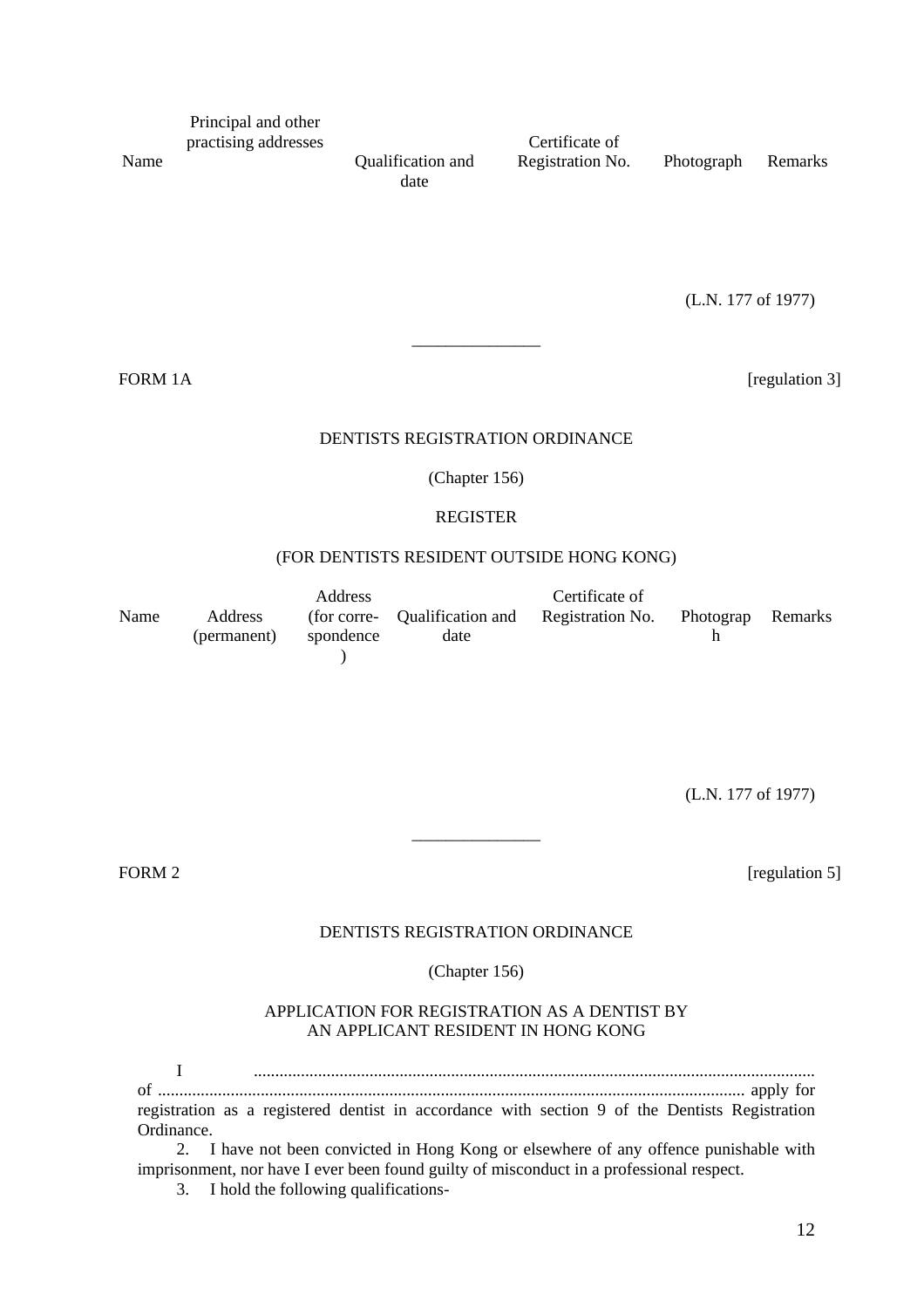| 19 |  |
|----|--|
|    |  |

Before me, Barrister-at-law, Commissioner for Oaths, Minister of Religion, Registered Dentist or Solicitor.

Photograph

(L.N. 177 of 1977; 47 of 1997 s. 10)

FORM 2A [regulation 5]

### DENTISTS REGISTRATION ORDINANCE

\_\_\_\_\_\_\_\_\_\_\_\_\_\_\_

(Chapter 156)

# APPLICATION FOR REGISTRATION AS A DENTIST BY AN APPLICANT RESIDENT OUTSIDE HONG KONG

| of.                           |                                                                                                                                                                                                                              |
|-------------------------------|------------------------------------------------------------------------------------------------------------------------------------------------------------------------------------------------------------------------------|
|                               | apply for registration as a registered dentist in accordance with section 9 of the Dentists<br>Registration Ordinance.                                                                                                       |
|                               |                                                                                                                                                                                                                              |
|                               |                                                                                                                                                                                                                              |
|                               | 3. I have not been convicted in Hong Kong or elsewhere of any offence punishable<br>with imprisonment, nor have I ever been found guilty of misconduct in a professional respect.<br>4. I hold the following qualifications- |
| Declared at Hong Kong<br>$19$ |                                                                                                                                                                                                                              |

Before me,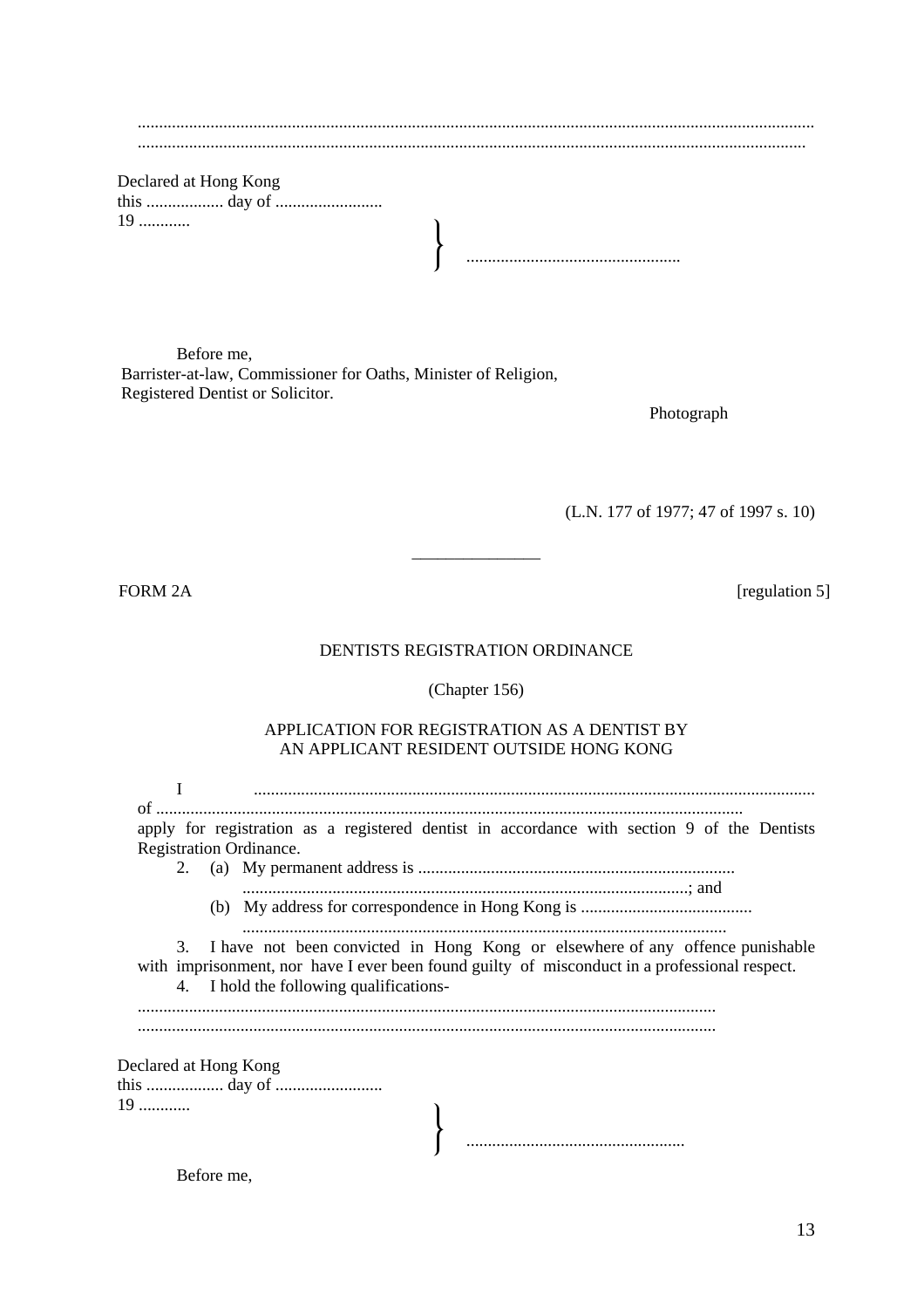Commissioner for Oaths or Notary Public Photograph

at .........................................

(L.N. 177 of 1977)

FORM 3 [section 10 & regulation 7]

# DENTISTS REGISTRATION ORDINANCE

\_\_\_\_\_\_\_\_\_\_\_\_\_\_\_

# (Chapter 156)

### CERTIFICATE OF REGISTRATION

No. ................................

I hereby certify that the following is a true copy of particulars extracted from the entry in the Register-

Name Address Date of Registration Qualifications

Fee paid: \$835

Photograph

........................................................... Registrar.

......................................... 19............. (L.N. 177 of 1977; 34 of 1995 s. 11)

# FORM 4

\_\_\_\_\_\_\_\_\_\_\_\_\_\_\_

(Repealed L.N. 177 of 1977)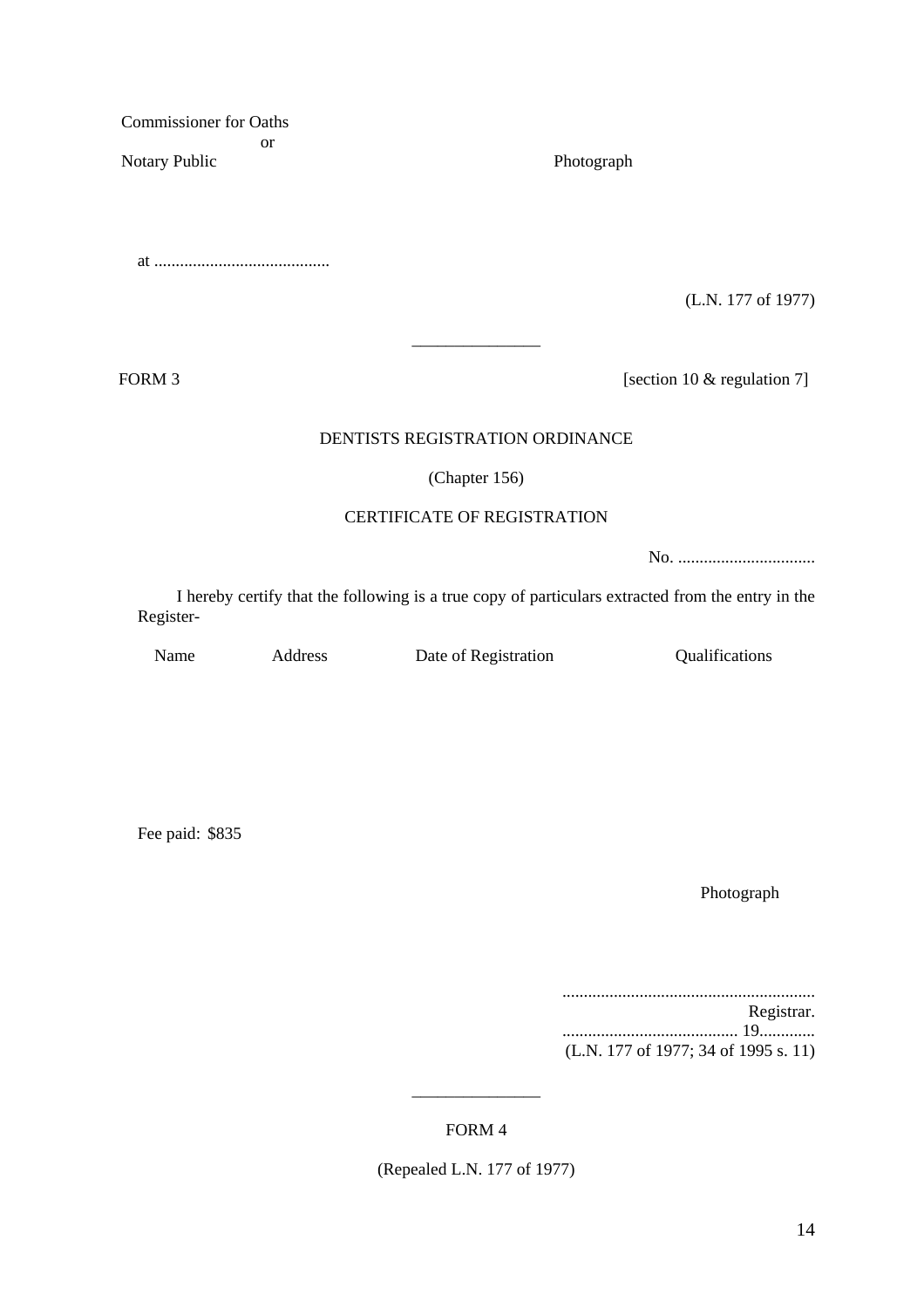FORM 5 [regulation 11]

#### DENTISTS REGISTRATION ORDINANCE

\_\_\_\_\_\_\_\_\_\_\_\_\_\_\_

#### (Chapter 156)

# PARTICULARS OF DIRECTORS OR MANAGERS OR PERSONS WHO PERFORM DENTAL OPERATIONS

| dental operations in connection with the business of the said company. |  |
|------------------------------------------------------------------------|--|

Address

Business Residential

Names in full Status (d)

(Signature) ................................................. (State whether director or manager or secretary).

Dated this day of , 19 .

- (a) Registered name of company.
- (b) "Director" includes any person who occupies the position of a director by whatever name called, and any person in accordance with whose directions or instructions the directors of a company are accustomed to act.
- (c) Registered address of company.
- (d) State whether director, manager or a person who performs dental operations in connection with the business of the company.

\_\_\_\_\_\_\_\_\_\_\_\_\_\_

FORM 6 [regulation 17]

# DENTISTS REGISTRATION ORDINANCE (Chapter 156)

# NOTICE OF INQUIRY

Sir/Madam,

On behalf of the Dental Council of Hong Kong notice is hereby given to you that, in consequence of a complaint made against you to the Council/information received by the Council, an inquiry is to be held into the following charge(s) against you:-

15

[Date]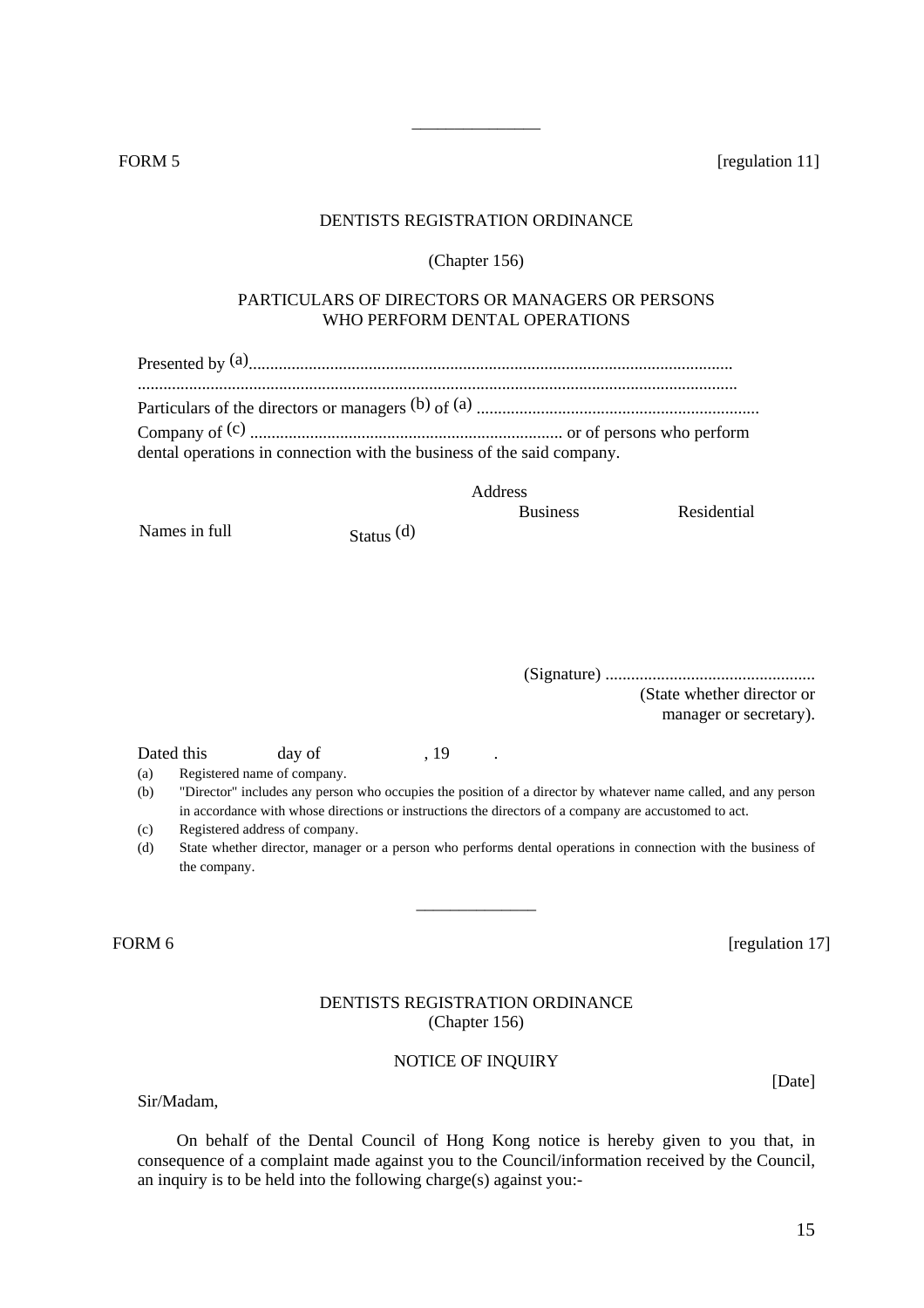(If the charge relates to conviction) That you were on the ........................................ day of ........................, 19...... at (specify court recording the conviction) convicted of (set out particulars of the conviction in sufficient detail to identify the case).

# or

(If the charge relates to conduct) That you (set out briefly the facts alleged): and that in relation to the facts alleged you have been guilty of unprofessional conduct.

or

(If the charge relates to obtaining registration by fraud or misrepresentation) That you (set out briefly the facts alleged): and that in relation to the facts alleged you obtained registration by fraud or misrepresentation.

#### or

(If the charge alleges that the registered dentist was not qualified, at the time of his registration, to be registered) That you (set out briefly the facts alleged): and that in relation to the facts alleged you were not at the time of your registration qualified to be registered.

or

(If the charge alleges that the registered dentist is practising dentistry in premises or under conditions which are unsuitable for such practice) That you (set out briefly the facts alleged): and that in relation to the facts alleged you are practising dentistry in premises or under such conditions which are unsuitable for such practice.

or

(If the charge alleges that an applicant for registration has been convicted in Hong Kong or elsewhere of any offence punishable with imprisonment, or has been guilty of unprofessional conduct or is the subject of an existing order made under section  $17(1)(i)$  or (ii) of the repealed Ordinance) That on the ................ day of......................., 19..... you made application to the Secretary for registration in accordance with section 9 of the Dentists Registration Ordinance, whereas (set out briefly the facts alleged): and that in relation to the facts alleged your name should not be entered upon the register.

(Where there is more than one charge, the charges are to be numbered consecutively).

Notice is further given to you that on (day of the week) the ..................................... day of ..................., 19......, a meeting of the Dental Council of Hong Kong will be held at ......................, at ............a.m./p.m. to consider the above-mentioned charge(s) against you, and to determine whether or not the said Council should take any action against you under (state whether section 9 or 18) of the Dentists Registration Ordinance.

You are hereby invited to answer in writing the above-mentioned charge(s) and also to appear before the Council at the place and time specified above, for the purpose of answering such charge(s). You may appear in person or by counsel or solicitor. The Council has power, if you do not appear, to hear and decide upon the said charge(s) in your absence.

Any answer, admission, or other statement or communication which you may desire to make with respect to the said charge(s) should be addressed to the Secretary.

If you desire to make any application that the inquiry should be postponed, you should send the application to the Secretary as soon as may be, stating the grounds on which you desire a postponement. Any such application will be considered by the Chairman of the Dental Council.

A copy of the Dentists (Registration and Disciplinary Procedure) Regulations is sent herewith for your information.

\_\_\_\_\_\_\_\_\_\_\_\_\_\_\_\_\_

I have the honour to be, Sir/Madam, Your obedient servant.

........................................................

#### Secretary.

(L.N. 118 of 1968; 80 of 1997 s. 102; 37 of 2000 s. 3)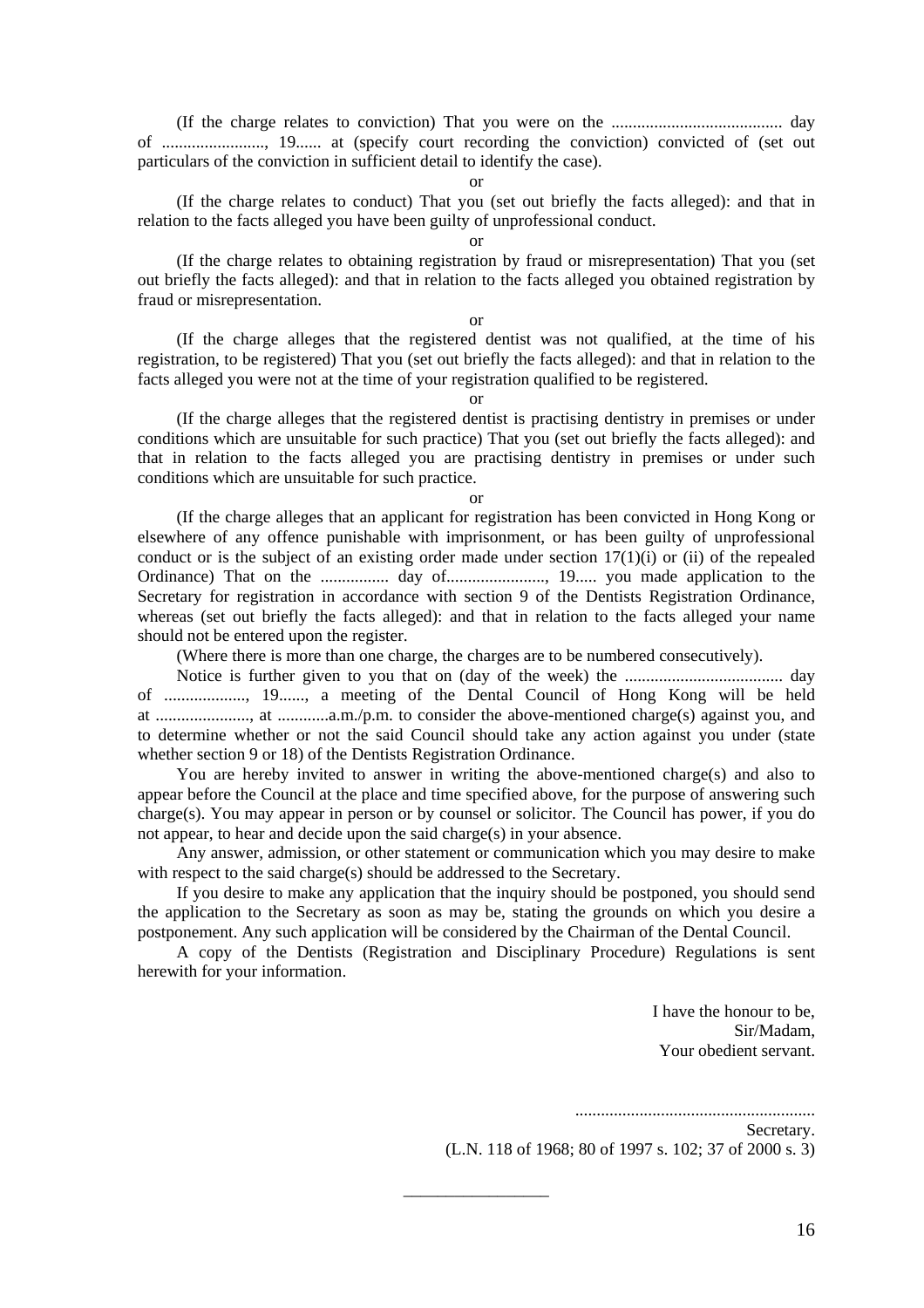# DENTISTS REGISTRATION ORDINANCE

# (Chapter 156)

# SUMMONS TO WITNESS

| In the matter of a Disciplinary Inquiry under section 9/section 18 of the Ordinance: |
|--------------------------------------------------------------------------------------|
|                                                                                      |
|                                                                                      |
| You are hereby summoned to appear before the Dental Council of Hong Kong at          |
|                                                                                      |
|                                                                                      |
|                                                                                      |
| Chairman, Dental Council of Hong Kong.                                               |

- Note: (1) Insert name of registered dentist.
	- (2) Insert name and address of witness.
	- (3) Delete if not required.

(4) Specify the books, documents or other things to be produced.

| Chapter: | 156A | <b>DENTISTS (REGISTRATION AND Gazette)</b> |        | Version |
|----------|------|--------------------------------------------|--------|---------|
|          |      | DISCIPLINARY PROCEDURE)                    | Number | Date    |
|          |      | <b>REGULATIONS</b>                         |        |         |
|          |      |                                            |        |         |

| Ñ |  | 000<br>N | /2001<br>70 T<br>$^{\prime\prime}$ |
|---|--|----------|------------------------------------|
|   |  |          |                                    |

[sections 9(2) & 11A, regulations  $4, 6 & 8B$ ]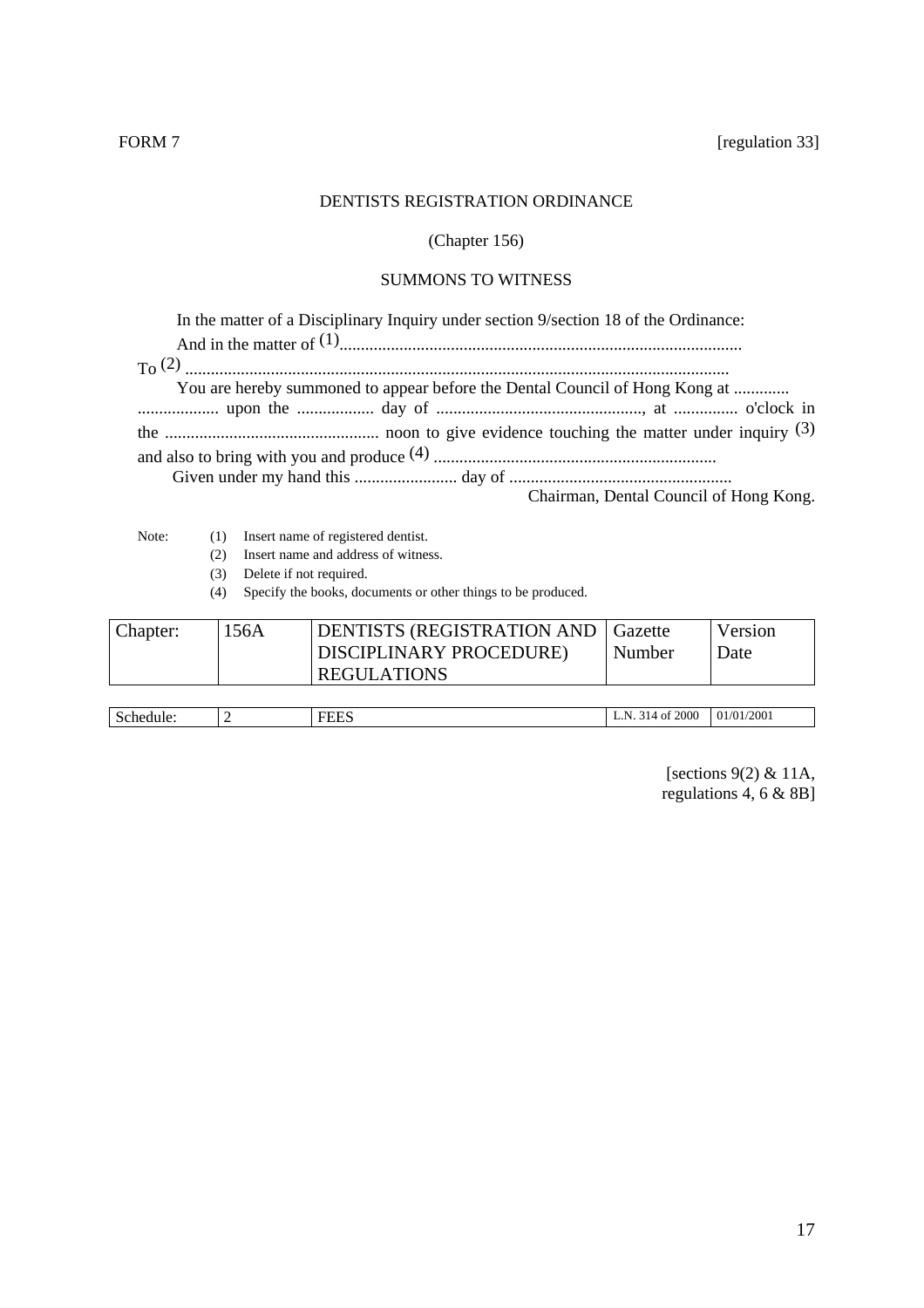| Item | Particular                                                       |               |
|------|------------------------------------------------------------------|---------------|
|      |                                                                  | <sup>\$</sup> |
| 1.   |                                                                  | 1890          |
| 2.   |                                                                  | 1650          |
| 3.   |                                                                  | 475           |
| 4.   |                                                                  | 475           |
| .5.  |                                                                  | 615           |
| 6.   |                                                                  | 475           |
| 7.   |                                                                  | 530           |
| 8.   |                                                                  | 530           |
| 9.   | Practising certificate-                                          |               |
|      | (a) for a dentist whose name is on the register for dentists     |               |
|      |                                                                  | 460           |
|      | (b) for a dentist whose name is on the register for dentists     |               |
|      |                                                                  | 290           |
|      | (c) (Repealed 34 of 1995 s. 12)                                  |               |
|      | (d) for a person deemed to be a registered dentist under section |               |
|      | $30(3)(a)$                                                       | 460           |
| 10.  |                                                                  | 4395          |

(L.N. 183 of 1989; L.N. 600 of 1994; 34 of 1995 s. 12; L.N. 10 of 1997; L.N. 314 of 2000)

| Chapter: | 137 | ANTIBIOTICS ORDINANCE | Gazette<br>Number | Version<br><b>Date</b> |
|----------|-----|-----------------------|-------------------|------------------------|
|          |     |                       |                   |                        |
| Section: |     | Interpretation        | L.N. 331 of 1999  | 01/01/2000             |

In this Ordinance, unless the context otherwise requires-

- "authorized seller of poisons" (獲授權毒藥銷售商) has the meaning assigned to it by the Pharmacy and Poisons Ordinance (Cap 138);
- "Director of Agriculture, Fisheries and Conservation" (漁農自然護理署署長) includes the senior veterinary officer and any veterinary officer; (Added 23 of 1962 s. 3. Amended L.N. 331 of 1999)
- "penicillin" (青霉素) has the meaning assigned to it by the regulations made under this Ordinance;
- "registered dentist" (註冊牙醫) means a person registered in the dentists register and a person deemed to be a registered dentist under the Dentists Registration Ordinance (Cap 156); (Amended 62 of 1987 s. 10)
- "registered medical practitioner" (註冊醫生) means a person registered or deemed to be registered under the Medical Registration Ordinance (Cap 161);
- "registered pharmacist" (註冊藥劑師) means a person registered in the register of pharmaceutical chemists or the register of chemists and druggists under the Pharmacy and Poisons Ordinance (Cap 138);
- "registered veterinary surgeon" (註冊獸醫) means a veterinary surgeon registered under the Veterinary Surgeons Registration Ordinance (Cap 529). (Replaced 96 of 1997 s. 36)

18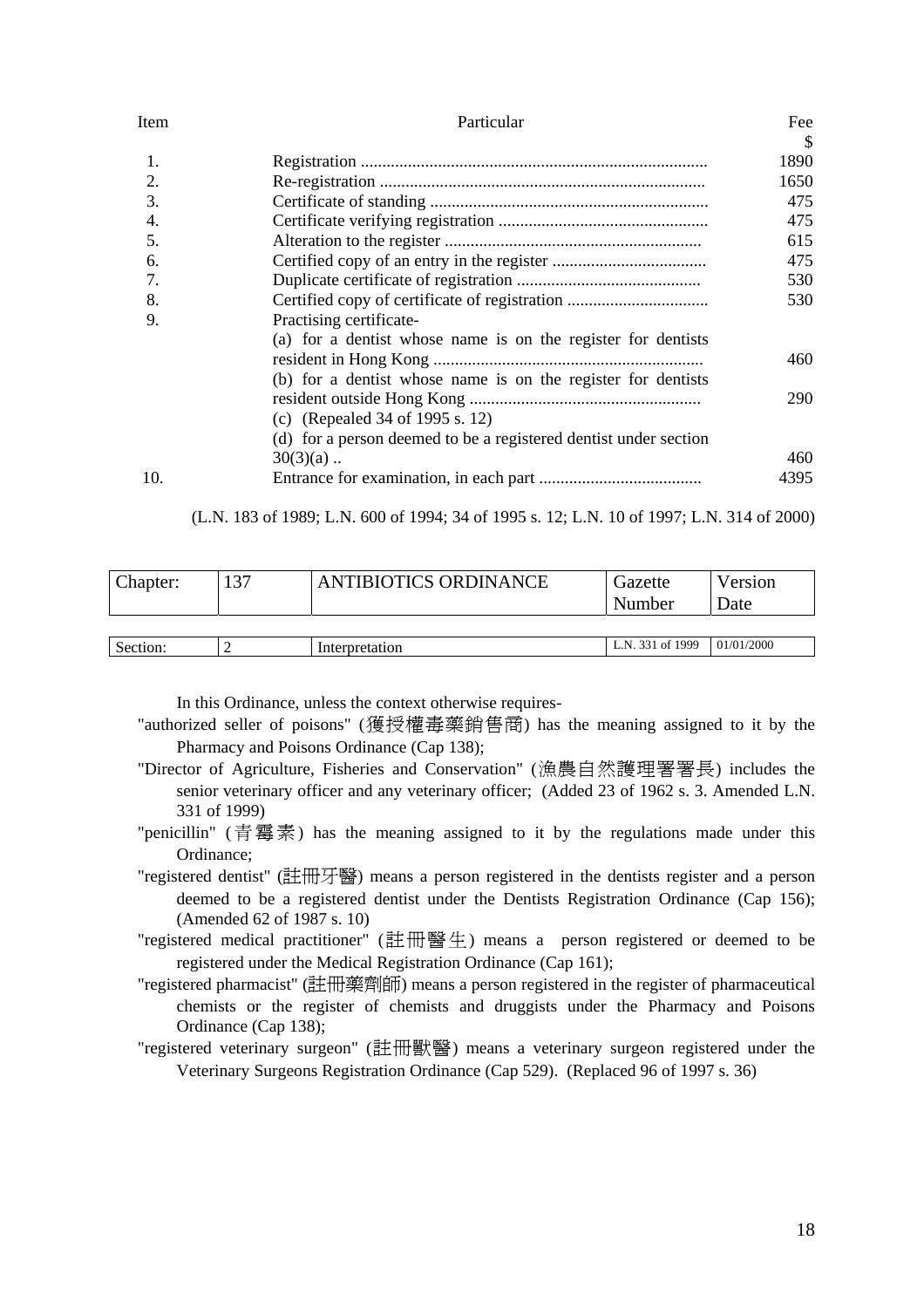| Chapter: | 139N | <b>PUBLIC HEALTH (ANIMALS)</b> | Gazette | Version |
|----------|------|--------------------------------|---------|---------|
|          |      | AND BIRDS) (CHEMICAL           | Number  | Date    |
|          |      | <b>RESIDUES) REGULATION</b>    |         |         |
|          |      |                                |         |         |

| Section: | Interpretation | f 2001<br>274.<br>N<br>' of<br>.<br>$\sim$ 1 | 31/12/2001 |
|----------|----------------|----------------------------------------------|------------|
|          |                |                                              |            |

In this Regulation, unless the context otherwise requires-

- ''agricultural and veterinary chemical'' (農業及獸醫用化學物) means any substance specified in column (2) of Schedules 2 and 3 and, where applicable, the metabolite of such substance specified in column (3) of Schedules 2 and 3;
- ''body fluid'' (體液) means blood, urine, cerebrospinal fluid, vitreous humor and any other fluid in the body of a food animal but does not include milk;
- ''competent veterinary authority'' (合資格獸醫當局) means a veterinary authority in a country, territory or place outside Hong Kong having the power under the laws in force in that country, territory or place to test or certify the status of food animals regarding the presence of prohibited chemicals and agricultural and veterinary chemicals in them;
- ''contain'' (含有), in relation to a food animal, means to be present in any tissue, body fluid or milk of the food animal;

''fodder'' (飼料) means any substance commonly used for the food of food animals;

''food animal'' (食用動物) means an animal or bird commonly kept for the purpose of providing food for human consumption;

''food animal farmer'' (食用動物飼養人) means-

- (a) an owner of food animals kept in or on food animal rearing premises;
- (b) an occupier of food animal rearing premises;
- (c) a person responsible for the management of food animal rearing premises;
- (d) a person keeping food animals, or having the custody or possession of food animals, in or on food animal rearing premises;
- (e) a person licensed under regulation 8 of the Dairies Regulations (Cap 139 sub. leg.) to maintain a dairy; or
- (f) a person licensed under section 4 of the Public Health (Animals and Birds) (Licensing of Livestock Keeping) Regulation (Cap 139 sub. leg.) to keep livestock;

''food animal rearing premises'' (殖養場)-

- (a) means any premises, buildings, land or land covered by water used for the purpose of keeping food animals; and
- (b) does not include any premises comprising any slaughterhouse, lairage, market, fresh provision shop or restaurant;

''food animal trader'' (食用動物販商) means-

- (a) an owner of food animals kept in places other than food animal rearing premises;
- (b) a person responsible for feeding or keeping food animals in places other than food animal rearing premises;
- (c) a person who transports food animals;
- (d) a person who sells or offers to sell food animals in places other than food animal rearing premises; or
- (e) a person who imports food animals into Hong Kong;
- "keep" (飼養) includes breed, house, tend, look after and control, and "kept" and "keeping" shall be construed accordingly;
- ''lairage'' (牲口欄) means a part of a slaughterhouse which is used for the confinement of food animals;

''maximum residue limit'' (最高殘餘限量) means-

- (a) in relation to tissues, the maximum residue limit referred to in section  $4(a)$ ;
- (b) in relation to milk, the maximum residue limit referred to in section 4(b);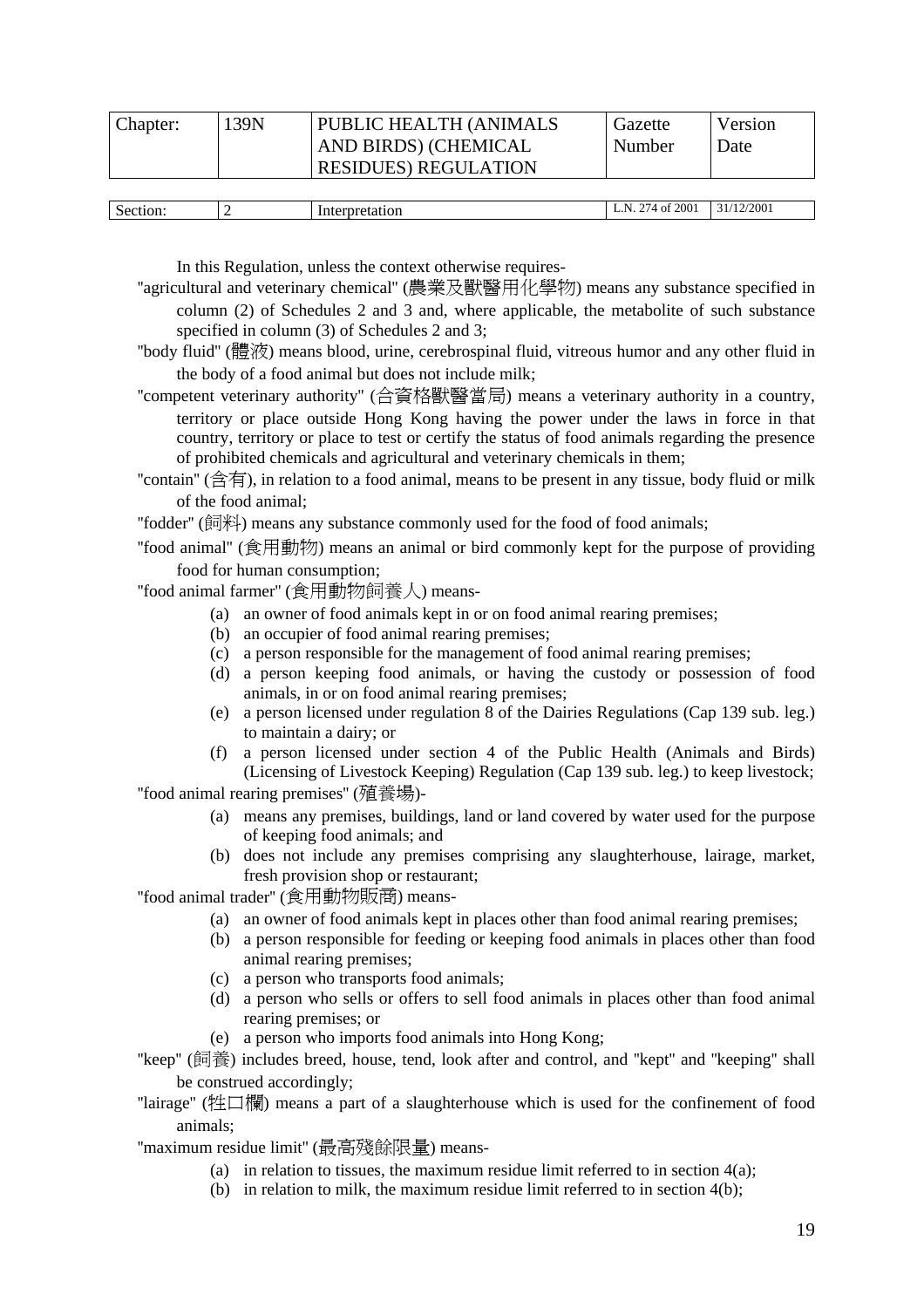''prohibited chemical'' (違禁化學物) means any substance specified in Schedule 1;

- ''Public Analyst'' (政府分析員) means the Government Chemist;
- ''registered dentist'' (註冊牙醫) means a dentist who is admitted to the register of dentists under section 9 of the Dentists Registration Ordinance (Cap 156);
- ''registered veterinary surgeon'' (註冊獸醫) means a veterinary surgeon registered under the Veterinary Surgeons Registration Ordinance (Cap 529);
- "slaughterhouse" (屠房) has the meaning assigned to it by section  $2(1)$  of the Public Health and Municipal Services Ordinance (Cap 132);
- ''specified food animal'' (指明食用動物) means any of the food animals specified in column (1) of Schedule 4;
- ''supply'' (供應) includes import, manufacture, deliver and sell, and ''supplying'' and ''supplier'' (供 應商) shall be construed accordingly;

''tissue'' (組織) includes meat, offal, hair and any part of a food animal;

''wholesale market'' (批發市場) means a market where food animals are sold for resale.

| Chapter: | 282 | <b>EMPLOYEES' COMPENSATION</b><br><b>ORDINANCE</b> | Gazette<br>Number | Version<br><b>Date</b> |
|----------|-----|----------------------------------------------------|-------------------|------------------------|
|          |     |                                                    |                   |                        |
| Section: |     | Interpretation                                     | 16 of 2002        | 01/07/2002             |

(1) In this Ordinance, unless the context otherwise requires- (Amended 52 of 2000 s. 3)

- "accident insurance business" (意外保險業務) means the business of effecting contracts of insurance against the liability of an employer for personal injury by accident to any employee in his employment arising out of and in the course of such employment; (Added 55 of 1969 s. 3)
- "Certificate for Funeral and Medical Attendance Expenses" (殯殮費和醫護費證明書) means a certificate issued under section 6E(1)(b); (Added 52 of 2000 s. 3)
- "Certificate of Compensation Assessment for Fatal Case" (致命個案補償評估證明書) means a certificate issued under section 6B(1)(b); (Added 52 of 2000 s. 3)
- "Certificate of Interim Payment" (臨時付款證明書) means a certificate issued under section 6C(1)(b); (Added 52 of 2000 s. 3)
- "cohabitee" (同居者), in relation to an employee, means any person who at the time of the accident concerned was living with the employee as the employee's wife or husband; (Added 52 of 2000 s. 3)
- "Commissioner" (處長) means the Commissioner for Labour; (Replaced 13 of 1966 Schedule. Amended 55 of 1969 s. 3; L.N. 142 of 1974)

"compensation" (補償) means any of the following-

- (a) compensation payable under section 6, 7, 8, 9 or 10, including the expenses of the funeral and medical attendance payable under section 6(5); (Amended 52 of 2000 s. 3)
- (b) medical expenses payable under section 10A;
- (c) wages or salary payable under section 16I(3) or 36MA; (Amended 36 of 1996 s. 3)
- (d) the cost of the supplying and fitting of a prosthesis or surgical appliance payable under section 36B, and the probable cost of repair and renewal thereof payable under section 36I;
- (da) interim payment; (Added 52 of 2000 s. 3)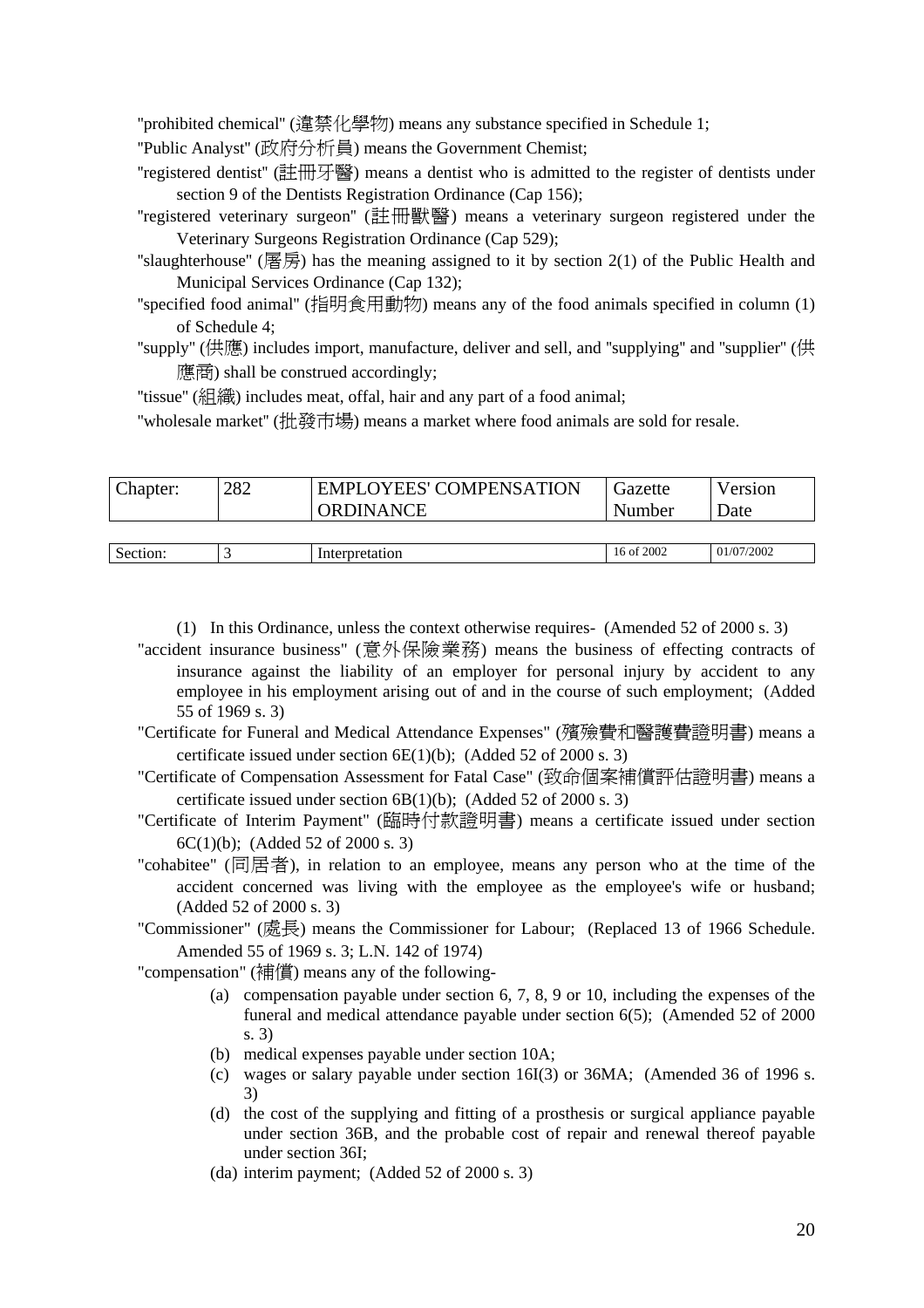(e) any surcharge or interest payable under this Ordinance on the compensation referred to in paragraph (a), (b), (c), (d) or (da); (Replaced 76 of 1982 s. 3. Amended 52 of 2000 s. 3)

"contract of apprenticeship" (學徒訓練合約) includes a contract of improvership or learnership; (Added 55 of 1969 s. 3)

"Court" (法院) means-

- (a) in relation to any proceedings for the recovery of compensation in or required to be in the District Court, the District Court; or
- (b) in relation to any proceedings for the recovery of compensation in any other court or tribunal, or to be determined by the Commissioner, that court or tribunal, or the Commissioner, as the case may be; (Replaced 76 of 1982 s. 3)
- "damages" (損害賠償) means any damages recoverable by an employee independently of this Ordinance in the case of personal injury to the employee by accident arising out of and in the course of his employment, and any interest payable on such damages; (Added 55 of 1969 s. 3. Amended 54 of 1991 s. 47)
- "earnings" (收入) means any wages paid in cash to the employee by the employer and any privilege or benefit which is capable of being estimated in money and includes the value of any food, fuel, or quarters supplied to the employee by the employer if as a result of the accident the employee is deprived of such food, fuel or quarters; and any overtime payments or other special remuneration for work done, whether by way of bonus, allowance or otherwise, if of constant character or for work habitually performed and including tips if the employment be of such a nature that the habitual giving and receiving thereof is open and notorious and is recognized by the employer: but shall not include remuneration for intermittent overtime, or casual payments of a non-recurrent nature, or the value of a travelling allowance, or the value of any travelling concession or a contribution paid by the employer of an employee towards any pension or provident fund, or a sum paid to an employee to cover any special expenses entailed on him by the nature of his employment;
- "ECAFB" (管理局) means the Employees Compensation Assistance Fund Board constituted by section 3(1) of the Employees Compensation Assistance Ordinance (Cap 365); (Added 16 of 2002 s. 33)
- "employer" (僱主) includes the Government and any body of persons corporate or unincorporate and the legal personal representative of a deceased employer, and, where the services of an employee are temporarily lent or let on hire to another person by the person with whom the employee has entered into a contract of service or apprenticeship, the latter shall, for the purposes of this Ordinance, be deemed to continue to be the employer of the employee whilst he is working for that other person; and in relation to a person engaged, employed or paid through a club or hostel, the manager or members of the managing committee of the club or hostel shall, for the purposes of this Ordinance, be deemed to be the employer; (Amended 76 of 1982 s. 37; 68 of 1995 s. 2; 56 of 2000 s. 3)
- "hospital" (醫院) means any hospital registered under the Hospitals, Nursing Homes and Maternity Homes Registration Ordinance (Cap 165) or maintained by the Crown or which is a public hospital within the meaning of the Hospital Authority Ordinance (Cap 113); (Added 74 of 1977 s. 2. Amended 82 of 1991 s. 2)
- "insurance company" (保險公司) and "insurer" (保險人) mean a person carrying on accident insurance business in Hong Kong and include-
	- (a) a company authorized under section 8 of the Insurance Companies Ordinance (Cap 41) to carry on class 13 of the classes of insurance business specified in Part 3 of the First Schedule to that Ordinance;
	- (b) an association of underwriters approved by the Governor in Council before 1 July 1994 or by the Insurance Authority on or after 1 July 1994 under section 6 of that Ordinance; (Amended 47 of 1995 s. 2)
	- (c) the society of underwriters known in the United Kingdom as Lloyd's; (Replaced 33 of 1990 s. 31)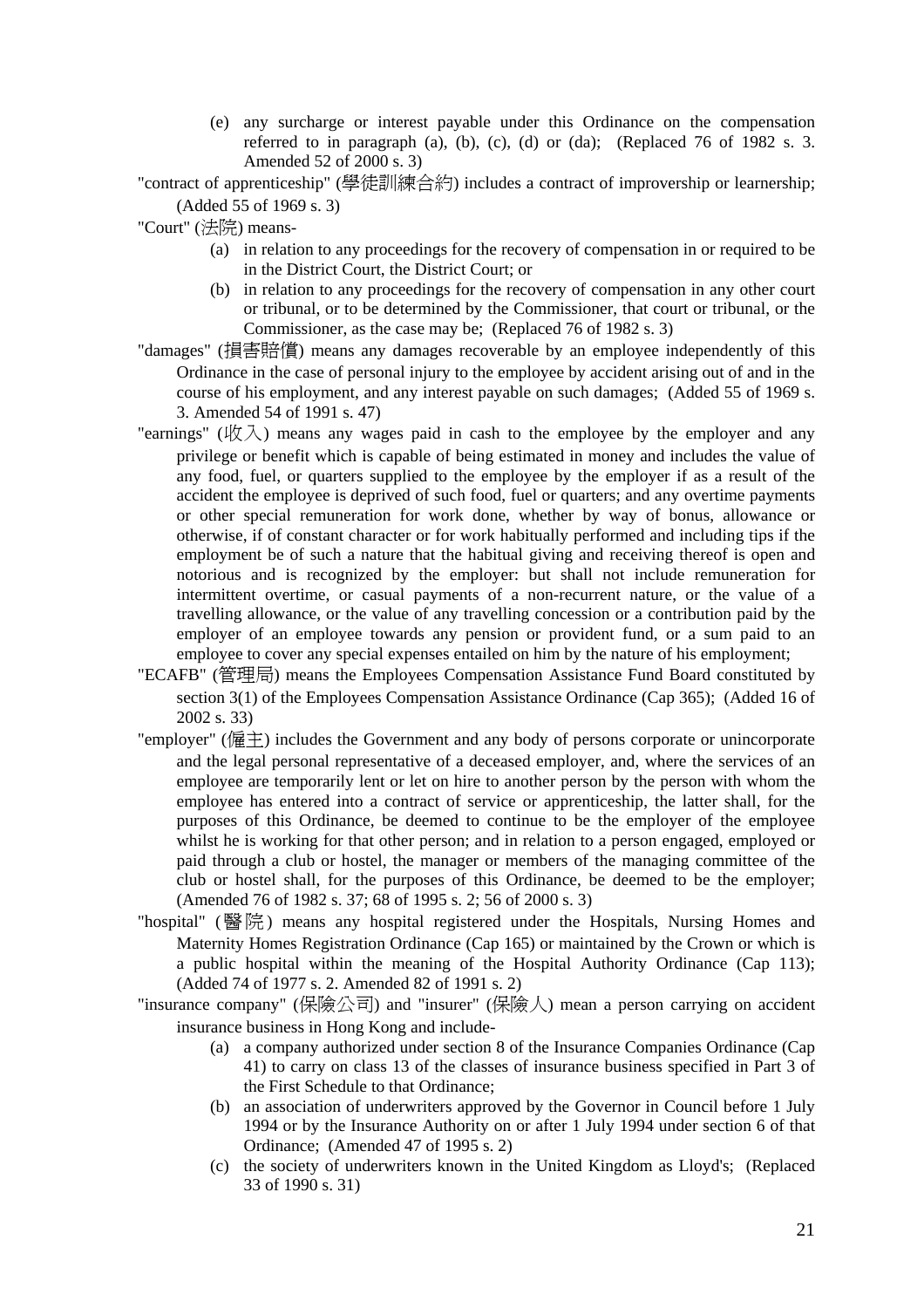"interim payment" (臨時付款) means an interim payment of compensation the subject of a determination under section  $6C(1)(a)$ ; (Added 52 of 2000 s. 3)

"medical expenses" (醫療費)-

- (a) in relation to medical treatment given in Hong Kong, means all or any of the following expenses incurred in respect of the medical treatment of an employee-
	- (i) the fees of a medical practitioner, registered dentist, registered chiropractor, registered physiotherapist or registered occupational therapist;
	- (ii) the fees for any surgical or therapeutic treatment;
	- (iii) the cost of nursing attendance;
	- (iv) the cost of hospital accommodation as an in-patient;
	- (v) the cost of medicines, curative materials and medical dressings;
- (b) in relation to medical treatment given outside Hong Kong, means such expenses incurred in respect of the medical treatment of an employee as the Commissioner, by certificate in writing issued under section 10B(1)(b), determines to be medical expenses; (Replaced 1 of 1995 s. 2)

"medical practitioner" (醫生) means a medical practitioner who-

- (a) is registered under the Medical Registration Ordinance (Cap 161); or
- (b) is deemed to be a registered medical practitioner by virtue of section 29(a) of the said Ordinance; (Replaced 13 of 1966 Schedule. Amended 34 of 1995 s. 45)
- "medical treatment" (醫治) , in relation to an employee to whom a personal injury is caused by accident arising out of and in the course of his employment, means medical treatment of any kind whatsoever given to the employee-
	- (a) in the case of medical treatment given in Hong Kong, by, or under the supervision of, a medical practitioner, registered dentist, registered chiropractor, registered physiotherapist or registered occupational therapist;
	- (b) in the case of medical treatment given outside Hong Kong, by, or under the supervision of, a person who is allowed to practise medicine, surgery, dentistry, chiropractic, physiotherapy or occupational therapy in the place where such medical treatment is given,

in a hospital, whether as an in-patient or other than as an in-patient, or elsewhere; (Added 74 of 1977 s. 2. Amended 1 of 1995 s. 2)

- "member of the family" (家庭成員), in relation to an employee, means a person who has any of the following relationships in respect of the employee, whether by blood or an adoption specified in subsection (2)-
	- (a) a spouse or cohabitee;
	- (b) a child;
	- (c) a parent or grandparent; or
	- (d) a grandson, granddaughter, stepfather, stepmother, stepson, stepdaughter, son-inlaw, daughter-in-law, brother, sister, half-brother, half-sister, father-in-law, mother-in-law, brother-in-law, sister-in-law, and child of a brother or sister of the whole blood, any of whom has been living with the employee as a member of the same household and has been so living for the period of 24 months immediately preceding the accident concerned; (Replaced 52 of 2000 s. 3)

"occupational disease" (職業病) means any of the diseases specified in the second column of the Second Schedule and any recurrence or sequelae thereof; (Added 19 of 1964 s. 3)

- "Ordinary Assessment Board" ( 普通評估委員會 ) means an Employees' Compensation (Ordinary Assessment) Board appointed under section 16D; (Added 76 of 1982 s. 3)
- "outworker" (外發工) means a person to whom articles or materials are given out to be made up, cleaned, washed, altered, ornamented, finished, or repaired, or adapted for sale in his own home or on other premises not under the control or management of the person who gave out the materials or articles;
- "partial incapacity" (部分喪失工作能力) means, where the incapacity is of a temporary nature, such incapacity as reduces the earning capacity of an employee in any employment in which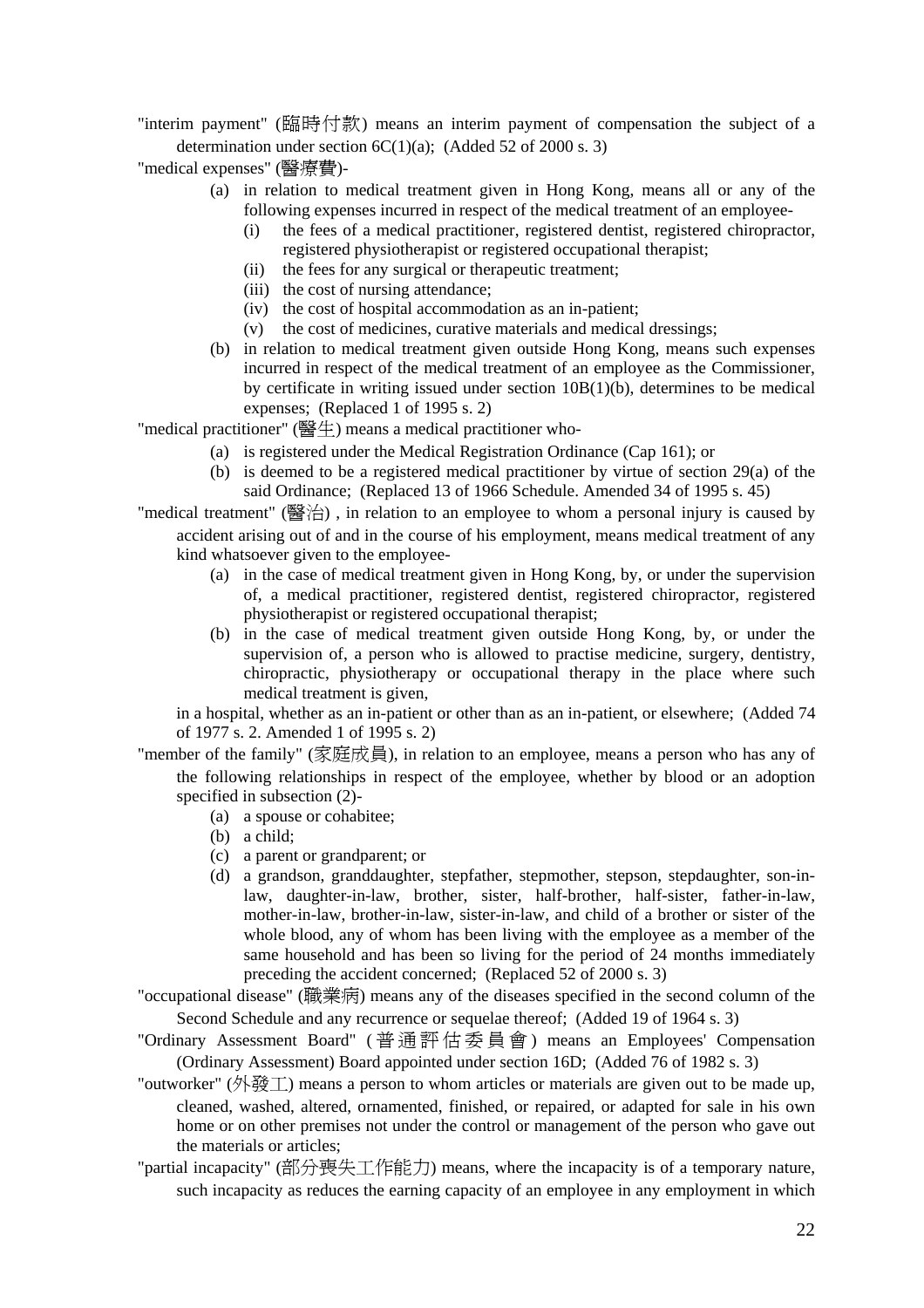he was engaged at the time of the accident resulting in the incapacity, and, where the incapacity is of a permanent nature, such incapacity (which may include disfigurement) as reduces his earning capacity, present or future, in any employment which he was capable of undertaking at that time; (Amended 55 of 1969 s. 3; 49 of 1985 s. 2)

- "principal contractor" (總承判商) means a person referred to as a principal contractor in section 24; (Added 76 of 1982 s. 3)
- "registered dentist" (註冊牙醫) means a dentist who is admitted to the register of dentists under section 9 of the Dentists Registration Ordinance (Cap 156); (Added 74 of 1977 s. 2)
- "Review Certificate for Funeral and Medical Attendance Expenses" (殯殮費和醫護費審核證 明書) means a certificate issued under section  $6E(12)(c)$ ; (Added 52 of 2000 s. 3)
- "Review Certificate of Compensation Assessment for Fatal Case" (致命個案補償評估審核證 明書) means a certificate issued under section  $6D(6)(c)$ ; (Added 52 of 2000 s. 3)
- "Review Certificate of Interim Payment" (臨時付款審核證明書) means a certificate issued under section  $6C(11)(c)$ ; (Added 52 of 2000 s. 3)
- "Special Assessment Board" (特別評估委員會) means an Employees' Compensation (Special Assessment) Board appointed under section 16E; (Added 76 of 1982 s. 3)

"sub-contractor" (次承判商) means-

- (a) any person who enters into a contract, express or implied, with a principal contractor to perform all or any part of the work which the principal contractor has undertaken to perform; and
- (b) any other person who enters into a contract, express or implied, to perform all or any part of the work which a sub-contractor within the meaning of paragraph (a) has undertaken to perform; (Added 76 of 1982 s. 3)
- "total incapacity" (完全喪失工作能力) means such incapacity whether of a temporary or permanent nature as incapacitates an employee for any employment which he was capable of undertaking at the time of the accident resulting in such incapacity. (Amended 49 of 1985 s. 2)

### (Amended 44 of 1980 s. 15; 52 of 2000 s. 3)

- (2) For the purposes of the definition of "member of the family" (家庭成員)-
	- (a) an adoption means an adoption-
		- (i) made under an adoption order made in accordance with the Adoption Ordinance (Cap 290);
		- (ii) to which section 17 of the Adoption Ordinance (Cap 290) applies; or
		- (iii) made in Hong Kong in accordance with Chinese law and custom before 1 January 1973; and
	- (b) any person so adopted shall be treated as the child of the adopter, and not as the child of any other person, and all relationships to the adopted person shall be deduced accordingly. (Added 52 of 2000 s. 3)

| Chapter: | 428B | <b>CHIROPRACTORS</b>     | Gazette | Version |
|----------|------|--------------------------|---------|---------|
|          |      | <b>(REGISTRATION AND</b> | Number  | Date    |
|          |      | DISCIPLINARY PROCEDURE)  |         |         |
|          |      | <b>RULES</b>             |         |         |
|          |      |                          |         |         |

| 2004<br>2004<br>08<br>٠ις.<br>$^{\prime}$<br>stration<br>$\sim$<br>וטו<br><br>0 I<br>.<br>. |  |  |  |
|---------------------------------------------------------------------------------------------|--|--|--|
|                                                                                             |  |  |  |

(1) An application for registration under section 10 of the Ordinance shall be submitted to the Secretary in writing and shall contain the following-

- (a) a statement by the applicant of his personal particulars including-
	- (i) his correspondence address; and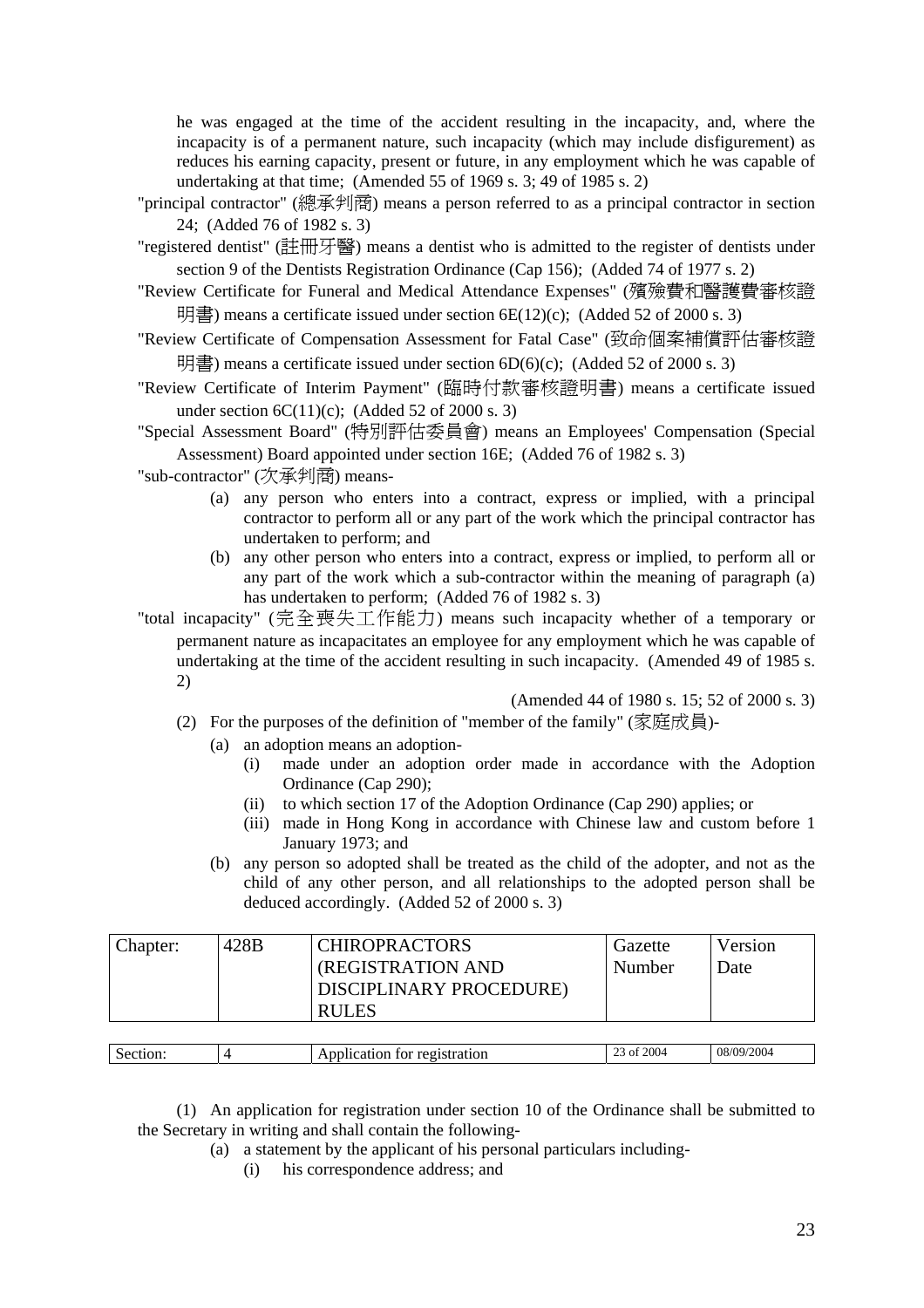- (ii) if the applicant is practising as a chiropractor in Hong Kong, the address at which he is practising;
- (b) a statement by the applicant as to-
	- (i) whether he has been convicted in Hong Kong or elsewhere of any offence punishable by imprisonment;
	- (ii) whether any disciplinary proceedings have been instituted against him in relation to his practice of chiropractic in Hong Kong or elsewhere; and
	- (iii) whether any disciplinary order has been made against him in relation to his practice of chiropractic in Hong Kong or elsewhere;
- (c) a statement by the applicant of each qualification relating to chiropractic held by him; and
- (d) a statement by the applicant of any relevant working experience in chiropractic gained by him.
- (2) An application for registration shall be submitted together with-
	- (a) 3 copies of a recent photo of the applicant, and one of these copies shall be fixed on the application form;
	- (b) for the purposes of section  $9(1)(c)$  of the Ordinance, a declaration in writing from the applicant that he is competent to practise as a chiropractor; and
	- (c) for the purposes of section  $9(1)(d)$  of the Ordinance-
		- (i) 2 reference letters, each of which shall be from any person-
			- (A) who is specified for the purpose of this sub-subparagraph in subsection  $(6)$ :
			- (B) not being a chiropractor, a member of the Council, a member of any committee of the Council or a relative of the applicant; and
			- (C) who has known the applicant for at least 12 months and has the opportunity of judging his character,

stating that the applicant is a fit and proper person to be registered under the Ordinance; and

- (ii) any of the following documents-
	- (A) if the applicant is registered as a chiropractor in a place outside Hong Kong, a certificate of registration as a chiropractor which was issued in that place and is valid at the date of application for registration or other equivalent documentary evidence;
	- (B) if the applicant was formerly registered as a chiropractor in a place outside Hong Kong, a certificate of registration as a chiropractor which was issued in that place or other equivalent documentary evidence;
	- (C) if the applicant is practising as a chiropractor in a place outside Hong Kong, a practising certificate which was issued in that place and is valid at the date of application for registration or other equivalent documentary evidence of entitlement to practise chiropractic;
	- (D) if the applicant formerly practised as a chiropractor in a place outside Hong Kong, a practising certificate which was issued in that place or other equivalent documentary evidence of entitlement to practise chiropractic;
	- (E) a reference letter from such body or organization in chiropractic as the Council may accept;
	- (F) if a degree or qualification was awarded by a body or institution to the applicant not earlier than 2 years before the application and the applicant applies for registration by virtue of the degree or qualification, a reference letter from that body or institution;
	- (G) a declaration in writing from a chiropractor registered in Hong Kong or elsewhere that the applicant is a fit and proper person to be registered under the Ordinance;
	- (H) any such other document as the Council may accept.